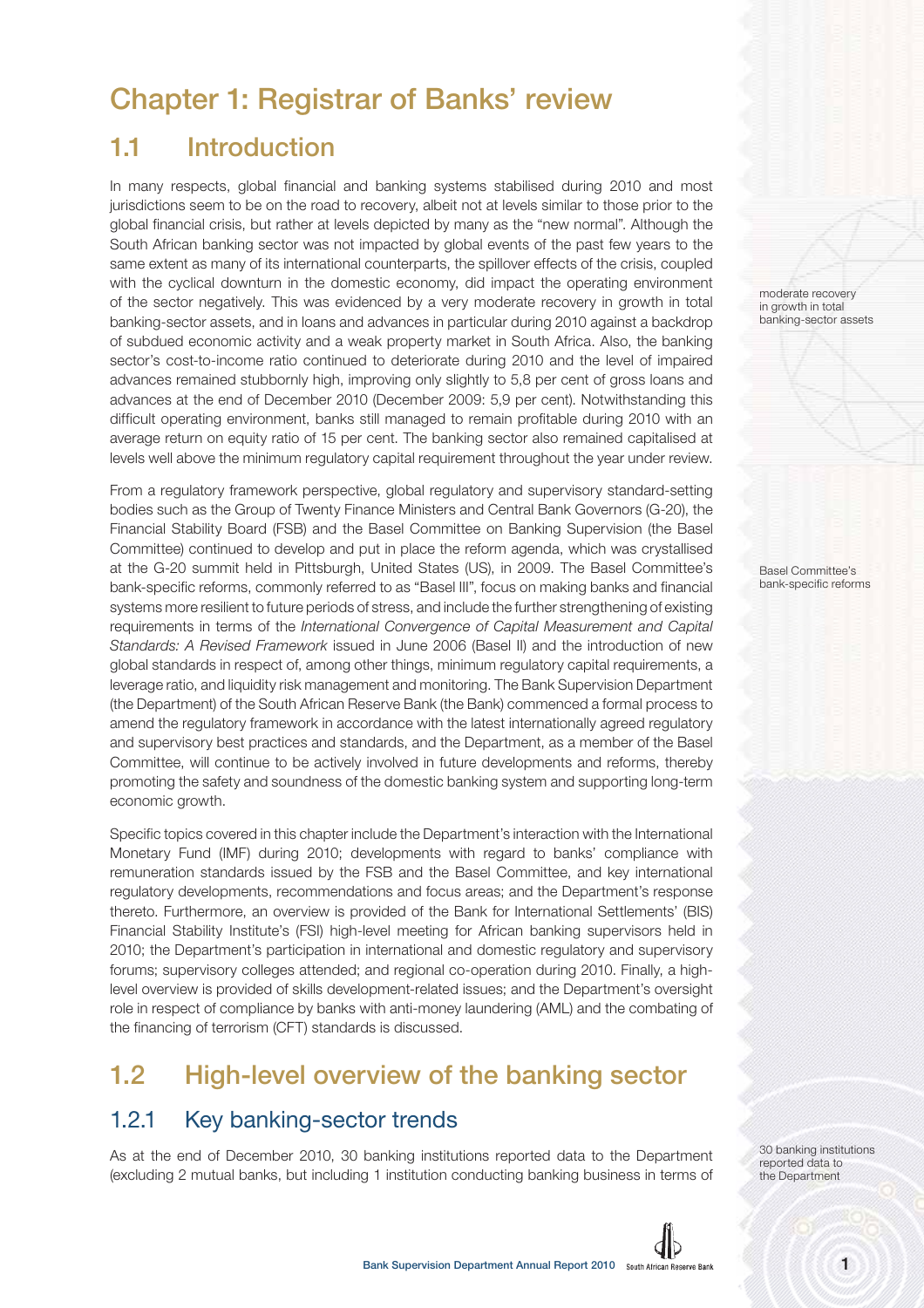an exemption from the provisions of the Banks Act, 1990 (Act No. 94 of 1990) (the Banks Act, 1990), namely Ithala Limited) and 41 international banks with authorised representative offices in South Africa.

Of the nominal value of the total South African banking sector's shares in issue at the end of December 2010, foreign shareholders held 42,6 per cent, domestic shareholders 29,9 per cent and minority shareholders 27,5 per cent.

Total banking-sector assets amounted to R3 126 billion at the end of December 2010 (December 2009: R2 967 billion), representing a moderate year-on-year increase of 5,3 per cent. The four largest banks in South Africa contributed 84,6 per cent to the balance-sheet size of the total banking sector, a level similar to that recorded in 2009. Gross loans and advances, which represented, on average, 74 per cent of banking-sector assets during 2010, increased marginally by 2,5 per cent to R2 314 billion at the end of December 2010, mainly due to modest growth in homeloans and higher overnight and interbank call loan balances.

Homeloans and term loans, accounting for 35,3 per cent and 15,3 per cent respectively of gross loans and advances, remained the single largest components of gross loans and advances at the end of December 2010. Other loans, leasing and instalment debtors, and commercial mortgages represented 11 per cent, 10,5 per cent and 9,8 per cent respectively of gross loans and advances.

The composition of banking-sector liabilities, which comprised predominantly deposits (on average representing 85,8 per cent of liabilities during 2010), remained largely unchanged when compared with 2009. Banking-sector deposits on average comprised primarily fixed and notice deposits (28,4 per cent), current accounts (17,6 per cent), negotiable certificates of deposit (17,4 per cent) and call deposits (16,9 per cent) during 2010.

Corporate and retail customers were the main source of banking-sector deposits throughout 2010, and accounted for an average of 43,3 per cent and 21,3 per cent respectively of total deposits. Deposits from banks represented, on average, 13,1 per cent of banking-sector deposits in 2010. Other sources of deposits included deposits from securities firms (averaging 7,4 per cent), the public sector and local authorities (averaging 7,0 per cent), and sovereigns (averaging 3,7 per cent) during 2010.

Off-balance-sheet items expressed as a percentage of total assets increased to 27,4 per cent in December 2010, up from 13,8 per cent in January 2010, mainly due to a change in regulatory reporting of off-balance-sheet items to include the banking sector's revocable facilities.

The banking sector remained adequately capitalised at 14,9 per cent at the end of December 2010, improving from 14,1 per cent a year earlier, mainly because of an increase in primary qualifying capital and reserve funds. The sector's Tier 1 capital-adequacy ratio was 11,8 per cent as at the end of December 2010, compared with 11,1 per cent in December 2009.

The financial leverage multiple<sup>1</sup> of the banking sector continued to decline during 2010, amounting to 14,7 times at the end of December 2010 compared with 15,7 times in December 2009. This improvement was attributable to a higher rate of growth in equity relative to the rate of growth in total assets.

Banks remained profitable during 2010. The sector's operating profit increased year-on-year by 6,4 per cent as at December 2010. Total banking-sector return on equity was 14,7 per cent, and the return on assets approximately 1 per cent as at December 2010, utilising a 12-month moving average as a basis for calculation. Staff expenses remained the single largest cost component and accounted for 53,8 per cent of the banking sector's total operating expenses during 2010. The 12-month moving average cost-to-income ratio of the sector deteriorated during 2010 and was 56,4 per cent at the end of December 2010 compared to 51,1 per cent as at December 2009.

Statutory liquid assets held by banks during 2010 on average exceeded those required throughout 2010. The average liquid assets held by the banking sector expressed as a percentage of liquid assets required to be held increased to 174,8 per cent at the end of December 2010 (December 2009: 144,8 per cent).

<sup>1</sup> The financial leverage multiple is calculated by dividing total assets by total equity attributable to equity holders.



banking-sector assets amounted to R3 126 billion

corporate and retail customers were the main source of bankingsector deposits

the banking sector remained adequately capitalised

banks remained profitable during 2010

statutory liquid assets held by banks exceeded those required throughout 2010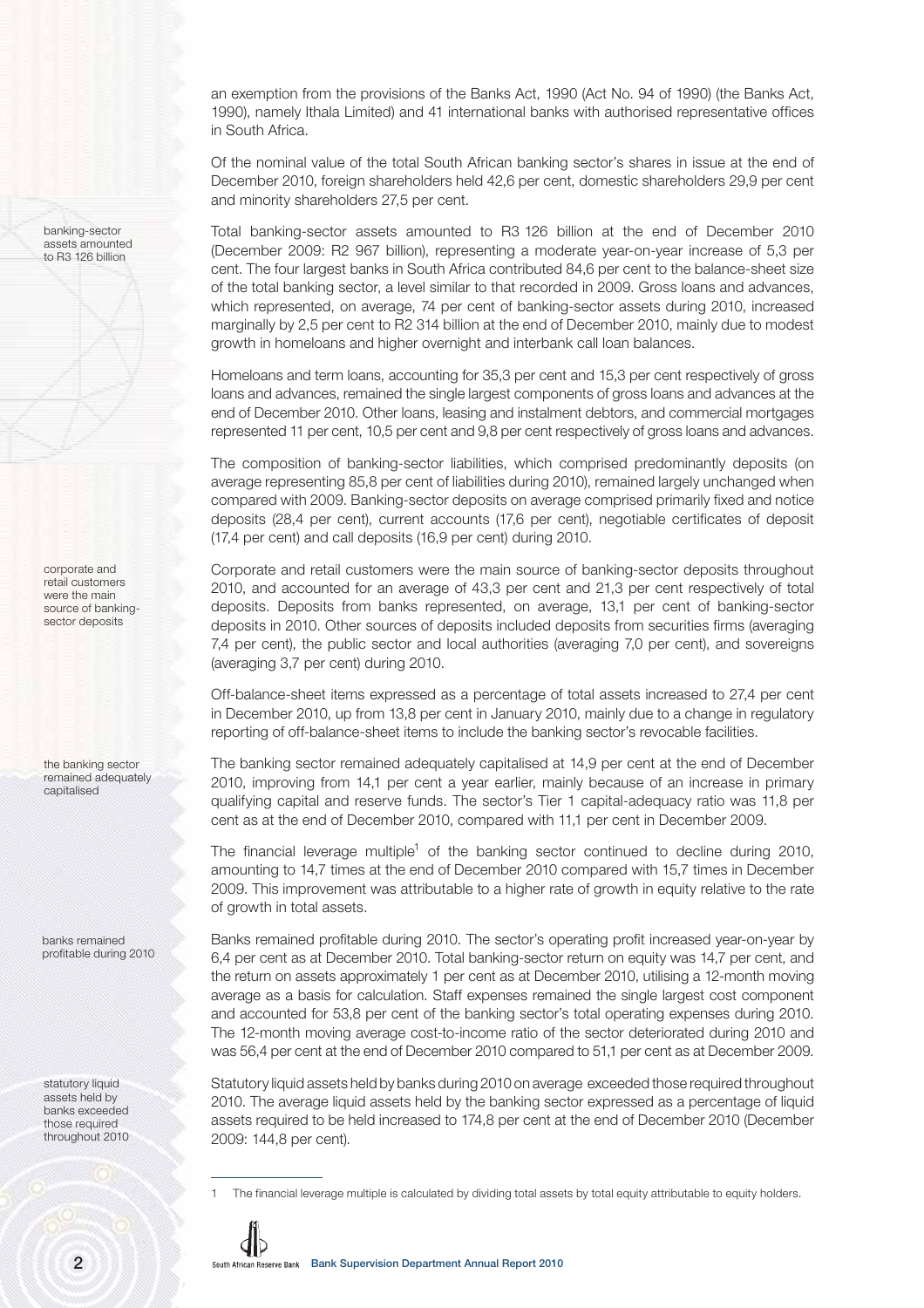The difficult economic conditions experienced during 2009 prevailed in 2010 and contributed to very modest loan growth being experienced by the banking sector. Banks continued to focus on proactive credit risk management processes, including in-depth reviews of industries and clients, stricter lending criteria and management of highly indebted consumers. Impaired advances expressed as a percentage of gross loans and advances decreased to 5,8 per cent at the end of December 2010 from 5,9 per cent in December 2009. The sector increased specific impairments covering impaired advances to 32,6 per cent in December 2010, compared with 29,6 per cent as at December 2009.

# 1.2.2 Concentration in the South African banking system

The Herfindahl–Hirschman Index (H-index) is a commonly accepted measure of market concentration in a banking system. The index is calculated by squaring the market share, in terms of total assets, of each bank in the system and subsequently summing the squares.

An H-index below 0,1 indicates that there is no concentration in an industry, while an H-index between 0,1 and 0,18 is an indication of moderate concentration. However, an H-index above 0,18 indicates a high level of concentration.

Figure 1.1 indicates the level of concentration in the South African banking sector, measured using the H-index. The index amounted to 0,188 at the end of December 2010 compared with 0,189 at the end of December 2009. The high index is attributable to the concentration of banking-sector assets among the four largest banks, which accounted for 84,6 per cent of total assets at the end of December 2010.

Index 0,12 0,13  $0,14$ 0,15 0,16 0,17 0,18 0,19 0,20 2005 2006 2007 2008 2009 2010 0,184 0,184 0,190 0,189 0,189 0,188

Figure 1.1 Herfindahl–Hirschman Index for the South African banking system (2005–2010)

# **1.3 Interaction with the International Monetary Fund during 2010**

### 1.3.1 Introduction

The IMF conducted a detailed assessment of the Department's compliance with the 25 Basel Core Principles for Effective Banking Supervision (Core Principles) in March 2010.<sup>2</sup> The related reports based on the review, namely "South Africa: Detailed assessment of compliance with

<sup>2</sup> Refer to the Basel Committee on Banking Supervision paper titled "Core principles methodology" issued in October 2006 (http://www.bis.org/publ/bcbs130.htm).



modest loan growth experienced by the banking sector

increased specific impairments

four largest banks accounted for 84,6 per cent of total assets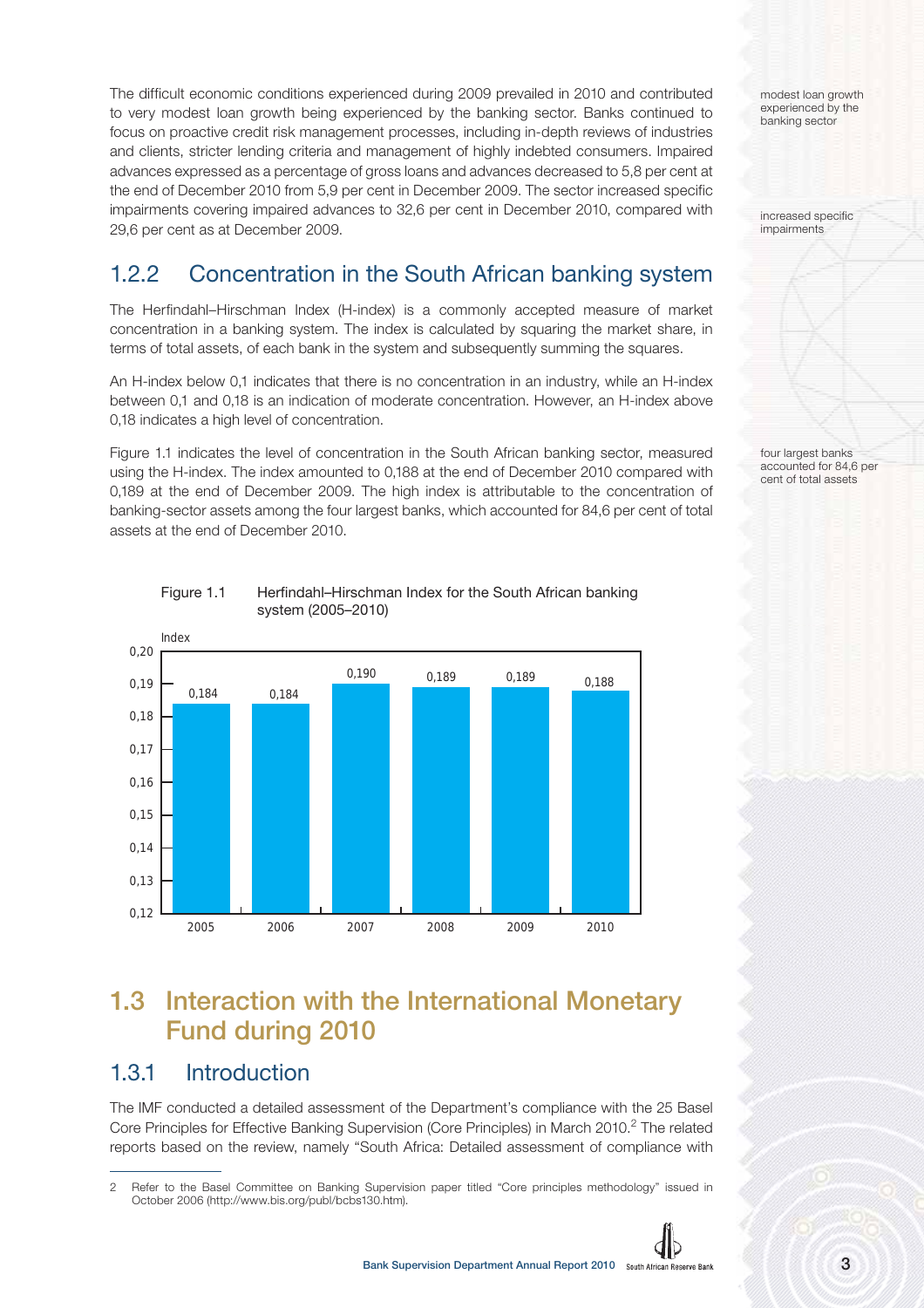"Staff Report" for the 2010 Article IV Consultation completed in September 2010

effective banking supervision reduced the impact of the global financial crisis

fully compliant with 20 of the component parts of the Core Principles

Basel Core Principles for Effective Banking Supervision (IMF Country Report no. 10/353)" (Country Report) and "South Africa: Report on the observance of standards and codes on banking supervision, insurance supervision and securities' regulation (IMF Country Report No. 10/352)" (ROSC) were issued on 8 December 2010.

In addition to the detailed assessment reports referred to above, the IMF also held annual bilateral discussions, in terms of Article IV of the IMF Articles of Agreement, with appropriate South African officials during May 2010. The "Staff Report for the 2010 Article IV Consultation" (Staff Report) was completed on 21 September 2010. A Public Information Notice (PIN) (No. 10/132) that summarises the views of the IMF's Executive Board as expressed during its discussion of the Staff Report concluded the 2010 Article IV Consultation. All these reports are available on the IMF's website.<sup>3</sup>

### 1.3.2 Assessment of compliance with the Basel Core Principles for Effective Banking Supervision

The assessors concluded that banking supervision in South Africa had been effective and had contributed towards reducing the impact of the global financial crisis on the domestic financial sector. They commended the Department on its early adoption and full implementation on 1 January 2008 of Basel II in an emerging-market environment. The assessors believed the overall implementation of the Basel II advanced approaches to be rigorous and comprehensive. They noted that the systemic risk add-on and the implementation of idiosyncratic capital buffers contributed to the strength and stability of the banking system.

The gradings attributed to the assessment are the following:

- 1. Fully compliant
- 2. Largely compliant
- 3. Materially non-compliant
- 4. Non-compliant.

The detailed assessment found that of the 30 component parts of the Core Principles the Department was fully compliant with 20, largely compliant (LC) with 7 and materially noncompliant (MNC) with 3. There were no non-compliant ratings. The three areas of the regulatory and supervisory framework rated as materially non-compliant by the assessment and that required improvement were the following:

- i Comprehensive related-party information: The Department does not obtain comprehensive information on a regular basis on banks' aggregate exposures to related parties nor on individual related-party exposures.
- ii. Country and transfer risk: A specific regulation dealing with country and transfer risk should be drafted. Although the exposures are considered relatively small, the Department does not have a consolidated view of banks' individual country and transfer risks. Prudential returns should be expanded to include information on country and transfer risk exposures, and on related-party lending.
- iii. Strengthening of the Registrar's remedial powers: The Registrar of Banks' (the Registrar) remedial powers to address problems in banks should be strengthened. At present, the Registrar cannot appoint a curator at a bank in his sole capacity, and there are limitations on his authority to cancel or suspend a bank's licence. These constraints limit the Registrar's ability to act decisively in the case of emerging problems at a bank.

A detailed discussion of the findings relating to the LC and MNC principles is presented in Table 1.1.

3 http://www.imf.org .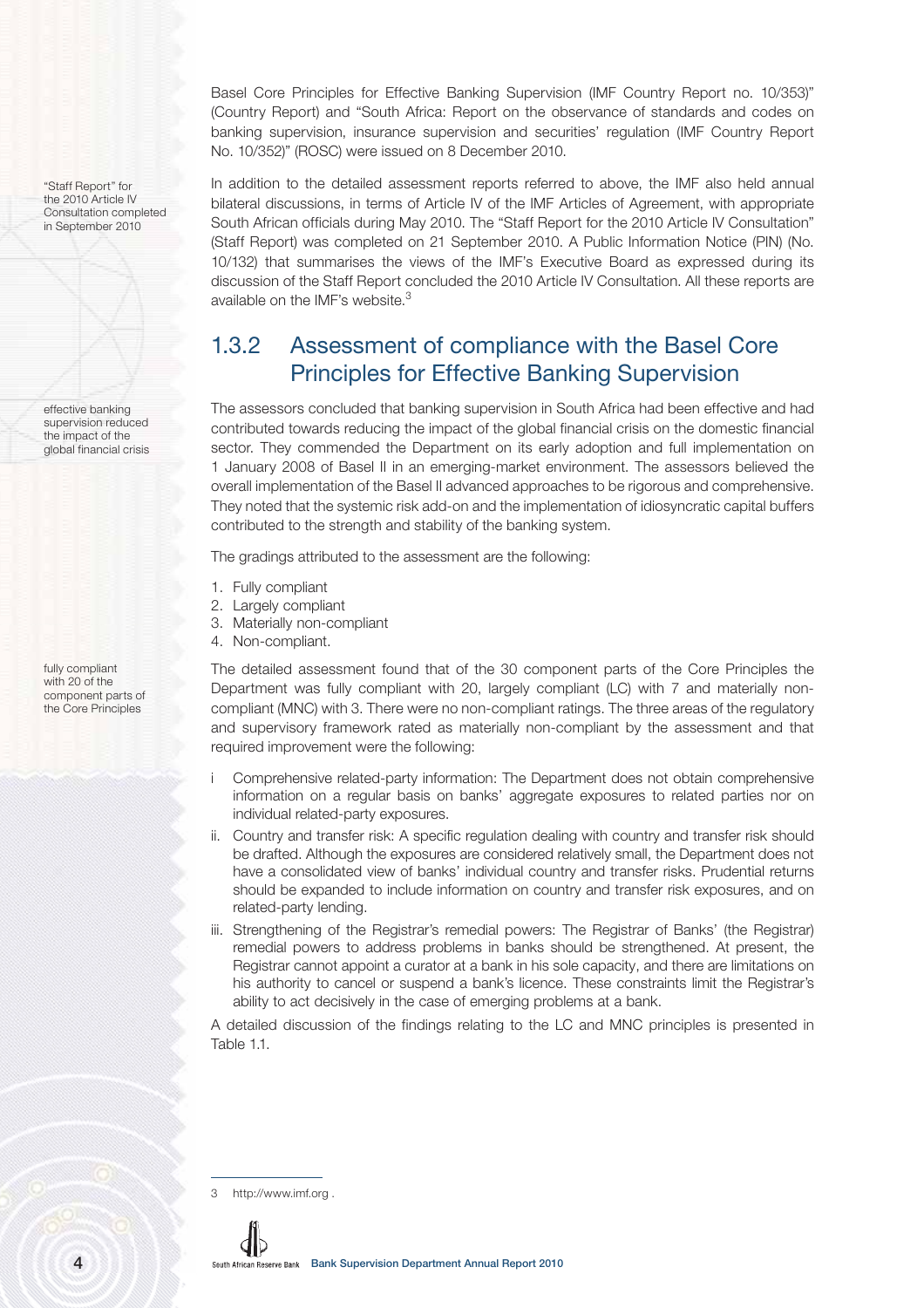Summary of compliance with Core Principles graded as largely compliant and materially non-compliant Table 1.1: Summary of compliance with Core Principles graded as largely compliant and materially non-compliant Table 1.1:

5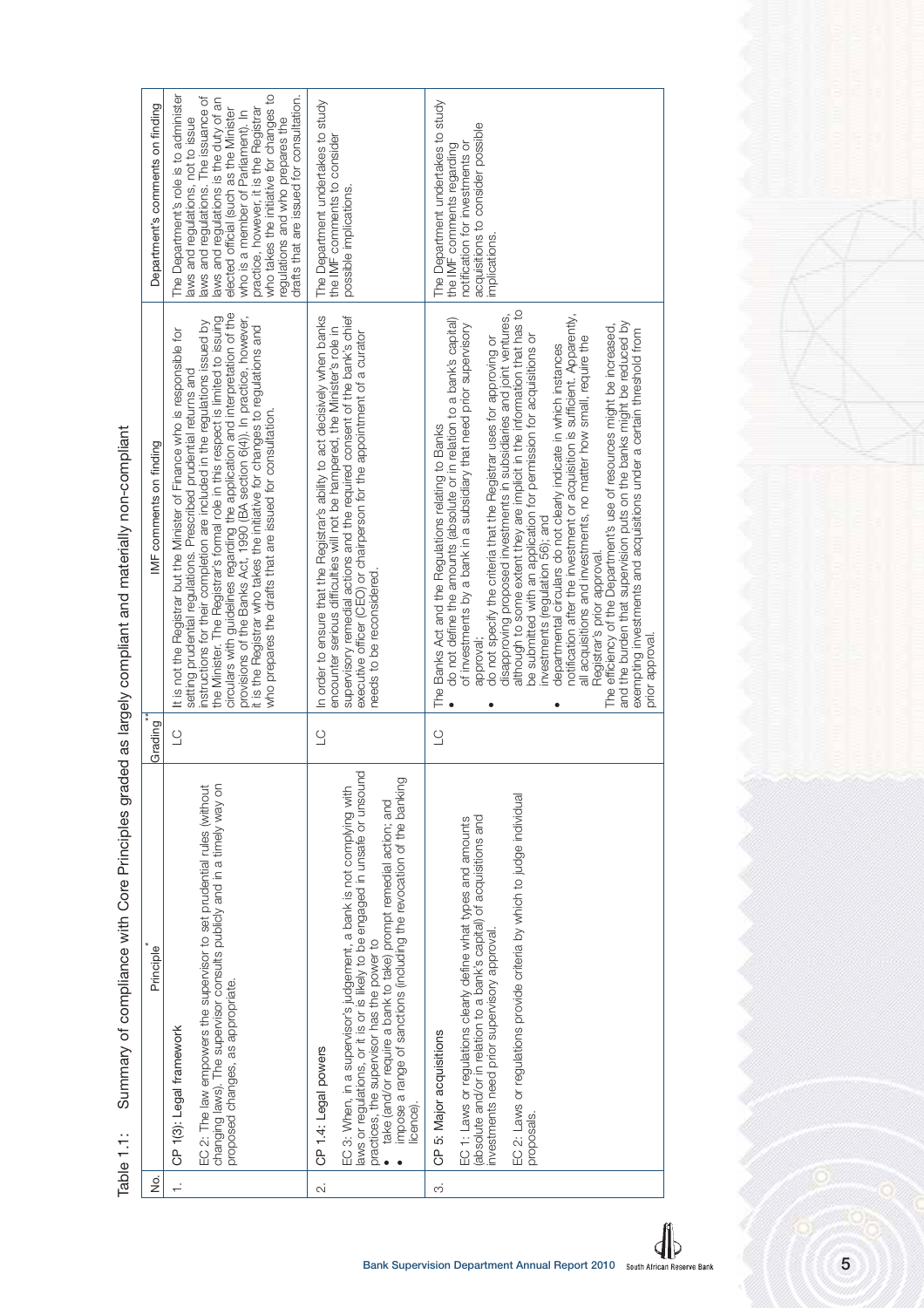| Department's comments on finding                                                             | address this matter in the revisions to<br>the Regulations relating to Banks.<br>The Department undertakes to                                                                                                                                                                                                                                                                                                                                                        | The Department undertakes to study<br>the IMF comments to consider<br>practical implementation.                                                                                                                                                                                                                                                                                                                                                                                                                                                                                                                                                                                                                                                                                                                                                                                                                                                                                                                                                                                                                                                                                                                                        | address this matter in the revisions to<br>the Regulations relating to Banks.<br>The Department undertakes to                                                                                                                                                                                                                                                                                                                                                                                                                                                                                      |
|----------------------------------------------------------------------------------------------|----------------------------------------------------------------------------------------------------------------------------------------------------------------------------------------------------------------------------------------------------------------------------------------------------------------------------------------------------------------------------------------------------------------------------------------------------------------------|----------------------------------------------------------------------------------------------------------------------------------------------------------------------------------------------------------------------------------------------------------------------------------------------------------------------------------------------------------------------------------------------------------------------------------------------------------------------------------------------------------------------------------------------------------------------------------------------------------------------------------------------------------------------------------------------------------------------------------------------------------------------------------------------------------------------------------------------------------------------------------------------------------------------------------------------------------------------------------------------------------------------------------------------------------------------------------------------------------------------------------------------------------------------------------------------------------------------------------------|----------------------------------------------------------------------------------------------------------------------------------------------------------------------------------------------------------------------------------------------------------------------------------------------------------------------------------------------------------------------------------------------------------------------------------------------------------------------------------------------------------------------------------------------------------------------------------------------------|
| ded as largely compliant and materially non-compliant (continued)<br>IMF comments on finding | conditions, an explicit revocation power should be added to the regulation,<br>advanced approaches for credit or market risk. Although the accreditation<br>conditions point out that banks need the Registrar's prior written approval<br>and banks are continually required to meet the advanced model user<br>There is no explicit power for the Registrar to revoke the use of the<br>similar to regulation 33(6) on operational risk.                           | the periodical assessment of the value of risk mitigants, the periodic review<br>external auditors. More explicitly, a general allowance for credit impairment<br>by the external auditors and the outcomes of the external auditors' report<br>nternational Financial Reporting Standards (IFRSs) provisions as audited<br>identification, the oversight and collection of problem assets, and timely<br>and appropriate information to the Board of Directors (the Board) on the<br>Core Principle are addressed. This applies in particular to areas such as<br>guidance on the Department's requirements be provided to the external<br>under regulation 46(4). It is recommended that more specific qualitative<br>The Department should also clarify its expectations with regard to<br>forward-looking provisioning for prudential purposes with banks and/or<br>auditors and/or the banks to ensure that all the essential oriteria of this<br>The Department relies, as part of its supervisory approach, on the<br>is not a clearly defined concept under IFRSs and part of it may be<br>of problem assets, the adequacy of organisational resources for<br>condition of the asset portfolio.<br>included in Tier 2 capital. | reporting of group large exposures). The Department also does not obtain<br>doubtful whether it would be able to use its authority to instruct a bank to<br>reportable item on form BA 600 (consolidated return that already includes<br>regular information on individual related party exposures, which makes it<br>aggregate exposures to related parties on a regular basis. It is currently<br>The Department does not obtain comprehensive information on banks'<br>considering the inclusion of related party exposures as a separate<br>deduct such exposures from its capital effectively |
| Grading                                                                                      | $\cup$                                                                                                                                                                                                                                                                                                                                                                                                                                                               | $\supseteq$                                                                                                                                                                                                                                                                                                                                                                                                                                                                                                                                                                                                                                                                                                                                                                                                                                                                                                                                                                                                                                                                                                                                                                                                                            | <b>MNC</b>                                                                                                                                                                                                                                                                                                                                                                                                                                                                                                                                                                                         |
| Summary of compliance with Core Principles gra-<br>Principle                                 | $\overline{\sigma}$<br>risk as inputs to the calculation of regulatory capital, such assessments<br>qualifying standards on an ongoing basis, the supervisor may revoke its<br>EC 7: Where the supervisor permits banks to use internal assessments<br>must adhere to rigorous qualifying standards and be subject to the<br>approval of the supervisor. If banks do not continue to meet these<br>approval of the internal assessments.<br>6: Capital adequacy<br>9 | adequate policies and processes for managing problem assets and<br>Supervisors must be satisfied that banks establish and adhere to<br>evaluating the adequacy of provisions and reserves.<br>9: Problem assets, provisions and reserves<br>ჭ                                                                                                                                                                                                                                                                                                                                                                                                                                                                                                                                                                                                                                                                                                                                                                                                                                                                                                                                                                                          | 89.<br>control or mitigate the risks; and write-offs of such exposures are made<br>supervisors must have in place requirements that banks extend exposul<br>off-balance sheet) to related parties and to address conflict of interest,<br>to related companies and individuals on an arm's length basis; these<br>exposures are effectively monitored; appropriate steps are taken to<br>In order to prevent abuses arising from exposures (both on- and<br>according to standard policies and processes.<br>CP 11: Exposures to related parties                                                   |
| Table 1.1:<br>غ<br>ع                                                                         | $\overline{4}$                                                                                                                                                                                                                                                                                                                                                                                                                                                       |                                                                                                                                                                                                                                                                                                                                                                                                                                                                                                                                                                                                                                                                                                                                                                                                                                                                                                                                                                                                                                                                                                                                                                                                                                        | $\dot{\odot}$                                                                                                                                                                                                                                                                                                                                                                                                                                                                                                                                                                                      |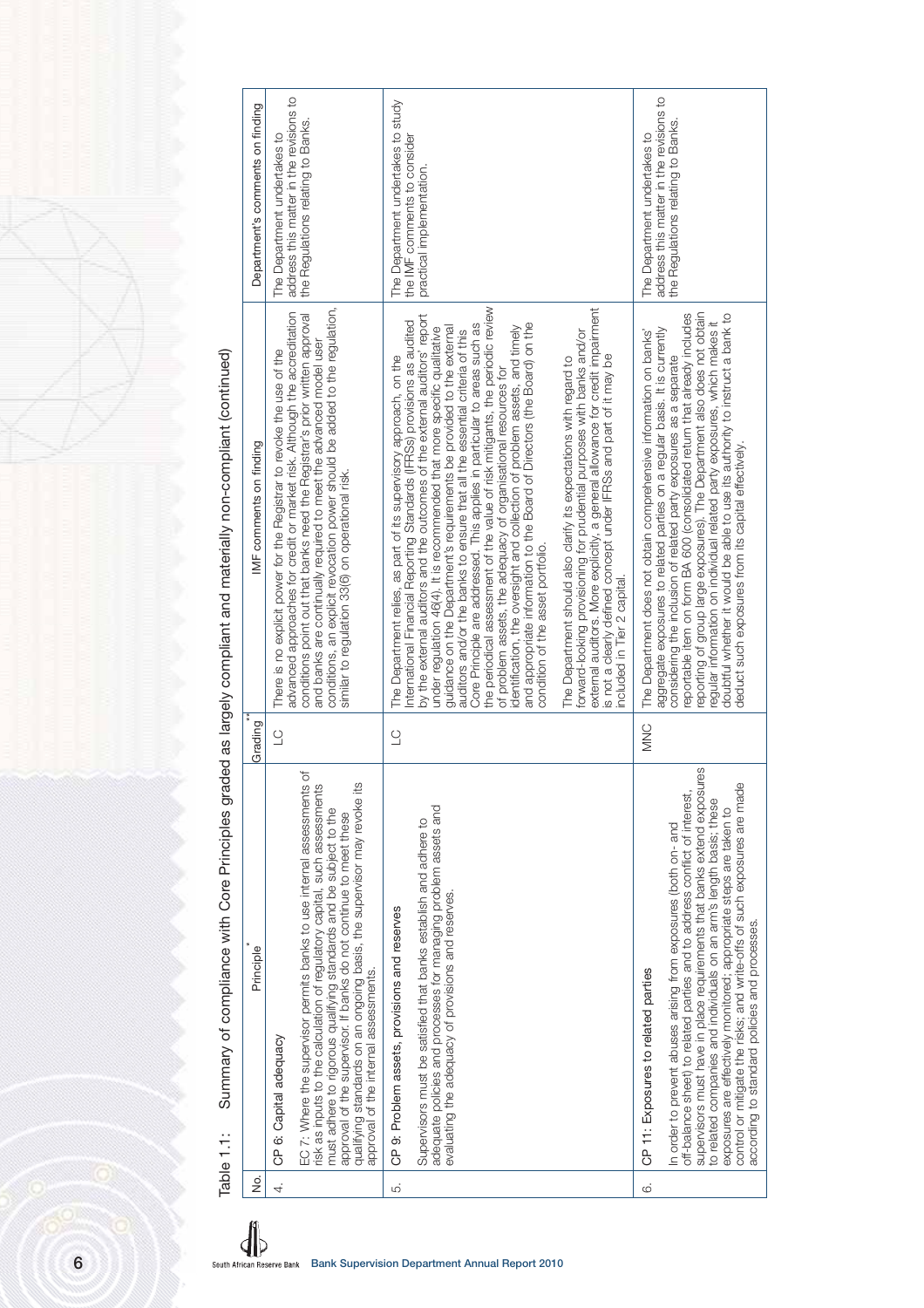| The Department undertakes to study<br>The Department undertakes to study<br>paper titled "Sound Practices for the<br>Department's comments on finding<br>finalisation of the Basel Committee's<br>Operational Risk". Adoption of this<br>the Regulations relating to Banks.<br>the Regulations relating to Banks<br>Management and Supervision of<br>The Department is awaiting the<br>framework should address this<br>The Department undertakes to<br>The Department undertakes to<br>the IMF comments to consider<br>the IMF comments to consider<br>paper into the operational risk<br>practical implementation.<br>practical implementation.<br>finding.<br>be responsible for managing that exposure. In addition, there is no specific<br>by the bank's Board. However, it is currently in the process of proposing<br>amendments to regulation 36(15) to include these requirements, as well as<br>so that the Department is in a position to monitor country and transfer risk<br>The granularity of regional exposures on form BA 210 should be increased<br>requirement for banks to have policies and processes to identify individual<br>a requirement that persons benefiting from a particular exposure shall not<br>IT) capacity building within its specialist risk areas in order to enable it to<br>t is recommended that the Department prioritise information technology<br>amounts or otherwise that pose special risk be subject to prior approval<br>A regulation specifically dealing with country and transfer risk should be<br>parties and the write-off of related party exposures exceeding specified<br>The Department does not as yet require that transactions with related<br>Prior Board approval is not yet required for a bank's transactions with<br>Board awareness for business continuity was raised in 2006, but the<br>management and thus to reduce reliance on the work carried out by<br>regulation 36 incorporating such a requirement is under preparation.<br>Department should clarify its requirements into a regulation so that<br>related parties in excess of specified amounts. An amendment to<br>external auditors on IT systems as part of their certification of the<br>promulgated since these are material risks to some of the banks.<br>assess fully and adequately all aspects of banks' operational risk<br>IMF comments on finding<br>supervisory expectations are clear.<br>exposures to related parties.<br>on an ongoing basis.<br>annual accounts.<br>Grading<br><b>MNC</b><br>$\cup$<br>risk and transfer risk in their international lending and investment activities,<br>and for maintaining adequate provisions and reserves against such risks.<br>Supervisors must be satisfied that banks have in place risk management<br>operational risk. These policies and processes should be commensurate<br>processes for identifying, measuring, monitoring and controlling country<br>policies and processes to identify, assess, monitor and control/mitigate<br>Supervisors must be satisfied that banks have adequate policies and<br>CP 11: Exposures to related parties (continued)<br>Principle<br>with the size and complexity of the bank.<br>CP 12: Country and transfer risks<br>CP 15: Operational risk<br>ġ<br>$\overline{\sim}$<br>$\ddot{\circ}$<br>$\infty$ | Summary of compliance with Core Principles grad<br>Fable 1.1: | led as largely compliant and materially non-compliant (continued) |                                         |
|----------------------------------------------------------------------------------------------------------------------------------------------------------------------------------------------------------------------------------------------------------------------------------------------------------------------------------------------------------------------------------------------------------------------------------------------------------------------------------------------------------------------------------------------------------------------------------------------------------------------------------------------------------------------------------------------------------------------------------------------------------------------------------------------------------------------------------------------------------------------------------------------------------------------------------------------------------------------------------------------------------------------------------------------------------------------------------------------------------------------------------------------------------------------------------------------------------------------------------------------------------------------------------------------------------------------------------------------------------------------------------------------------------------------------------------------------------------------------------------------------------------------------------------------------------------------------------------------------------------------------------------------------------------------------------------------------------------------------------------------------------------------------------------------------------------------------------------------------------------------------------------------------------------------------------------------------------------------------------------------------------------------------------------------------------------------------------------------------------------------------------------------------------------------------------------------------------------------------------------------------------------------------------------------------------------------------------------------------------------------------------------------------------------------------------------------------------------------------------------------------------------------------------------------------------------------------------------------------------------------------------------------------------------------------------------------------------------------------------------------------------------------------------------------------------------------------------------------------------------------------------------------------------------------------------------------------------------------------------------------------------------------------------------------------------------------------------------------------------------------------------------------------------------------------------------------------------------------------------------------------------------------------------------------------------------------------------------------------|---------------------------------------------------------------|-------------------------------------------------------------------|-----------------------------------------|
|                                                                                                                                                                                                                                                                                                                                                                                                                                                                                                                                                                                                                                                                                                                                                                                                                                                                                                                                                                                                                                                                                                                                                                                                                                                                                                                                                                                                                                                                                                                                                                                                                                                                                                                                                                                                                                                                                                                                                                                                                                                                                                                                                                                                                                                                                                                                                                                                                                                                                                                                                                                                                                                                                                                                                                                                                                                                                                                                                                                                                                                                                                                                                                                                                                                                                                                                                    |                                                               |                                                                   |                                         |
|                                                                                                                                                                                                                                                                                                                                                                                                                                                                                                                                                                                                                                                                                                                                                                                                                                                                                                                                                                                                                                                                                                                                                                                                                                                                                                                                                                                                                                                                                                                                                                                                                                                                                                                                                                                                                                                                                                                                                                                                                                                                                                                                                                                                                                                                                                                                                                                                                                                                                                                                                                                                                                                                                                                                                                                                                                                                                                                                                                                                                                                                                                                                                                                                                                                                                                                                                    |                                                               |                                                                   | address this matter in the revisions to |
|                                                                                                                                                                                                                                                                                                                                                                                                                                                                                                                                                                                                                                                                                                                                                                                                                                                                                                                                                                                                                                                                                                                                                                                                                                                                                                                                                                                                                                                                                                                                                                                                                                                                                                                                                                                                                                                                                                                                                                                                                                                                                                                                                                                                                                                                                                                                                                                                                                                                                                                                                                                                                                                                                                                                                                                                                                                                                                                                                                                                                                                                                                                                                                                                                                                                                                                                                    |                                                               |                                                                   | address this matter in the revisions to |
|                                                                                                                                                                                                                                                                                                                                                                                                                                                                                                                                                                                                                                                                                                                                                                                                                                                                                                                                                                                                                                                                                                                                                                                                                                                                                                                                                                                                                                                                                                                                                                                                                                                                                                                                                                                                                                                                                                                                                                                                                                                                                                                                                                                                                                                                                                                                                                                                                                                                                                                                                                                                                                                                                                                                                                                                                                                                                                                                                                                                                                                                                                                                                                                                                                                                                                                                                    |                                                               |                                                                   |                                         |
|                                                                                                                                                                                                                                                                                                                                                                                                                                                                                                                                                                                                                                                                                                                                                                                                                                                                                                                                                                                                                                                                                                                                                                                                                                                                                                                                                                                                                                                                                                                                                                                                                                                                                                                                                                                                                                                                                                                                                                                                                                                                                                                                                                                                                                                                                                                                                                                                                                                                                                                                                                                                                                                                                                                                                                                                                                                                                                                                                                                                                                                                                                                                                                                                                                                                                                                                                    |                                                               |                                                                   |                                         |

Summary of compliance with Core Principles graded as largely compliant and materially non-compliant (continued) Table 1.1: Summary of compliance with Core Principles graded as largely compliant and materially non-compliant Table 1.1:

7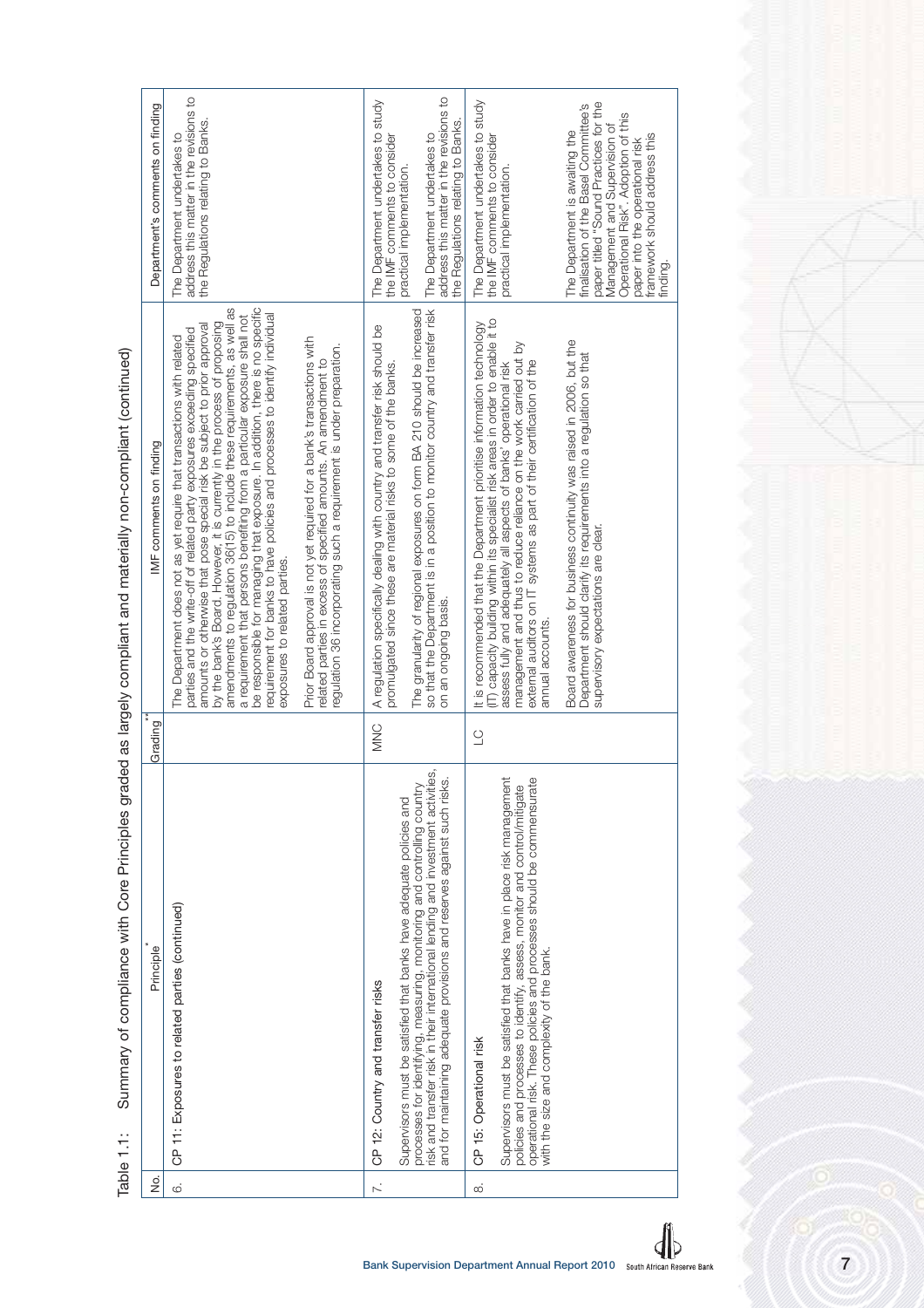| Table 1.1:<br>è.   | Principle                                                                                                                                                                                                                                                                                                                                                                                                                                                                                                                                                                                                                                                                                                                                                                                                  | Grading    | Summary of compliance with Core Principles graded as largely compliant and materially non-compliant (continued)<br>IMF comments on finding                                                                                                                                                                                                                                                                                                                                                                                                                                                                  | Department's comments on finding                                                                |
|--------------------|------------------------------------------------------------------------------------------------------------------------------------------------------------------------------------------------------------------------------------------------------------------------------------------------------------------------------------------------------------------------------------------------------------------------------------------------------------------------------------------------------------------------------------------------------------------------------------------------------------------------------------------------------------------------------------------------------------------------------------------------------------------------------------------------------------|------------|-------------------------------------------------------------------------------------------------------------------------------------------------------------------------------------------------------------------------------------------------------------------------------------------------------------------------------------------------------------------------------------------------------------------------------------------------------------------------------------------------------------------------------------------------------------------------------------------------------------|-------------------------------------------------------------------------------------------------|
| $\overline{\circ}$ | provide information on such matters as on- and off-balance-sheet assets<br>and liabilities, profit and loss, capital adequacy, liquidity, large exposures,<br>currency), asset quality, loan loss provisioning, related party transactions<br>information, on both a solo and a consolidated basis, on their financial<br>asset concentrations (including by economic sector, geography and<br>condition, performance and risks at regular intervals. These reports<br>EC 1: The supervisor has the power to require banks to submit<br>interest rate risk and market risk.<br>21: Supervisory reporting<br>8                                                                                                                                                                                              | $\cup$     | essential information is not reported to the Department on a regular basis.<br>This includes related party lending (refer to Principle 11) and country and<br>Although the range of periodic prudential returns is fairly wide, some<br>transfer risk (refer to Principle 12).                                                                                                                                                                                                                                                                                                                              | Refer to the Department's comments<br>in items 6 and 7.                                         |
| $\frac{1}{2}$      | complying with laws, regulations or supervisory decisions, or is engaged<br>otherwise threatened. These tools include the ability to require a bank to<br>in unsafe or unsound practices, or when the interests of depositors are<br>take prompt remedial action and to impose penalties. In practice the<br>ange of tools is applied in accordance with the gravity of a situation.<br>EC 3: The supervisor has an appropriate range of supervisory tools<br>available for use when, in the supervisor's judgement, a bank is not<br>23: Supervisors' corrective and remedial powers<br>ჭ<br>შ                                                                                                                                                                                                            | <b>MNC</b> | Registrar's inability to appoint a curator without the consent of the CEO or<br>call his ability to use these supervisory powers decisively, expediently and<br>The severe limitations on the Registrar's authority to cancel or suspend a<br>Banks Act, 1990), in particular the delay of at least 30 days between the<br>announcement of such measures to a bank and their actual application,<br>bank's licence or to restrict a bank's activities (sections 23-26 of the<br>effectively seriously into question. The same comment applies to the<br>the chairperson of the Board of the bank concerned. | The Department undertakes to study<br>the IMF comments to consider<br>practical implementation. |
|                    | $\overline{c}$<br>individuals from banking, replacing or restricting the powers of managers,<br>Board directors or controlling owners, facilitating a takeover by, or merger<br>include restricting the current activities of the bank, withholding approval<br>EC 4: The supervisor has available a broad range of possible measures<br>address such scenarios as described in EC 3 above and provides clear<br>with, a healthier institution, providing for the interim management of the<br>of new activities or acquisitions, restricting or suspending payments to<br>shareholders or share repurchases, restricting asset transfers, barring<br>prudential objectives or sets out the actions to be taken, which may<br>bank, and revoking or recommending the revocation of the<br>banking licence. |            |                                                                                                                                                                                                                                                                                                                                                                                                                                                                                                                                                                                                             |                                                                                                 |

\* To assess compliance with a core principle (CP), the Basel Committee methodology proposes a set of essential and additional assessment oriteria for each core principle. The essential criteria (EC) are the only elements o \* To assess compliance with a core principle (CP), the Basel Committee methodology proposes a set of essential and additional assessment criteria for each core principle. The essential criteria (EC) are the only elements o gauge full compliance with a core principle. The additional criteria (AC) are suggested best practices for which countries that have advanced banks should aim (refer to the Basel Committee document titled Core principles methodology issued in October 2006 for further information).

\*\* Grading scales: LC = largely compliant; MNC = materially non-compliant \*\* Grading scales: LC = largely compliant; MNC = materially non-compliant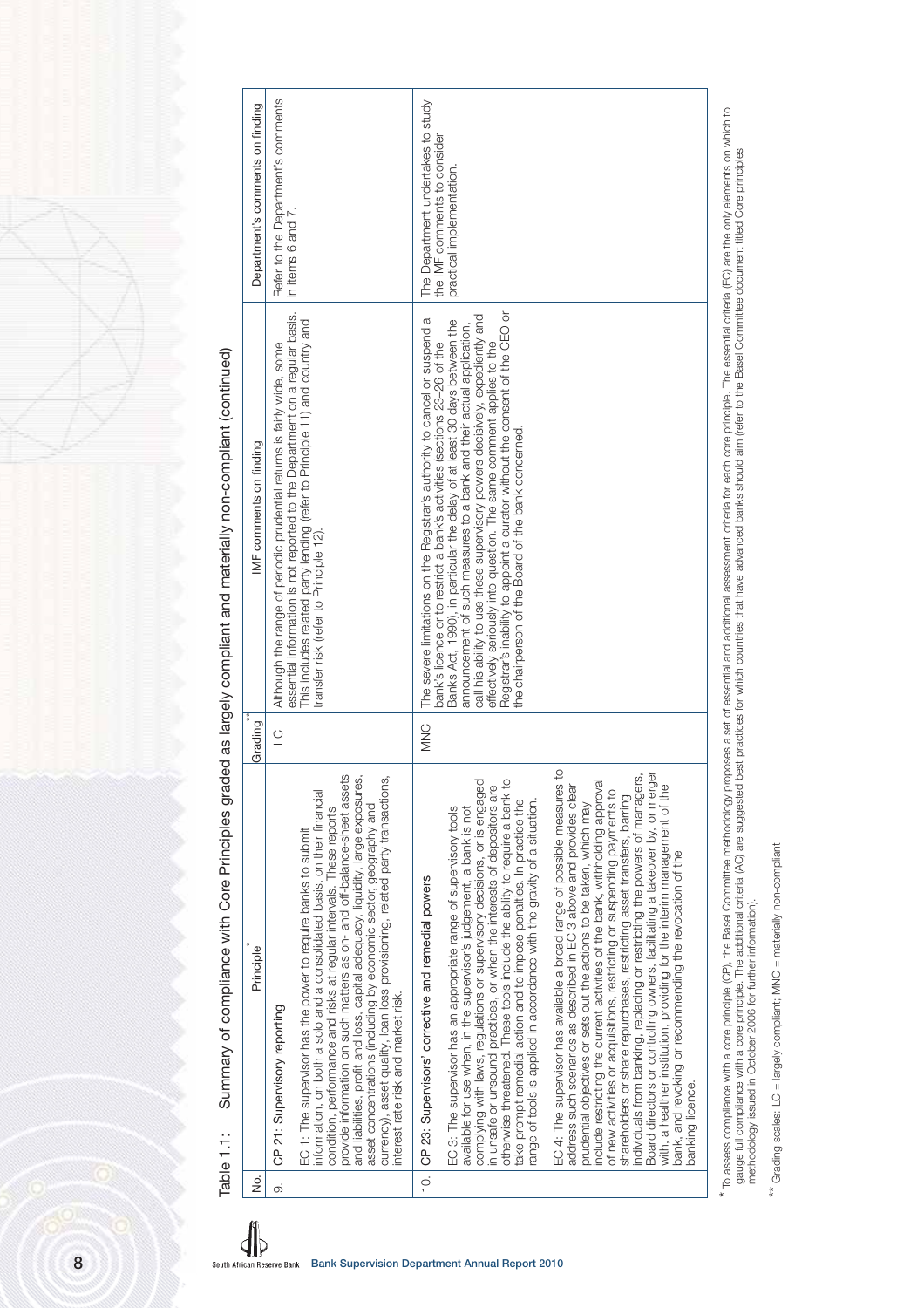## 1.3.3 Staff Report for the 2010 Article IV Consultation

#### 1.3.3.1 General observations

The PIN states that the banking system had withstood the global economic crisis without major problems and had benefited from a strong supervisory framework. There was no need for public support and capital-adequacy ratios had remained above their regulatory minima throughout the crisis period. It was also observed that private-sector credit growth had turned negative following growth of around 20 per cent during the period 2005–08. It noted that there had been pronounced increases in impaired loans and advances in the banking sector with a resultant decrease in banks' profitability.

#### 1.3.3.2 Overview of key findings

Details of the key banking-sector risks identified in the Staff Report, in addition to the abovementioned general observations, are provided below.

- i. The IMF stated that the banking sector had remained essentially sound, although its activity had been affected by the recession. Banks remained profitable despite the increase in impaired loans to 6 per cent of gross loans and advances in January 2010 from 2 per cent two years earlier. The IMF noted that no public support was extended during the recession and capital-adequacy ratios had remained above their regulatory minima throughout the crisis period. This, in part, reflected the banking sector's moderate exposure to foreign risk and the proactive approach pursued by regulators (e.g., the Department spearheaded the early adoption of Basel II, concluded in 2008, with capitalisation requirements above those recommended by the Basel Committee). The report stated that the rise in idle capacity and the sizeable job losses resulted in a contraction in credit extended to the private sector in 2010.
- ii. It was noted that South Africa had a strong bank supervisory framework. The follow-up of the 2009 Financial Sector Assessment Program (FSAP) update recommendations identified ongoing actions by the bank and non-bank regulators to exchange information on a regular basis. These actions included regular supervisory meetings between the Financial Services Board and the Department to discuss matters relevant to the three largest banking and insurance groups. The IMF noted that there were plans to host a College of Supervisors from those African countries in which South African banks had a presence. In this regard, the Department is reviewing a paper published by the Basel Committee in October 2010, titled "Good Practice Principles on Supervisory Colleges",<sup>4</sup> with a view to hosting the College of Supervisors from selected African countries in the course of 2011. The Staff Report also explained that the Department had been developing a framework for the analysis of macroprudential risks, as well as reviews of liquidity risk and liquidity simulation exercises involving the country's major banks.

# **1.4 Developments with regard to banks' compliance with remuneration standards issued by the Financial Stability Board and the Basel Committee on Banking Supervision**

Compensation practices at large financial institutions are regarded as one of the factors that contributed to the financial crisis that began in 2007. In April 2008 the Financial Stability Forum, later renamed the 'Financial Stability Board', recommended that regulators and supervisors work with market participants to mitigate the risks arising from remuneration policies. In late 2008 the FSB formed a Compensation Workstream Group with a mandate to draft sound practice principles for large financial institutions.

In April 2009 the FSB issued Principles for Sound Compensation Practices as part of a call by the G-20 at the Pittsburgh Summit to set global standards as part of pay structure reforms.

banking sector's activity affected by the recession

development of a framework for the analysis of macroprudential risks

Principles for Sound Compensation Practices



<sup>4</sup> http://www.bis.org/publ/bcbs177.htm.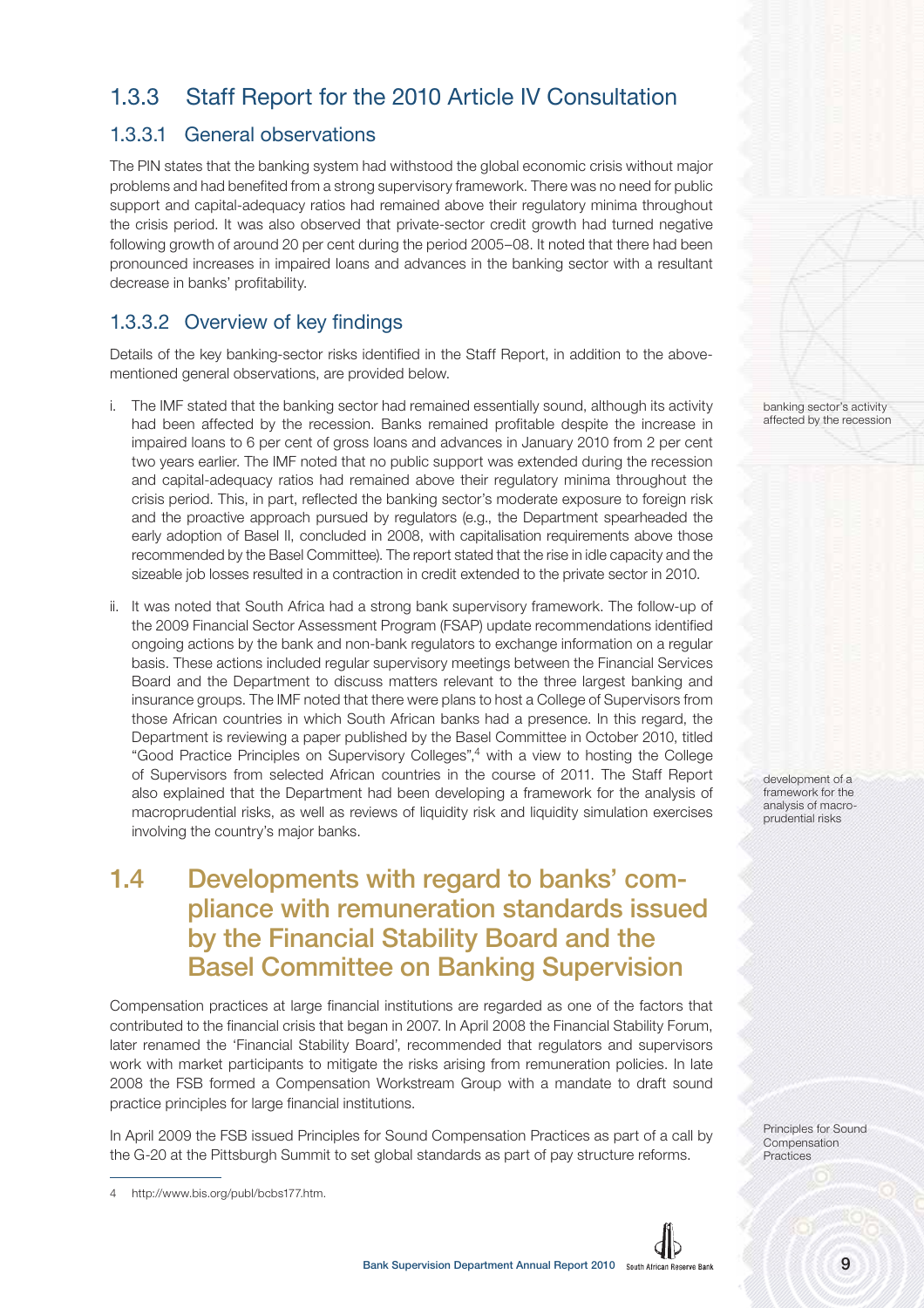In July 2009 the Basel Committee issued various enhancements to the Basel II framework (as discussed in more detail in section 1.5 of this report). Among other things, the enhancements contained supplementary Pillar 2 guidance pertaining to the supervisory review process. The Basel Committee refers to the Principles for Sound Compensation Practices in the supplementary Pillar 2 guidance (paragraphs 84 to 94).

As part of the Department's mission to promote the soundness of the banking system and to minimise systemic risk through the effective and efficient application of international regulatory and supervisory standards, it included in its flavour-of-the-year topics for meetings with banks' boards during 2008 a discussion on the involvement of the board remuneration subcommittee in the banks' incentive schemes.

As a follow-up to the above-mentioned discussions held with banks' boards, and in order to establish the level of compliance by banks with the principles and standards issued by the FSB in 2009, the Department requested banks to complete a self-assessment questionnaire in 2010 on the status of implementation of the principles and standards issued by the FSB. The self-assessment questionnaire required banks to indicate the current status of compliance with the principles and standards, and to disclose the actions that were planned to ensure full compliance within a reasonable period.

The results of the self-assessment indicated that banks in South Africa were duly cognisant of the importance of implementing the above-mentioned principles and standards, and had made progress towards their implementation. However, from a supervisory perspective, more work needs to be done to ensure full compliance, and it is the intention of the Department to focus on this aspect as part of the 2011 supervisory review and evaluation process (SREP).

# **1.5 Key international regulatory developments, recommendations and focus areas, and the Bank Supervision Department's response thereto**

#### 1.5.1 Introduction

Since the commencement of the sub-prime and financial market crisis in 2007 and the subsequent worldwide economic crisis, various international standard-setting bodies such as the G-20 Forum, the FSB and the Basel Committee have announced comprehensive initiatives and strategies, and have issued various new or amended requirements or standards in respect of a wide range of key focus areas to comprehensively address the fundamental weaknesses revealed by the international financial market and economic crisis.

In its Annual Reports of 2007, 2008 and 2009, the Department reported fully on matters such as the background to, and causes of, the crisis, and the identified weaknesses that required specific attention or correction. For example, as reported extensively in the Department's 2009 Annual Report, in July 2009 the Basel Committee issued three documents that materially impacted on the regulation and supervision of banks and banking groups, namely i. "Enhancements to the Basel II Framework";

- ii. "Revisions to the Basel II Market Risk Framework"; and
- iii. "Guidelines for Computing Capital for Incremental Risk in the Trading Book".

Originally, these amended internationally agreed requirements were scheduled for implementation on 1 January 2011. However, on 18 June 2010 the Basel Committee agreed and announced certain adjustments to the requirements originally issued during July 2009, including a revised co-ordinated implementation date of not later than 31 December 2011 for all elements of the July 2009 package.

self-assessment questionnaire on the status of implementation of principles and standards issued by the FSB

the Basel Committee issued three documents that materially impacted regulation and supervision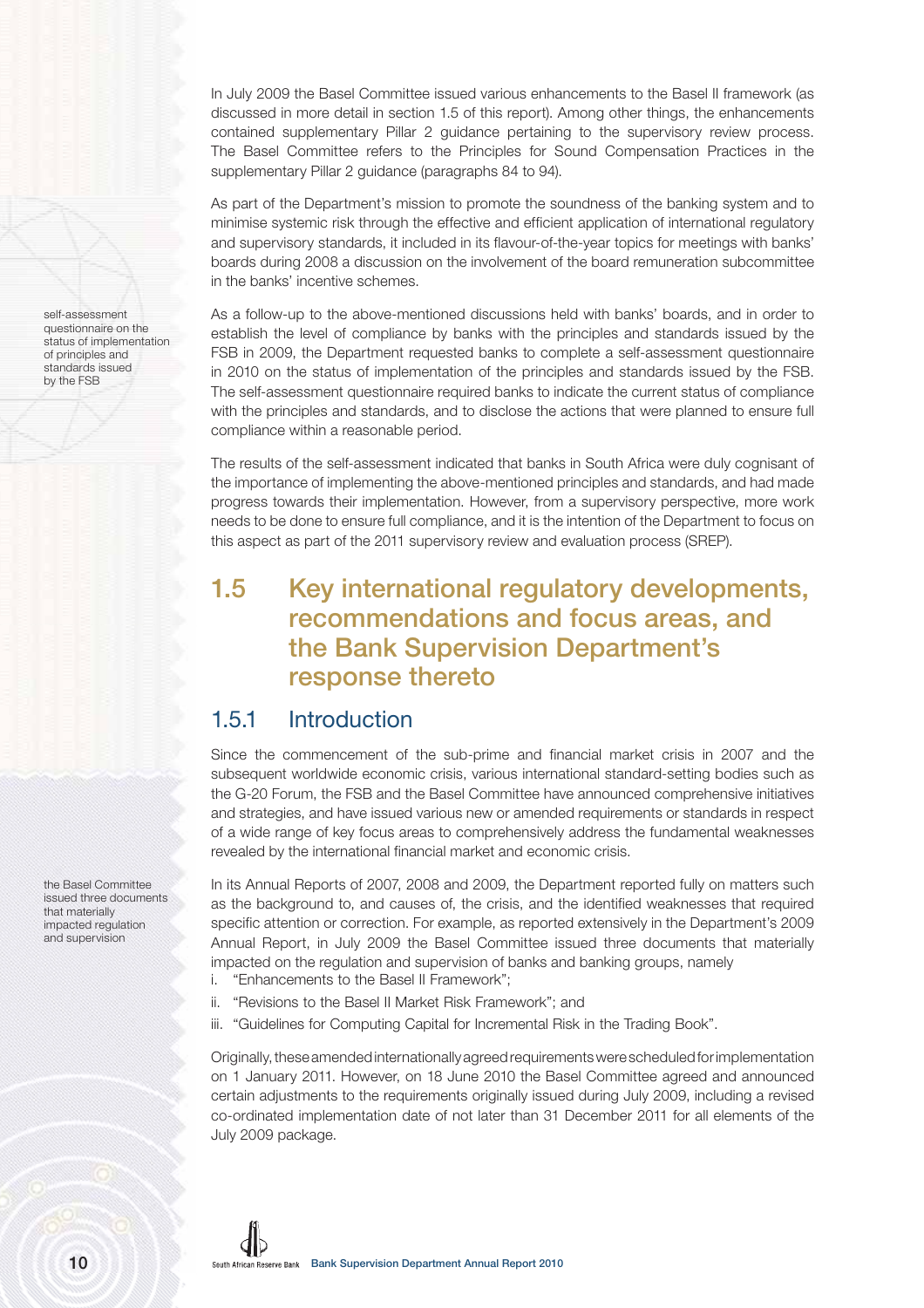### 1.5.2 Enhancements to the Basel II framework

As previously reported, the documents that deal with the enhancements to the Basel II framework include the following:

- Requirements to strengthen the treatment of certain securitisations in Pillar 1 of the Basel II framework, which deals with minimum capital requirements.
- Higher risk weights for resecuritisation exposures, often being referred to as 'collateralised debt obligations' (CDOs) of asset-backed securities (ABS), to reflect the risk inherent in these products better.
- Changes to the credit conversion factor for short-term liquidity facilities granted to certain off-balance-sheet conduits.
- Requirements for banks to conduct more rigorous credit analyses of externally rated securitisation exposures.
- Supplemental guidance under Pillar 2 of the Basel II framework, which deals with the supervisory review process. This guidance addresses the flaws in risk management practices revealed by the crisis and raises the standards for
	- bank-wide governance and risk management;
	- capturing the risk of off-balance-sheet exposures and securitisation activities;
	- managing risk concentrations; and
	- providing incentives for banks to manage risk and returns better over the long term.

The supplemental guidance under Pillar 2 of the Basel II framework also incorporates the Principles for Sound Compensation Practices, originally issued by the FSB in April 2009.

• Enhancements to Pillar 3 of the Basel II framework, which deals with market discipline or public disclosure, to strengthen disclosure requirements for securitisations, off-balancesheet exposures and trading activities.

The additional disclosure requirements will help to reduce market uncertainties regarding, among other things, the strength of banks' balance sheets related to capital market activities.

#### 1.5.2.1 Enhancement of the capital framework for market risk

Since the financial market crisis began in mid-2007, many of the losses that had occurred were related to positions held in the banks' trading books. A main contributing factor was that the current capital framework for market risk, based on the 1996 Amendment to the Capital Accord to incorporate market risk, does not capture all the key risks.

In response, the Basel Committee supplemented the current value-at-risk- (VaR) based trading book framework with an incremental risk capital (IRC) requirement, which includes default risk and migration risk, for unsecuritised credit products.

For securitised products, the capital requirements of the banking book will apply with the limited exception for certain so-called correlation trading activities, where banks may be allowed, subject to the prior written approval of the Registrar and strict qualitative minimum requirements that include stress-testing requirements, to calculate a comprehensive risk capital requirement. These measures are intended to reduce the incentive for regulatory arbitrage by banks between the banking book and the trading book.

#### (a) Stressed value-at-risk requirement

An additional response to the crisis was the introduction of a stressed VaR (sVaR) requirement. Losses in most banks' trading books during the financial crisis have been significantly higher than the minimum capital requirements under the Pillar 1 market risk rules. Therefore, the amended framework now requires banks to calculate an sVaR requirement, taking into account a one-year observation period relating to significant losses, which has to be calculated in addition to the VaR requirement based on the most recent one-year observation period. The additional sVaR requirement will also help to reduce the procyclicality of the minimum capital requirements for market risk.



enhancements to the Basel II framework

additional disclosure requirements

measures will reduce the incentive for regulatory arbitrage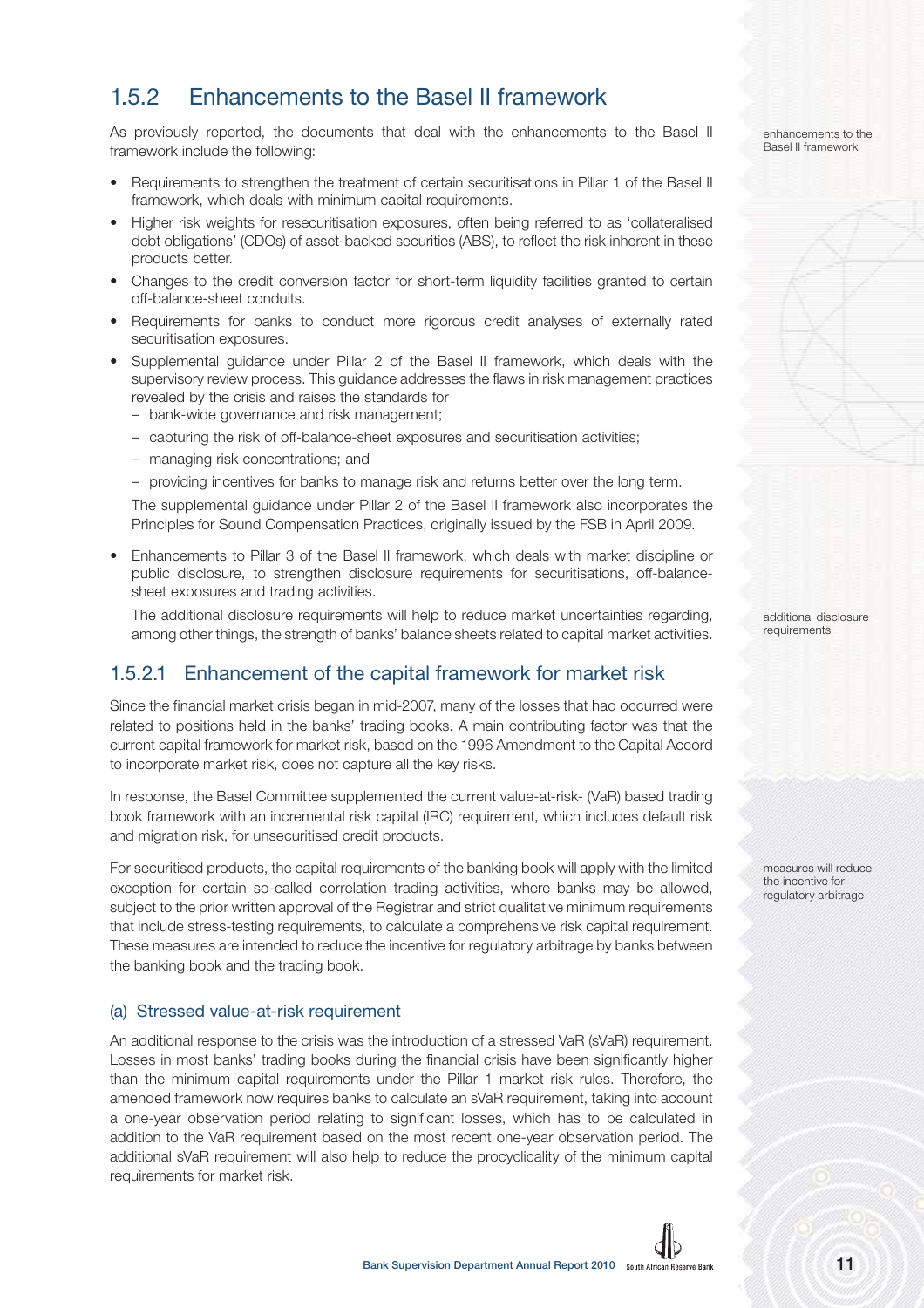changes address a number of perceived shortcomings in the current VaR framework

#### (b) Incremental risk capital requirement

The IRC requirement is intended to complement additional standards being applied to the VaR model framework. The changes address a number of perceived shortcomings in the current VaR framework and are incremental to the risks captured by the VaR-based calculations. Foremost is that the current VaR framework fails to adequately address credit risk underlying certain traded instruments. VaR calculations are typically based on a 99 per cent confidence interval. By contrast, the IRC represents an estimate of the default and migration risks of unsecuritised credit products over a one-year capital horizon at a 99,9 per cent confidence level, taking into account the liquidity horizons of individual positions or sets of positions. No specific approach for capturing the incremental risks is prescribed by the Basel Committee and consequently banks are expected to develop their own models to calculate the IRC for the relevant positions. Such models may be applied for regulatory capital determination with prior approval of the Registrar. Banks that do not capture the incremental default risks through an internally developed approach must use the specific risk capital charges under the standardised measurement method.

The document issued by the Basel Committee in July 2009 provides guidelines to specify the positions and risks to be covered by the incremental risk capital charge. It also contains guidance for the Department on how to evaluate banks' IRC models.

### 1.5.3 Strengthening global capital and liquidity standards to promote a more resilient banking sector

In its 2009 Annual Report the Department reported that, at its 8–9 December 2009 meeting, the Basel Committee approved for consultation a package of proposals to strengthen global capital and liquidity regulations further with a view to promoting a more resilient banking sector.

Along with the measures taken by the Basel Committee in July 2009 to strengthen the Basel II framework, additional proposals announced on 17 December 2009 contributed to the Basel Committee's comprehensive response to addressing the lessons of the crisis in what has subsequently been termed the Basel III framework.

The Basel Committee, and international regulatory and supervisory authorities, including the Department, are mindful of the need to introduce the aforementioned measures, intended to raise the resilience of the banking sector over the longer term, while avoiding negative effects on banks' lending activities that could impair the economic recovery. In this regard, the Basel Committee initiated a comprehensive impact assessment of the capital and liquidity standards proposed in the December 2009 consultative documents.

At its 10 January 2010 meeting, the Group of Central Bank Governors and Heads of Supervision (GHOS) – the oversight body of the Basel Committee – welcomed the substantial progress made by the Basel Committee in translating the GHOS's September 2009 agreements into a concrete package of measures, as elaborated in the Basel Committee's 17 December 2009 Consultative Proposals for Strengthening the Resilience of the Banking Sector and the International Framework for Liquidity Risk Measurement, Standards and Monitoring, and requested the Basel Committee to deliver a fully calibrated and finalised package of reforms by the end of 2010.

On 16 March 2010 the Basel Committee issued for consultation a set of principles for enhancing sound corporate governance practices in banks and banking groups. These principles address fundamental deficiencies in bank corporate governance that became apparent during the financial crisis, and include matters related to the following:

- The role of the board, which includes approving and overseeing the implementation of the bank's risk strategy, based on the bank's long-term financial interests and safety
- The board's qualifications, such as that it should have adequate knowledge and experience relevant to each of the material financial activities the bank intends to pursue, to enable effective governance and oversight of the bank

raise the resilience of the banking sector

measures intended to

principles for enhancing sound corporate governance practices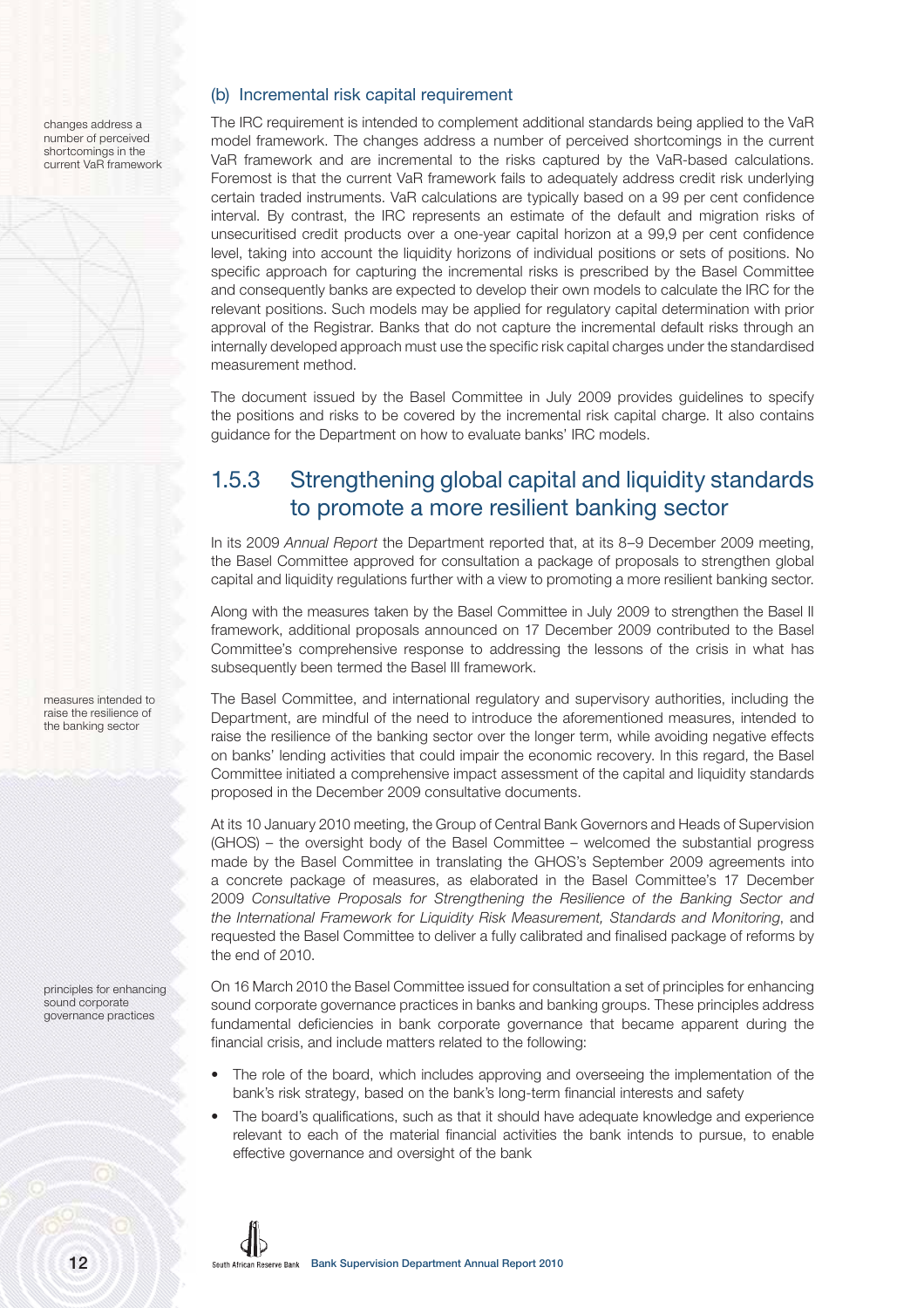- The importance of an independent risk management function, including a chief risk officer or equivalent with sufficient authority, stature, independence, resources and access to the board
- The need to identify, monitor and manage risks on an ongoing basis, based on the bank or banking group's risk management systems, and internal control infrastructure, appropriate for its external risk landscape and risk profile
- The board's active oversight of the compensation system's design and operation, including careful alignment of employee compensation with prudent risk-taking, consistent with the FSB's principles. These aforementioned principles also stress the importance of the board and senior management having a clear knowledge and understanding of the bank or banking group's operational structure and risks, which include risks arising from special-purpose entities or related structures.

The need for sound corporate governance improvements has also been observed in other financial sectors.

Subsequently, the Basel Committee concluded its work in this regard and on 4 October 2010 issued a set of principles for enhancing sound corporate governance practices at banking organisations.

On 18 March 2010 the Basel Committee issued its final Report and Recommendations of the Cross-border Bank Resolution Group. Based on the lessons learnt from the crisis, the report sets out ten recommendations that fall into the following three main categories:

i. Strengthening national resolution powers and their cross-border implementation

National authorities need to have powers to intervene sufficiently early, and to ensure the continuity of critical functions in banks and banking groups. The report recommends that national authorities seek convergence of national resolution tools and measures to promote the co-ordinated resolution of banks active in multiple jurisdictions.

The Basel Committee also recommends that supervisors work closely with their foreign counterparts and resolution authorities concerned to understand the way in which complex group structures and operations could be resolved in a crisis. One of the main lessons learnt from the crisis was that the enormous complexity of some corporate structures makes resolutions difficult, costly and unpredictable. If an institution's group structure is too complex to permit an orderly and cost-effective resolution, national authorities should consider imposing regulatory incentives, through capital or other prudential requirements, to encourage simplification of the structure.

ii. Bank-specific contingency planning

Banks, as well as key home and host authorities, should develop practical and credible plans to promote resiliency in periods of severe financial distress and to facilitate a rapid resolution should that be necessary. The plans should ensure access to relevant information in a crisis and assist the authorities' evaluation of resolution options.

The report recommends that systemically important cross-border banks and banking groups provide a plan to preserve the institution or group as a going concern, promote the resilience of key functions, or facilitate a rapid resolution or wind-down should that prove necessary.

iii. Reducing contagion

Risk mitigation through mechanisms such as netting arrangements, collateralisation practices and the use of regulated central counterparties should be strengthened to limit the market impact of a bank failure. Recognising the wide diversity of national legal and resolution frameworks, the Basel Committee's report represents an internationally agreed set of recommendations for improving resolution.

principles stress the importance of boards having a clear understanding of banking groups' operational structures

convergence of national resolution tools and measures

plan to preserve the institution or group as a going concern

recognising the wide diversity of national legal and resolution frameworks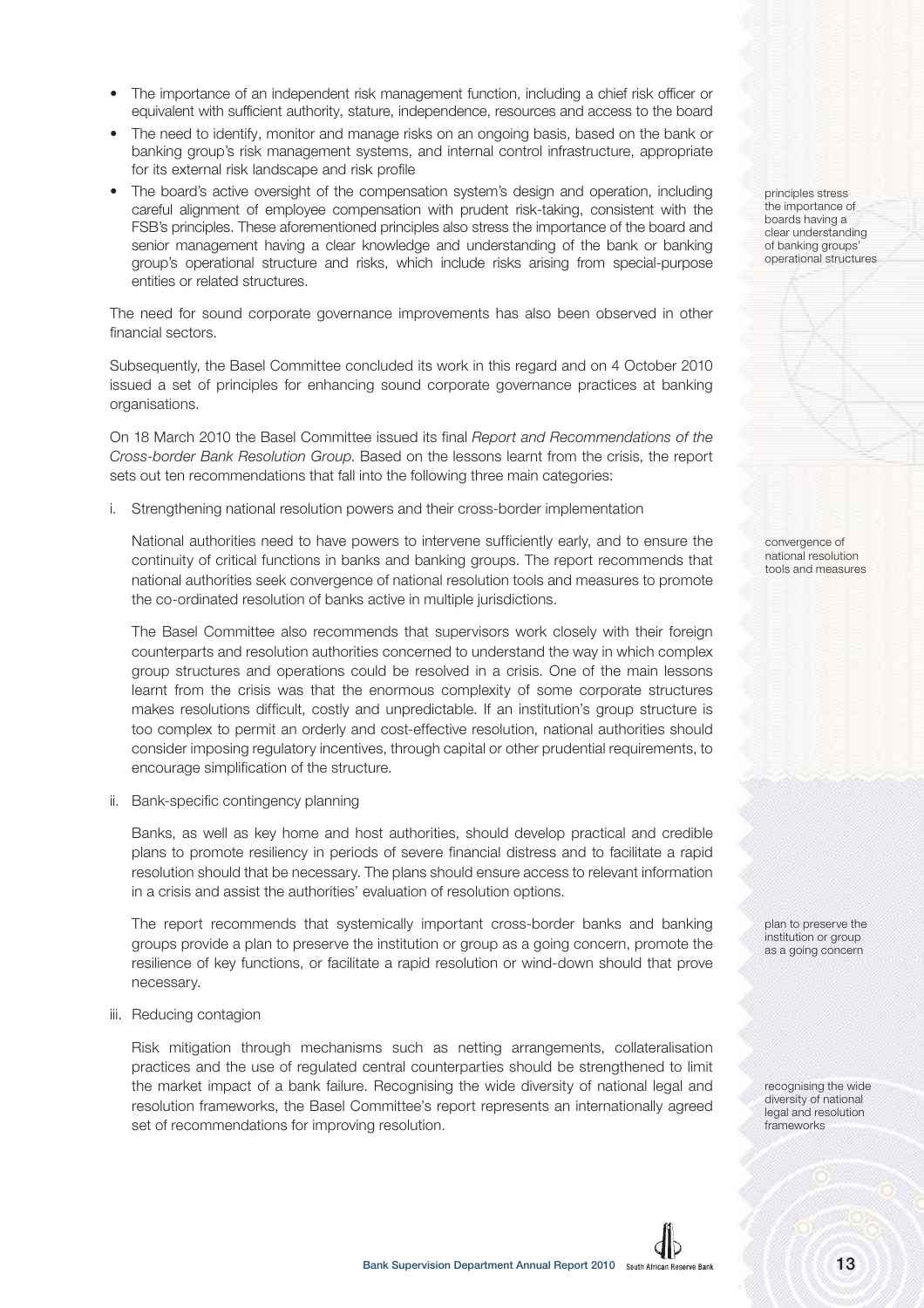On 26 July 2010 the GHOS reached broad agreement on the overall design of the Basel Committee's capital and liquidity reform package (Basel III framework). In particular, this includes the definition of capital, the treatment of counterparty credit risk, the leverage ratio and the global liquidity standard.

In reaching its broad agreement, the GHOS considered the comments received during public consultation on the Basel Committee's proposed reforms published in December 2009. The GHOS also took account of the results of the Quantitative Impact Study (QIS), the assessment of the economic impact over the period of transition, and the long-run economic benefits and costs.

On 18 August 2010 the FSB and Basel Committee published reports prepared as input into the calibration of the new bank capital and liquidity standards, and to inform the transition arrangements for implementation of the new standards.

The Basel Committee's assessment of the long-term economic impact finds that there are clear net long-term economic benefits to increasing the minimum capital and liquidity requirements from their current levels in order to raise the safety and soundness of the global banking system. The benefits of higher capital and liquidity requirements accrue from reducing the probability of financial crises and the output losses associated with such crises. The benefits substantially exceed the potential output costs for a range of higher capital and liquidity requirements.

Subsequently, the FSB and Basel Committee concluded their assessment of the macroeconomic impact of the transition to the new bank capital and liquidity standards, and published their final report on 17 December 2010.

On 12 September 2010, following its meeting in Basel, the GHOS announced a substantial strengthening of existing capital requirements and the introduction of global liquidity standards. Among other things, the strengthening of the existing capital requirements entails the following:

- An increase in the minimum common equity requirement, from 2 per cent to 4,5 per cent.
	- A capital conservation buffer of 2,5 per cent to withstand future periods of stress, bringing the total common equity requirements to 7 per cent. The capital conservation buffer of 2,5 per cent, which is above the specified regulatory minimum requirement, should be met with common equity after the application of specified deductions. The purpose of the conservation buffer is to ensure that banks maintain a buffer of capital that can be used to absorb losses during periods of financial and economic stress. While banks will be allowed to draw on the buffer during such periods of stress, the closer their regulatory capital ratios approach the specified minimum requirement, the greater the constraints on discretionary distributions such as dividend payments, share buybacks and bonuses will be.

The aforementioned two requirements reinforce the stronger definition of capital agreed on by the GHOS in July 2010, and the higher capital requirements for trading, derivative, securitisation and resecuritisation activities to be implemented on 1 January 2012.

- An increase in the Tier 1 or primary capital requirement, which includes common equity and other qualifying financial instruments based on stricter criteria, from 4 per cent to 6 per cent.
- A countercyclical buffer within a range of 0 per cent to 2,5 per cent of common equity or other fully loss-absorbing capital. This capital requirement will be implemented according to national circumstances. The purpose of the countercyclical buffer is to achieve the broader macroprudential goal of protecting the banking sector from periods of excess aggregate credit growth. For any given country, this buffer will only be in effect when there is excess credit growth that would result in a system-wide build-up of risk. The countercyclical buffer, when in effect, would be introduced as an extension of the conservation buffer range.

Based on the aforesaid, and for ease of reference, a comparison between the Basel II capital framework and the newly released Basel III capital framework is set out in Table 1.2.

reports prepared as input into the calibration of the new bank capital and liquidity standards

buffer of capital that can be used to absorb losses during periods of financial stress

countercyclical buffer introduced as an extension of the conservation buffer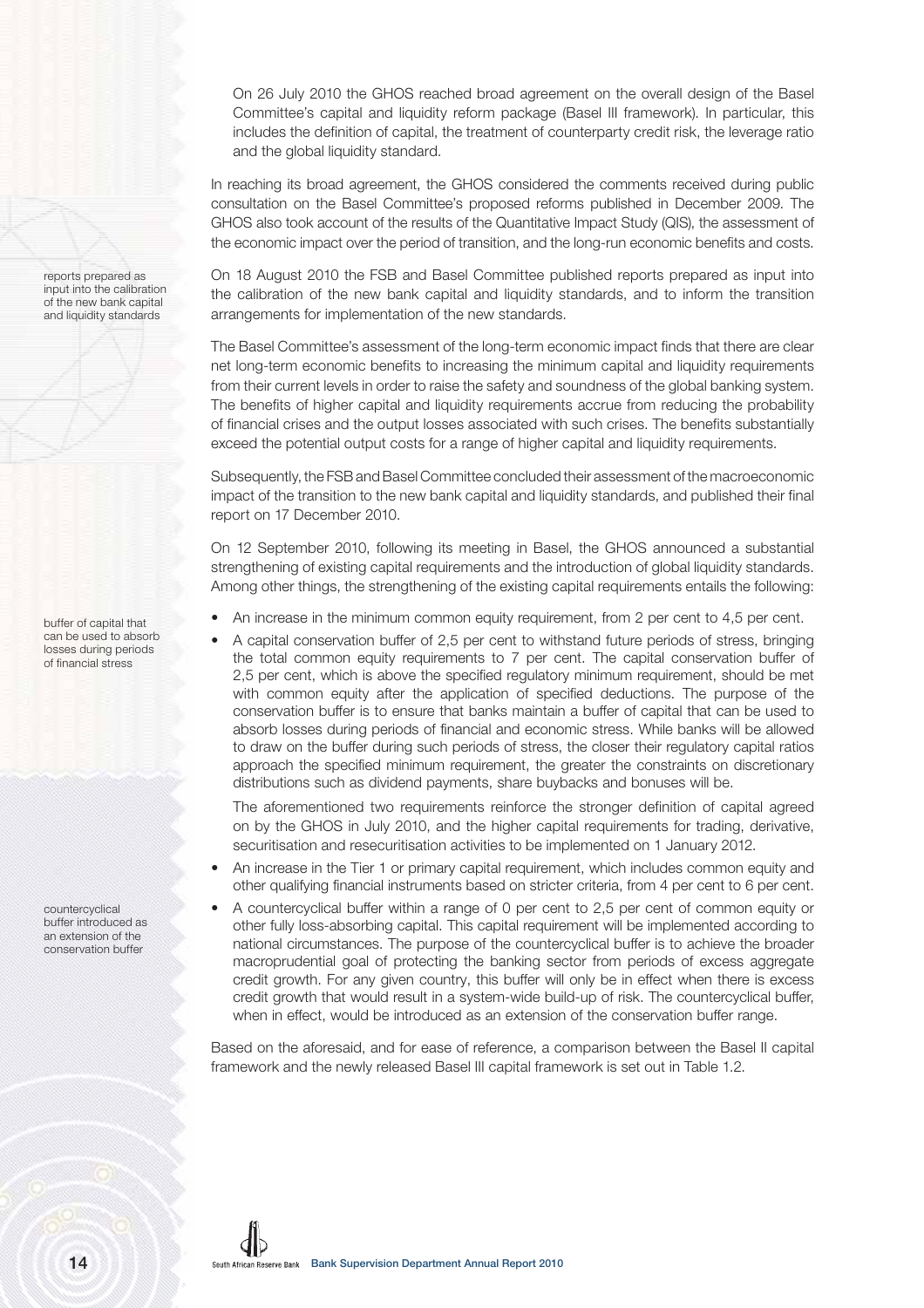#### Table 1.2: Baseline capital structure

|                                                  | Description                                                                                              | Basel II<br>(per cent)                          | Basel III<br>(per cent)    |
|--------------------------------------------------|----------------------------------------------------------------------------------------------------------|-------------------------------------------------|----------------------------|
|                                                  | 1. Statutory minimum required capital and reserve funds                                                  |                                                 |                            |
|                                                  | Core Tier 1 or common equity                                                                             | 2<br>(50% of total Tier 1)<br>Before deductions | 4.5<br>After deductions    |
|                                                  | Other elements or instruments qualifying as Tier 1 capital<br>(non-core Tier 1)                          | 2<br>Residual                                   | 1,5<br>Residual            |
|                                                  | Total Tier 1 or primary capital                                                                          | 4<br>(50% of total<br>Pillar 1 minimum)         | 6                          |
|                                                  | Tier 2 or secondary capital                                                                              | 4<br>(50% of total<br>Pillar 1 minimum)         | $\overline{2}$<br>Residual |
|                                                  | Total Pillar 1 required capital and reserve funds                                                        | 8                                               | 8                          |
|                                                  | Plus: Pillar 2(a) for systemic risk                                                                      | Not specified                                   | Not specified              |
|                                                  | Plus: Pillar 2(b) for idiosyncratic risk                                                                 | Not specified                                   | Not specified              |
|                                                  | Statutory minimum required capital and reserve funds                                                     | 8                                               | 8                          |
| 2.                                               | Plus: additional conservation buffer                                                                     |                                                 |                            |
| $\overline{\phantom{0}}$                         | for periods of stress (to be met with core Tier 1 capital that<br>may be drawn during periods of stress) |                                                 | 2,5                        |
|                                                  | 3. Plus: further add-on: countercyclical buffer                                                          |                                                 |                            |
| $\overline{\phantom{0}}$                         | for credit growth (national discretion: to be determined from<br>time to time during credit cycles)      |                                                 | $0$ to $2.5$               |
| 4.                                               | Aggregate impact: specified elements of "1" plus "2"                                                     |                                                 |                            |
| Core Tier 1 or common equity after deductions    |                                                                                                          |                                                 | 7<br>(4,5% plus 2,5%)      |
| Total Tier 1 or primary capital after deductions |                                                                                                          |                                                 | 8,5%<br>(6% plus 2,5%)     |
|                                                  | <b>Total Pillar 1 after deductions</b>                                                                   |                                                 | 10.5%<br>(8% plus 2,5%)    |

Unless specifically stated otherwise, all percentages indicated in the table relate to the required amount of qualifying capital and reserve funds expressed as a percentage of the reporting entity's prescribed or specified risk-weighted exposure

The aforementioned capital requirements will be supplemented by a non-risk-based leverage ratio that will serve as a backstop to the risk-based measures. For the past few years, as part of its supervisory framework, the Department had already calculated and monitored banks' leverage multiples and ratios to monitor the potential build-up of risk.

The GHOS also agreed on transitional arrangements for the implementation of the new Basel III standards. The transitional arrangements will help to ensure that the global banking sector can meet the higher capital standards through reasonable earnings retention and capital raising, while still supporting lending to the economy. In this regard, internationally, the implementation of specific requirements related to the strengthening of existing capital requirements and the global liquidity standards will be phased in during predefined periods that will commence on 1 January 2013.

On 22 September 2010, as part of his opening remarks at the 16th International Conference of Banking Supervisors (ICBS) held in Singapore, Mr Nout Wellink, Chairperson of the Basel Committee and President of De Nederlandsche Bank, provided an overview of the international capital requirements supplemented by a non-risk-based leverage ratio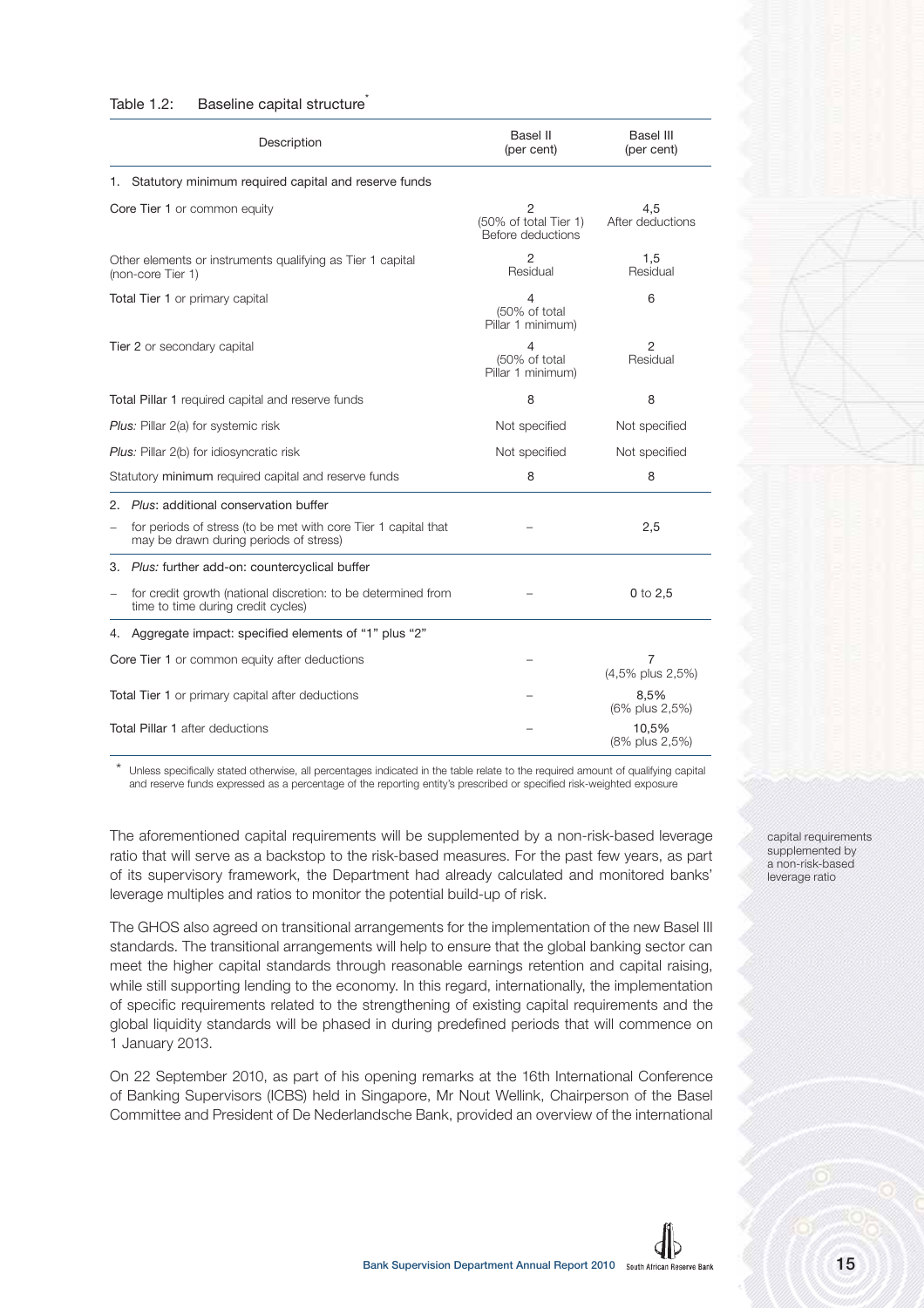background to, and height of, the international financial crisis that required specific international reforms to be undertaken. He confirmed that the required reforms included the following:

- A comprehensive review of various international regulatory and supervisory standards
- Bank-specific reforms related to matters such as a stronger and more robust definition of capital and improved risk coverage of capital requirements, higher levels of required capital and reserve funds, the introduction of specific capital buffers and a supplemental leverage ratio, and the introduction of internationally agreed minimum liquidity standards, as part of the new Basel III framework
- Guidance for supervisors on important bank-specific initiatives, such as stress testing, valuation, corporate governance, compensation, supervisory colleges, and high-level principles for financial instruments accounting
- Broader macroprudential measures to strengthen the resilience of the entire banking system, and to address matters such as procyclicality, specified capital buffers, the role of "going concern" and "gone concern" capital instruments, interconnectedness and the perception that some banks are too big to fail.

On 19 October 2010 the Basel Committee issued a report to the G-20 that elaborated on the measures taken by the committee and its governing body, the GHOS, to respond comprehensively to the lessons learnt from the global financial and economic crisis, and to strengthen the resilience of banks and the global banking system. Among other things, the Basel Committee Report to the G-20 detailed the key elements of the committee's reform programme and the ongoing work to strengthen the resilience of banks and the global banking system, including matters related to the following:

- Microprudential measures: The cornerstone of the Basel Committee's reforms is stronger capital and liquidity regulation. But, at the same time, it is critical that the reforms regarding stronger capital and liquidity be accompanied by improvements in supervision, risk management and governance, and greater transparency and disclosure. Specific matters addressed as part of the micro-prudential measures include
	- capital and, in particular, the quality and level of the capital base, the increased risk coverage of the amended capital framework, the decision to raise the level of required capital and reserve funds and matters related to leverage;
	- liquidity and, in particular, the introduction of global minimum liquidity standards and a common set of monitoring metrics to assist supervisors in identifying and analysing liquidity trends:
	- matters related to corporate governance, risk management and supervision; and
	- matters related to public disclosure.
- Macroprudential measures: While stronger individual banks will lead to a stronger banking system, a bank-specific approach only will not be adequate to promote financial stability sufficiently. Broader measures to address, among other things, procyclicality and the strengthening of the resilience of the entire banking system are equally important. Specific matters addressed as part of the macroprudential measures include
	- procyclicality and, in particular, requirements related to capital buffers, and matters related to provisioning and fair value measurement; and
	- systemic risk and interconnectedness, including matters related to contingent capital and cross-border bank resolution.
- The implementation of the reform measures: An integral component of the Basel Committee's standard-setting activities is to consider the potential impact of its proposed standards carefully. In this regard, the Basel Committee's report to the G-20 also covers the work undertaken by the committee to assess the impact of the reforms, and details the transitional arrangements. Specific matters addressed as part of the implementation and reform measures include
	- an impact assessment and, in particular, matters related to the earlier comprehensive QIS undertaken to assess the impact of the reform package and the earlier macroeconomic impact assessment; and
	- the transitional arrangements for the implementation of the new standards and requirements.
- Future work: The Basel Committee continues to work on a range of initiatives that are important to the resilience of banks and banking groups, including timely and full

ongoing work to strengthen the resilience of banks and the global banking system

specific matters addressed as part of the implementation and reform measures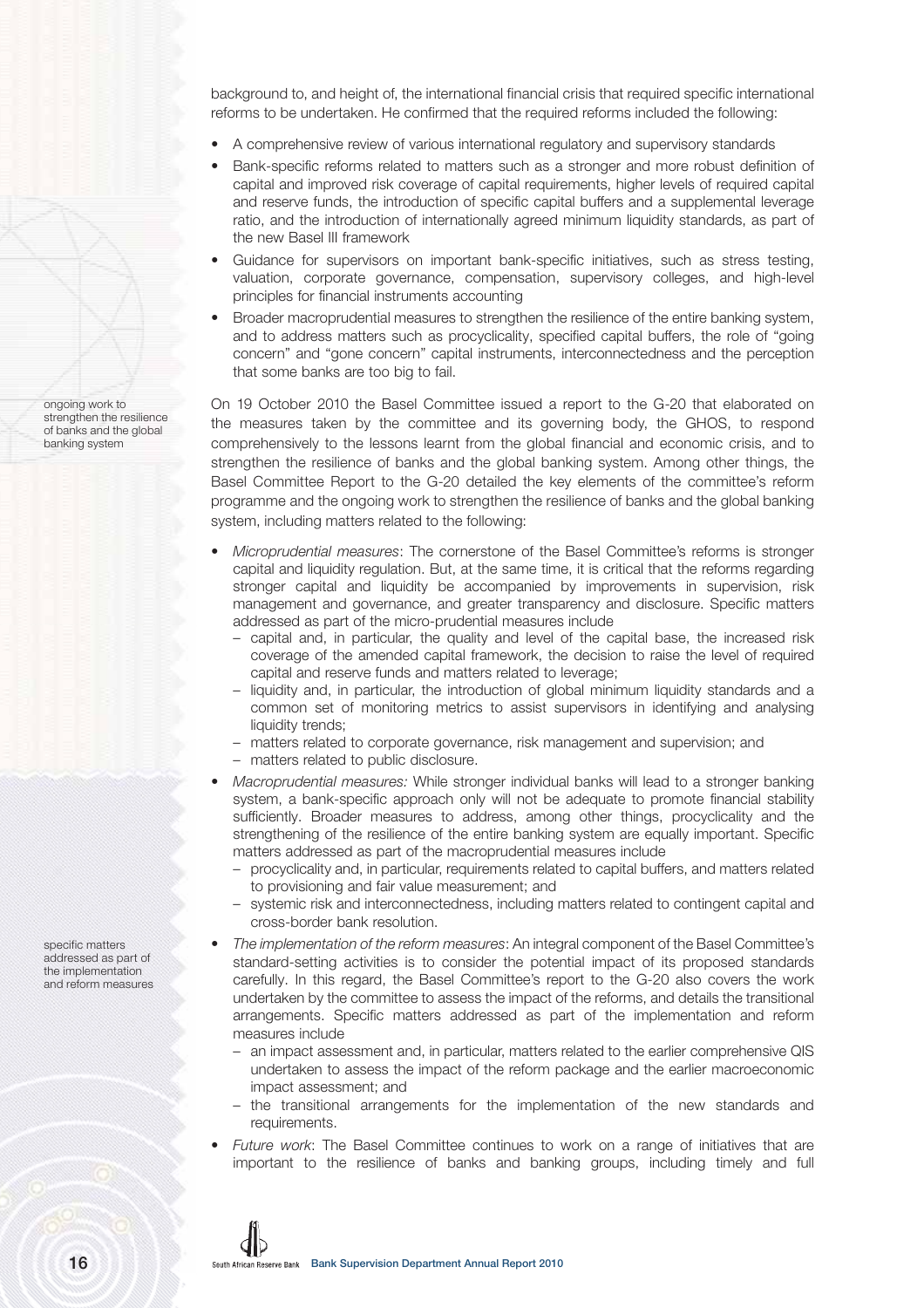implementation and rigorous supervisory follow-up. Specific areas addressed as part of future work to be undertaken include matters related to a fundamental review of the trading book, ratings and securitisations, systemically important banks, contingent capital, large exposures, cross-border bank resolution and a review of the Core Principles.

On 16 December 2010 the Basel Committee issued the Basel III rules text, which presents the details of global regulatory standards on bank capital adequacy and liquidity agreed to by the GHOS, and endorsed by the G-20 leaders at their November 2010 Seoul summit.

The Basel Committee has put in place processes to ensure the rigorous and consistent global implementation of the updated Basel III framework. The standards will be phased in gradually so that the global banking sector can move to the higher capital and liquidity standards while supporting lending to the economy. Both the liquidity coverage ratio (LCR) and the net stable funding ratio (NSFR) will be subject to an observation period and will include a review clause to address any unintended consequences.

As a member of the Basel Committee, the Department has been, and will continue to be, actively involved in developing reforms that not only promote the safety and soundness of the banking system, but also continue to support long-term economic growth.

In order to ensure that the regulatory framework for banks and banking groups remains relevant and current, the Department commenced a formal process to amend the regulatory framework in accordance with the latest internationally agreed regulatory and supervisory best practices and standards, as described in further detail in Chapter 3.

# **1.6 Financial Stability Institute: High-level meeting for African banking supervisors**

The FSI of the BIS and the Department jointly hosted a high-level meeting in Cape Town, South Africa, on 28 and 29 January 2010. The meeting focused primarily on the work undertaken by the Basel Committee and the FSB following the crisis, lessons learnt from the crisis, liquidity risk management and cross-border supervision. The attendees included Mr Nout Wellink and Ms Gill Marcus, Governor of the Bank. Mr Josef Tošovský, Chairperson of the FSI, chaired the proceedings.

Mr Tošovský's introductory remarks covered matters such as strengthening the capital framework, and proposed liquidity and leverage ratios. Mr Errol Kruger, Head of the Department and the South African Registrar of Banks, advised that the crisis offered regulators the opportunity to reassess the adequacy of regulatory and supervisory frameworks. Mr Kruger stated that it was essential for regulators globally to take appropriate steps to strengthen their respective regulatory frameworks. However, regulators should guard against overreaction, which could result in unintended negative consequences in their respective jurisdictions.

Mr Wellink provided a high-level overview of the impact of the crisis. He stated that the social contract between banks and society in general had been impaired as a result of the crisis. Banks had to be structured such that they were better able to absorb losses, he added. It was also stated that the quality of banks' Tier 1 capital had to be improved and that more attention had to be paid to leverage ratios, liquidity risk management and the compensation schemes of banks.

Ms Marcus discussed Africa in the context of global adjustments. She commented that the additional regulatory requirements could not guarantee that no banks would fail in future. Therefore, in developing and implementing additional regulatory requirements, the focus should be on creating a more robust financial system and avoiding an implosion of the system as a result of implementing over-restrictive requirements. She added that the Basel Committee should be aware of the impact of its current and future standards on African countries. She concluded by saying that regulators and other stakeholders should focus on restoring confidence in and strengthening the financial system, rather than castigating banks.

processes to ensure the rigorous and consistent global implementation of the Basel III framework

the meeting focused primarily on work undertaken by the Basel Committee and the FSB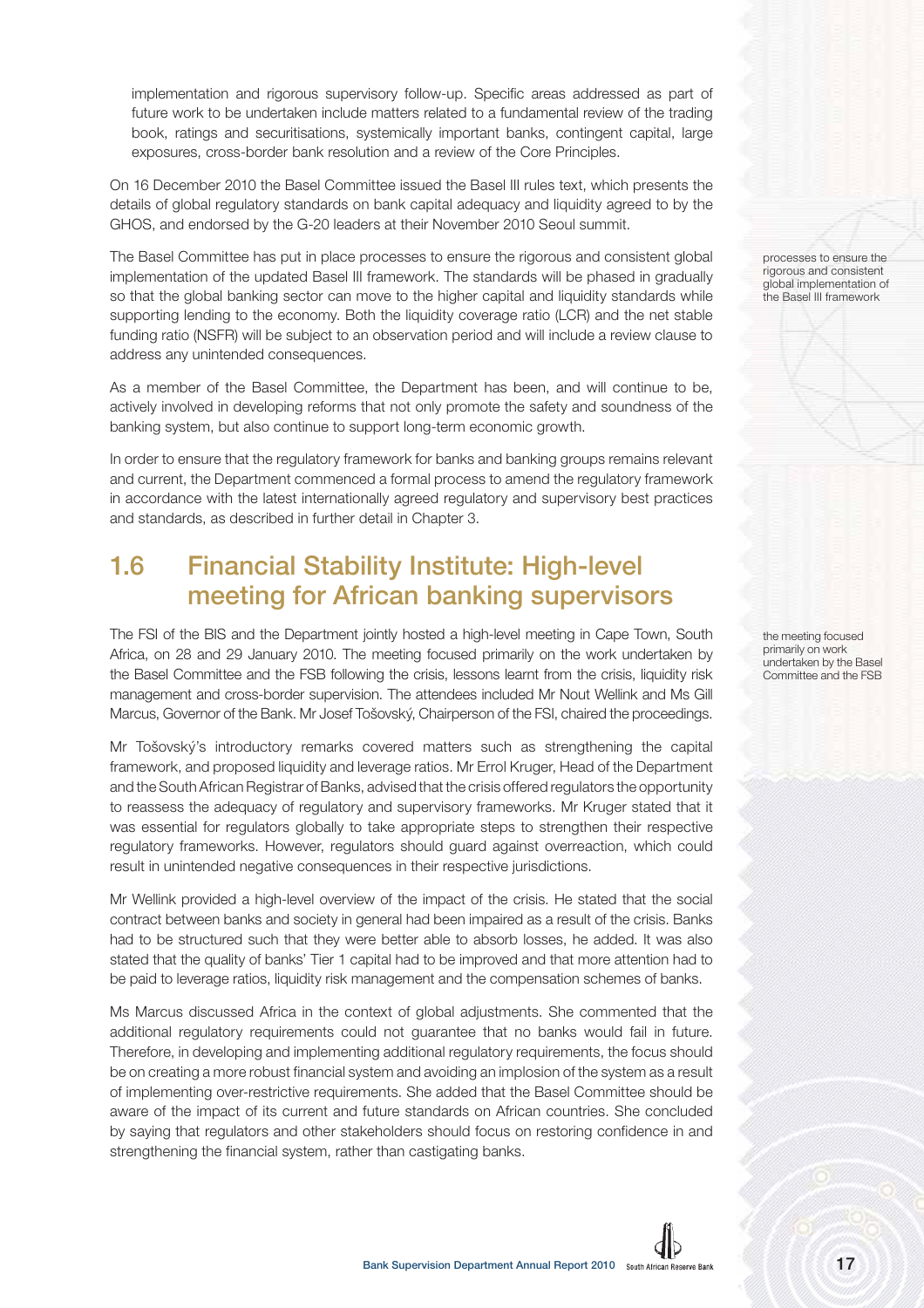Mr Rudi Bonte, member of the Management Committee: Bank Supervision, Banking, Finance and Insurance Commission, Belgium, discussed the reduction of procyclicality of capital regulation. The measures for such reduction included more stringent risk coverage of the capital framework; raising the quality, consistency and transparency of Tier 1 capital; the introduction of a leverage ratio; and the introduction of countercyclical capital buffers.

Mr Daniel Zuberbühler, Vice Chairperson of the Swiss Financial Market Supervisory Authority, addressed the Swiss approach to the design of a leverage measure and a risk-based approach for banks. His talk focused on additional regulatory requirements introduced following the advent of the crisis, and concentrated on capital-adequacy and leverage ratio requirements for Swiss banks.

Mr Nigel Jenkinson, Adviser to the FSB, discussed the FSB's work on the assessment of vulnerabilities affecting financial systems. He also provided an overview of the seven current priorities of the FSB, which were as follows: (i) banks' capital and liquidity; (ii) compensation practices of financial institutions; (iii) over-the-counter (OTC) derivative markets; (iv) accounting standards; (v) crisis management; (vi) systemically important financial institutions; and (vii) overall implementation of issued standards.

Messrs Kruger, Geoffrey Mortlock (Senior Manager: Policy, Australian Prudential Regulation Authority) and Bradley Fried (then Chief Executive Officer: Investec Bank plc, United Kingdom (UK)) discussed liquidity risk with the emphasis on supervisory expectations versus daily management. Discussions covered the importance of liquidity risk management, the introduction of a global liquidity standard and the management of liquidity in times of crises.

Messrs Bonte, Mortlock and Paul Smith (then Group Chief Risk Officer, Standard Bank Group Limited) covered cross-border regulatory co-operation. Discussions included the management of global systemic risk, requirements for effective cross-border supervision, and enhancement of cross-border supervision and supervisory colleges.

Ms Sylvie Mathérat (Director of Financial Stability, Bank of France), Mr Gregg Tanzer (Secretary General of the International Organization of Securities Commissions) and Dr Hennie van Greuning (Independent Director of FirstRand Bank Limited) shared their views on the subject of "Valuation of Financial Instruments: International Financial Reporting Standards Versus Prudential Regulation". Discussions covered the role of fair value measurement during and post the global financial crisis, the scope of fair value measurement, and a comparison between fair value measurement and prudential regulatory requirements.

Mr Zuberbühler addressed the supervision of systemically important financial institutions. He covered the contentious subject of "Too-big-to-fail Institutions, Compensation Policies, Challenges in Cross-Border Wealth Management and the Key Role of Political Support". The topic of Mr Tanzer's paper was "Incentive Structures for Bankers: The Issue of Bonus Payments", while Ms Mathérat and Mr Yandraduth Googoolye, First Deputy Governor, Bank of Mauritius, spoke on "The Macroprudential Approach to Regulation and Supervision".

The final session included African banking supervisors who provided an overview of the current activities of supervisors in the region. Mr David Scott, Advisor: Financial Sector Operations and Policy, World Bank, discussed "Stress Testing and Simulation Exercises" and Mr Andres Portilla, Deputy Director: Regulatory Affairs, Institute of International Finance (IIF), addressed an IIF report on "Reforms in the Financial Services Industry: Strengthening Practices for a More Stable System".

an overview of the FSB's seven current priorities

the role of fair value measurement during and post the global financial crisis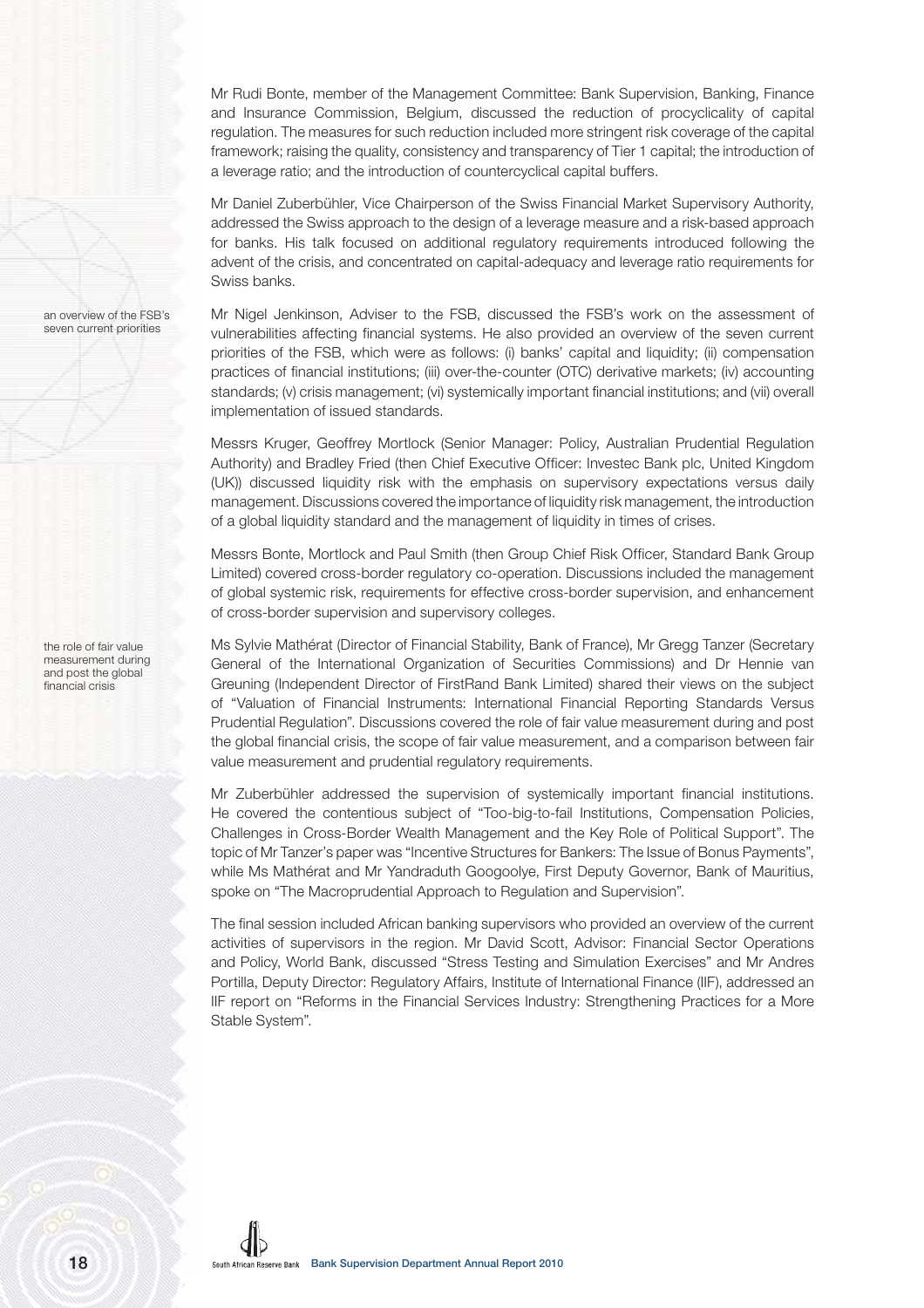# **1.7 Participation in international regulatory or supervisory forums**

## 1.7.1 Introduction

In order to keep abreast of international regulatory and supervisory developments, the Department participates in, and contributes to, various international forums. These include the G-20, the FSB and the Basel Committee and its subgroups. The Basel Committee, in particular, provides a forum for regular co-operation between member countries on banking supervisory matters, thereby enhancing their understanding of key supervisory issues and improving the quality of banking supervision across the globe. The Basel Committee is arguably best known for its international standards on capital adequacy (including Basel II and, more recently, Basel III) and the Core Principles. South Africa became a member of the Basel Committee in June 2009 and has since then continued to participate in various technical subgroups of the Basel Committee. The Basel Committee's work is organised under four main subcommittees,<sup>5</sup> as depicted in Figure 1.2 below. The Department's representation is reflected in gold.

the Basel Committee's work is organised under four main subcommittees



Figure 1.2 Basel Committee on Banking Supervision: Structure of working groups

### 1.7.2 Standards Implementation Group: Validation Subgroup

The Standards Implementation Group Validation Subgroup (SIGV) explores issues related to the validation of systems used to generate the ratings and parameters that serve as inputs into the internal ratings-based (IRB) approaches to credit risk.

<sup>5</sup> http://www.bis.org/bcbs/.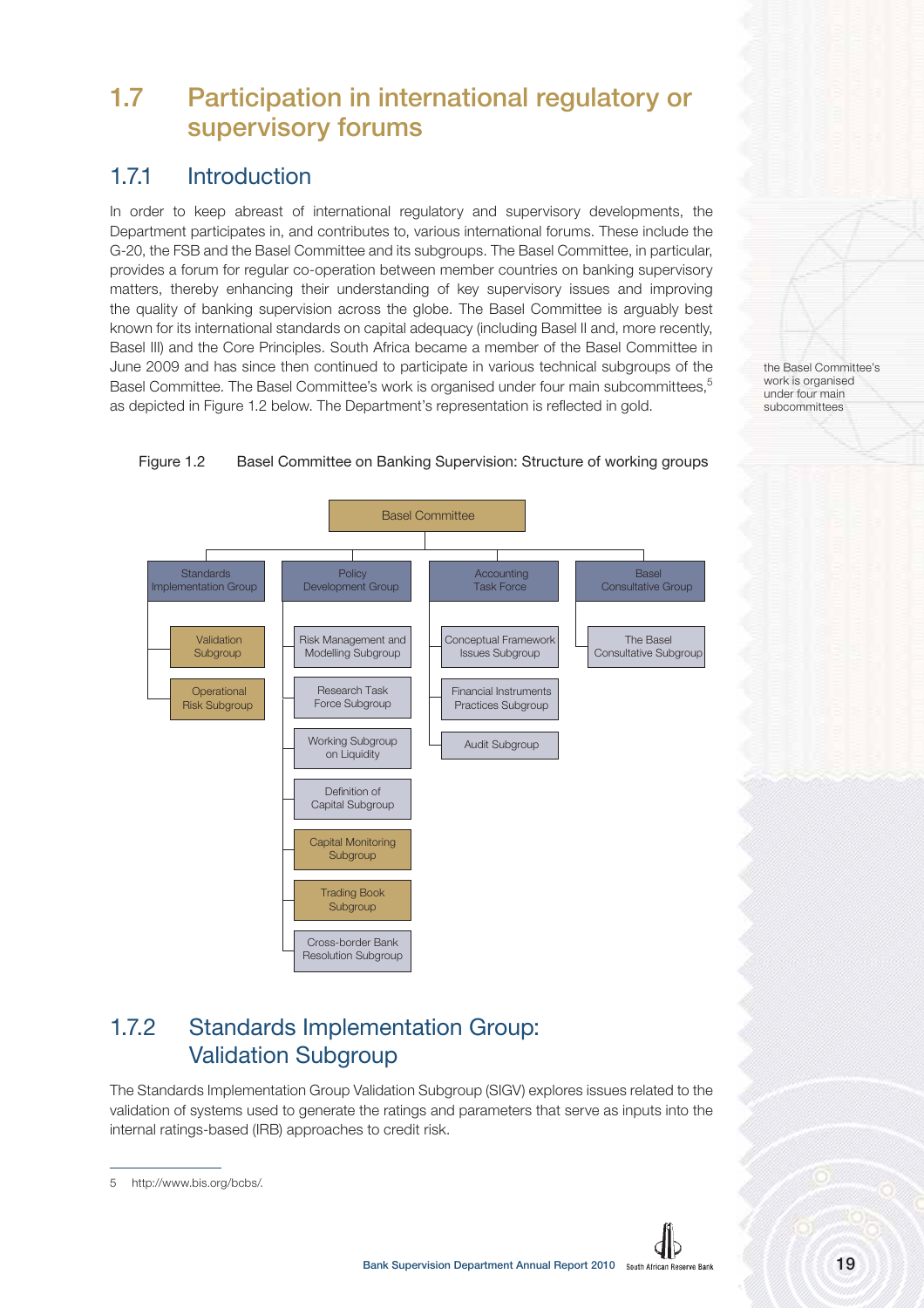The Department is represented on the SIGV and during 2010 the SIGV held four meetings. Among other things, the discussions at these meetings focused on the following key items:

- The validation practices of IRB estimates among banks
- Banks' stress-testing programmes and the way in which they should be assessed during on-site visits. Different supervisors shared their experiences on ways to approach stress testing on-site visits and the common findings from such on-site reviews
- Issues encountered by supervisors when assessing loss-given-default (LGD) and exposureat-default (EAD) estimates
- The main regulatory challenges when assessing banks' economic capital models. The common findings from such visits were also shared among supervisors.

In 2010 the SIGV initiated a project among its members to research acceptable supervisory and bank practices relating to the application of the maturity input to the risk-weighted assets (RWAs) formula for corporate, bank and sovereign exposures for banks that adopted the advanced IRB (AIRB) approach to calculate their minimum required capital and reserve funds relating to credit risk. A subgroup of the SIGV, consisting of representatives of South Africa, Australia and the UK, examined the maturity input.

The research on maturity was specifically initiated as a result of the supervisory work and guidance documents previously issued by regulators that had focused mainly on other IRB parameters such as probability of default (PD), LGD and EAD. Banks had also concentrated much of their Basel II implementation efforts on the other IRB parameters. The research addressed two issues, that is, which maturity date should be used and a review of the maturity dates allowed by various supervisory bodies as input into the RWAs formula for exposure under the AIRB, that is, the maturity date of the drawings or the maturity date when the facility expires. A questionnaire was circulated in July 2010 to 22 countries represented at SIGV meetings, to solicit their interpretation of the maturity directives contained in paragraphs 318 to 324 of the Basel II text. Views from those countries that had not yet reached an interpretation on the subject, or had not yet implemented Basel II, were also requested. Furthermore, countries were required to provide the working group with current bank practices on the maturity input.

The initial results of the research were presented at the SIGV meeting held in Rio de Janeiro in October 2010. A report on the findings was also tabled at the first SIGV meeting of 2011 for agreement by members on the content, after which the results would be escalated to the Standards Implementation Group (SIG) for notification and recommendation of further work if required.

The SIG has also requested the SIGV to commence a research project with a view to understanding the effects of the recent economic crisis on LGD estimates and it is anticipated that this proposed LGD project would be discussed in detail at upcoming SIGV meetings.

### 1.7.3 Standards Implementation Group: Operational Risk Subgroup

The Standards Implementation Group: Operational Risk Subgroup (SIGOR) is a permanent working group of the SIG that focuses on operational risk implementation issues, particularly the implementation of advanced measurement approaches (AMA) for operational risk. The Department is an active member of SIGOR which met three times during 2010.

The principal focus of SIGOR is the practical challenges associated with the successful development, implementation and maintenance of an operational risk framework that addresses the requirements and expectations of the Basel Committee's AMA with regard to the calculation of capital requirements in respect of operational risk. Subgroup members share identified operational risk implementation issues within their respective jurisdictions and actively participate in developing resolution plans.

bank practices relating to the application of the maturity input to the risk-weighted assets formula

SIGOR focuses on operational risk implementation issues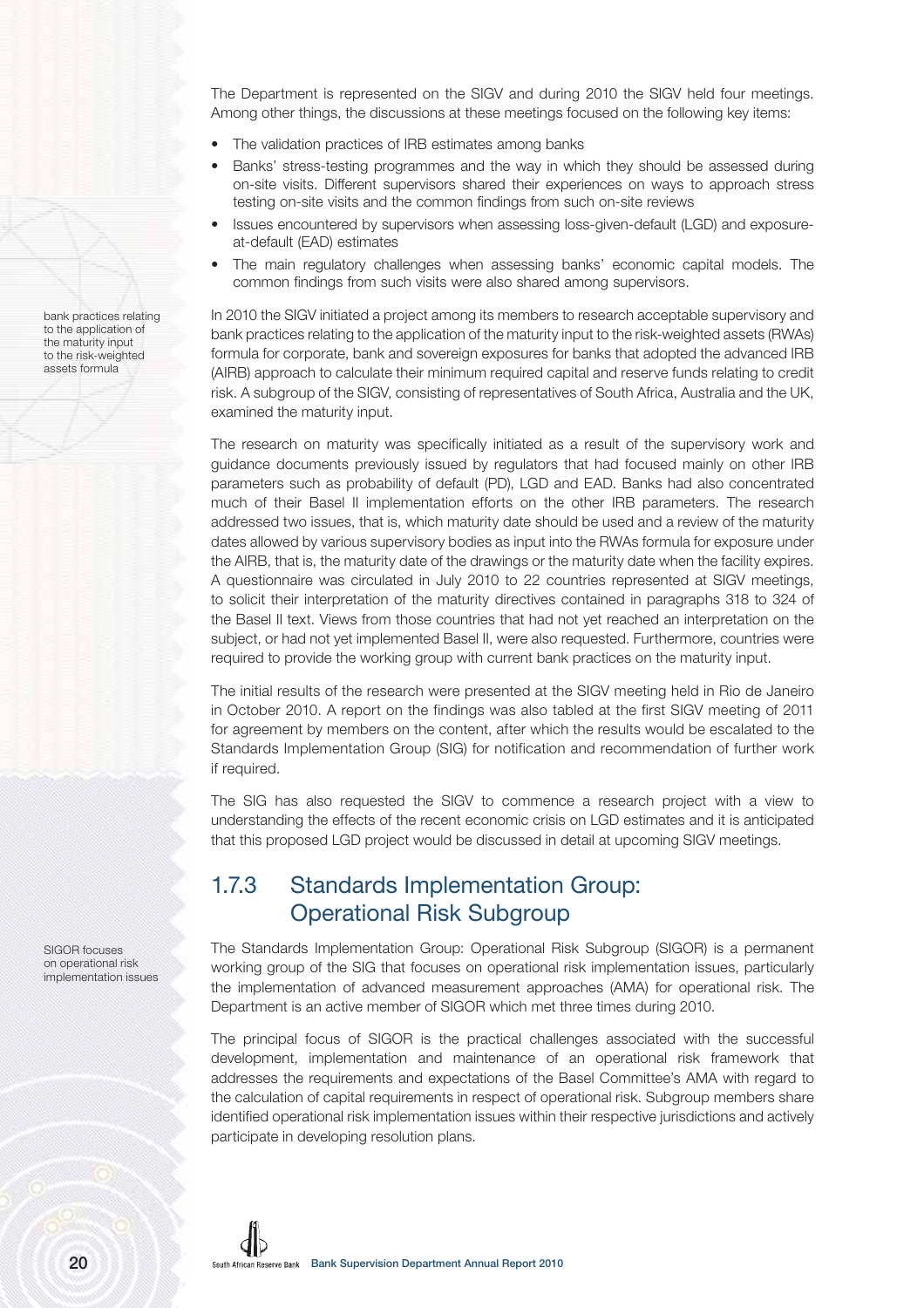Another important element of SIGOR's mandate is to facilitate the resolution of issues associated with the cross-border supervision of international banking groups, especially in relation to operational risk.

#### 1.7.3.1 Key focus areas of the Standards Implementation Group: Operational Risk Subgroup

The following were two key focus areas of SIGOR during 2010:

i. Recognition of insurance mitigation in advanced measurement approaches

SIGOR concluded work with supervisors, banks, insurance brokers and insurance providers to clarify its expectations with regard to the recognition of insurance mitigation in the AMA. The Basel Committee issued a final document in October 2010, titled "The Risk-Mitigating Impact of Insurance in Operational Risk Modelling". The paper discusses the potential benefits and shortcomings of banks' use of insurance to mitigate operational risk. The regulatory capital framework permits banks, subject to certain criteria and limitations, to use insurance to mitigate the operational risk capital charge under the AMA. The implementation of this provision has raised some challenges and technical questions. In response, the report clarifies supervisory expectations on the range of industry AMA practices, while promoting increased convergence in operational risk management.

The paper raises a number of key considerations and complexities in the recognition of insurance mitigation in AMAs, including concerns surrounding the quantification of a capital reduction for insurance. Particular emphasis is placed on the extent to which operational risk can be identified and transferred outside a bank through the use of insurance and the extent to which other risks (e.g., strategic, reputational and counterparty) are created as a result.

The intention of the paper is not to dispute or discourage enhancements in the use of insurance within an operational risk management framework. However, the use of insurance raises concerns that it might be relied upon as a replacement for risk management and potentially as a replacement for capital. The Department invited selected South African banks, already on AMA or targeting AMA, to participate in the informal consultative process.

ii. Performance of the current practices for calculating operational risk capital charge

SIGOR originated a work stream to review the calibration of the operational risk capital charge. Enhanced operational risk data availability enables SIGOR to study the manner in which the current practices employed for calculating the operational risk capital charge have performed since the operational risk framework's introduction in 2004. This work includes reviews of the manner in which operational risk losses and operational risk capital charges have evolved over the years. These reviews are expected to shed light on the ability of the current regulatory frameworks, that is, the basic indicator approach (BIA), the standardised approach (TSA) and the AMA, to capture the level and trend of operational risk at both the levels of individual banks and the industry as a whole. SIGOR also intends to review the relative performance of the simpler approaches of the BIA and TSA with respect to the AMA, including whether incentives exist to encourage banks to move along the spectrum of available approaches as they develop more sophisticated operational risk systems and practices.

### 1.7.4 Policy Development Group: Capital Monitoring Subgroup

The Basel Committee established the Capital Monitoring Subgroup (CMG) to monitor the level and cyclicality of minimum required capital (MRC) produced under the Basel II framework effectively. The CMG collects and analyses data from banks that have adopted one of the IRB approaches to credit risk and reports the results of its analysis to the Basel Committee every six months. The analysis covers areas such as MRC, capital ratios and buffers, RWAs, portfolio-level exposures,

potential benefits and shortcomings of banks' use of insurance to mitigate operational risk

reviews of the manner in which operational risk losses and operational risk capital charges have evolved over the years

CMG collects and analyses data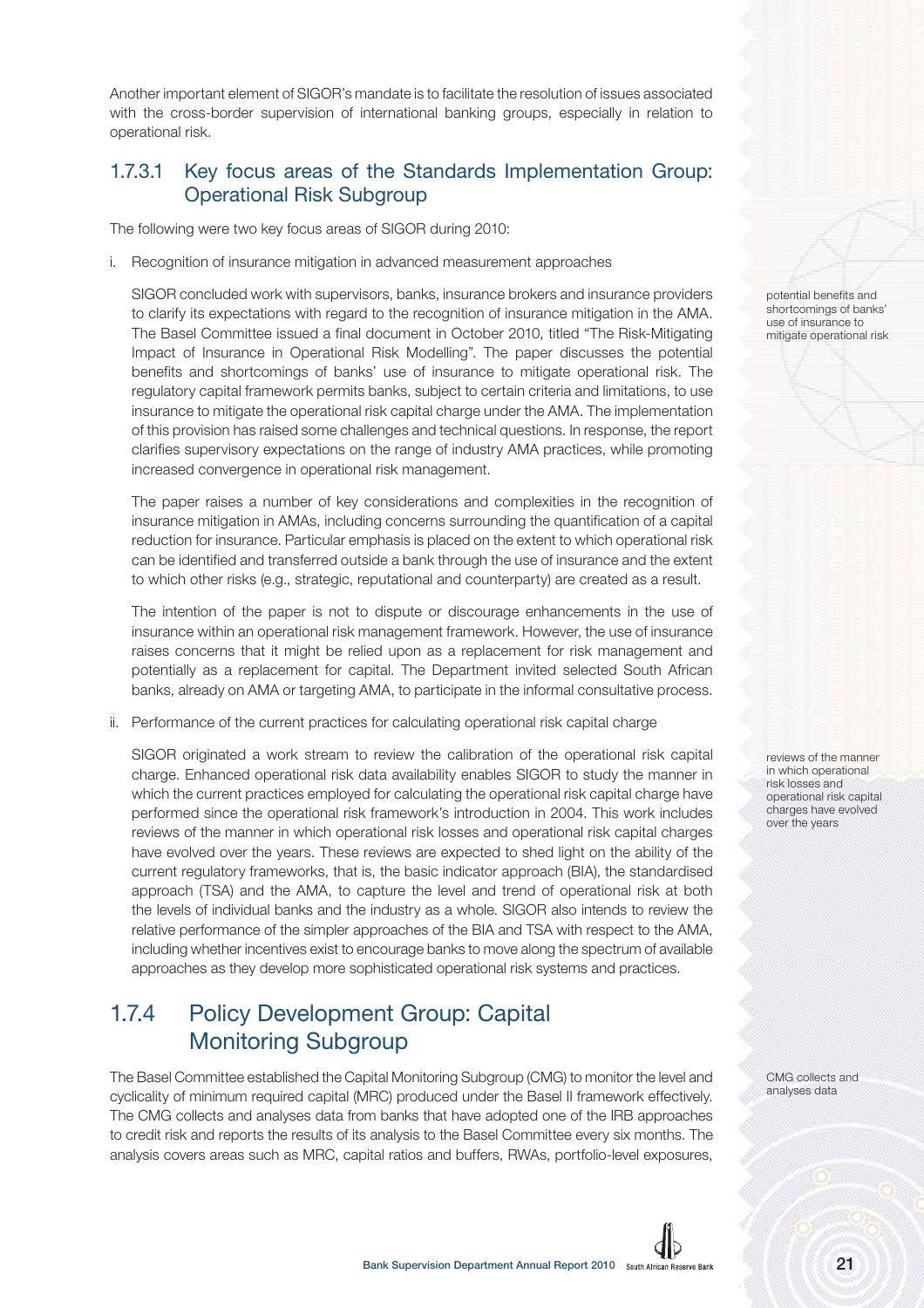risk parameters and transitional floors. The CMG also shares experiences in monitoring capital requirements and the levels of capital on a national basis.

At present data from 95 banks across 14 countries are collected and analysed for inclusion in the CMG report submitted to the Basel Committee. These data are submitted by national supervisors via standard reporting templates based on information received from the respective banks in their jurisdictions.

The Department has participated in the CMG since its inception in 2008, and collates the required data from the relevant BA returns for the large IRB banks in South Africa before submitting them to the CMG on a confidential basis. The CMG met twice during 2010.

## 1.7.5 Policy Development Group: Trading Book Group

The primary objective of the Basel Committee's Policy Development Group (PDG) is to identify and review emerging supervisory issues and, where appropriate, to propose and develop policies to promote a sound banking system and high supervisory standards. The Trading Book Group (TBG), a technical subgroup of the PDG, focuses primarily on performing a fundamental review of the trading-book capital framework. South Africa was among the selected nations invited to participate in the activities of the group which held six meetings during 2010.

Two publications, namely Revisions to the Basel II Market Risk Framework and Guidelines for Computing Capital for Incremental Risk in the Trading Book emanated from the group's work in 2009. In the course of 2010 the group debated and introduced refinements to these documents to address issues related to stress testing of the correlation trading portfolio and a substantial list of interpretive matters. The group also contributed to the debates of other task teams in the Basel Committee, including the definition of capital, credit valuation adjustments for counterparty credit risk, the Accounting Task Force's research on valuation uncertainty, and the Working Group on Liquidity's assessment of market liquidity.

Work on the TBG's fundamental review of trading activities progressed with the development of a framework for assessing proposals to alter the market risk framework. Factors that would have to be addressed by a fundamental review were agreed on and documented comprehensively. TBG members made a number of rudimentary submissions on alternative approaches to reformulating rules for market risk and debate proceeded on the basic tenets of each suggestion. A substantial review of literature was undertaken by the Research Task Force on behalf of the TBG that provided guidance on the sophistication of banks' risk measurement practices.

### 1.7.6 Quantitative Impact Study Working Group

The Basel Committee established the QIS Working Group to assess the impact of amendments to the Basel II framework such as "Revisions to the Basel II Market Risk Framework", "Guidelines for Computing Capital for Incremental Risk in the Trading Book", "Enhancements to the Basel II Framework", "Strengthening the Resilience of the Banking Sector" and the "International Framework for Liquidity Risk Measurement, Standards and Monitoring".

The QIS Working Group co-ordinates the data collection exercises to assess the impact assessment across all participating countries, and provides reporting templates and instruction guidelines.

The Department again participated in this group during 2010 when a comprehensive QIS was conducted to assess the possible impact of the new Basel III framework originally proposed in December 2009. A total of 263 banks from 23 countries participated in the QIS and the Basel Committee published the detailed results in December 2010.

In South Africa a total of 7 banks participated in the exercise and data were compiled by the banks themselves and then submitted by the Department to the QIS Working Group on a confidential basis.

data collection exercises to assess the impact across all participating countries

a fundamental review of the trading-book capital framework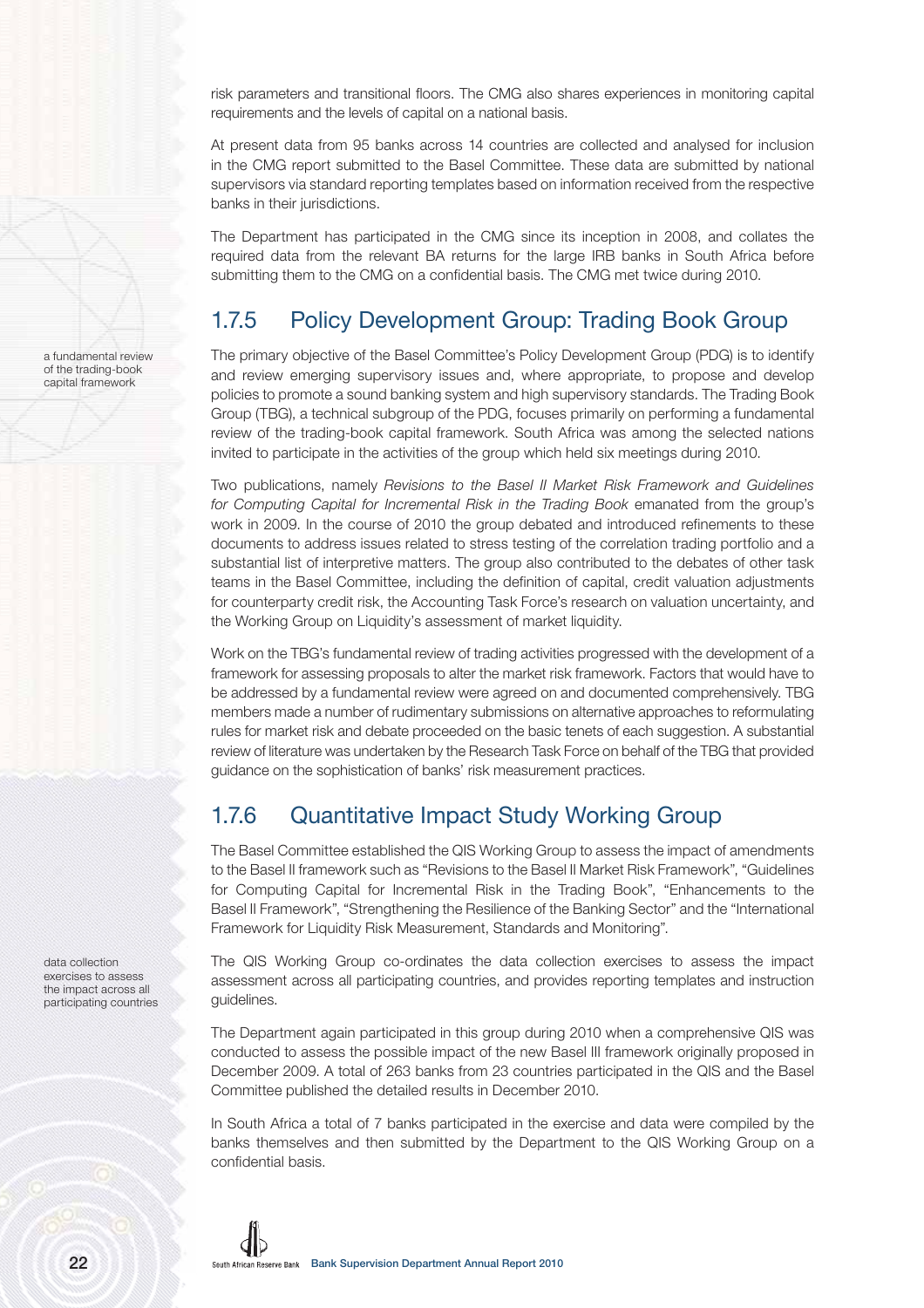The Department will continue to participate in these studies during 2011 where further studies will be conducted to monitor the impact of the new Basel III framework released in December 2010.

# **1.8 Participation in domestic regulatory or supervisory forums**

#### 1.8.1 Over-the-Counter Derivative Working Group

Following the G-20's Pittsburgh Summit in September 2009, the leaders called for the implementation of a number of reforms for financial markets globally. Among these were specific initiatives that the OTC derivatives industry and its regulators were required to undertake in order to improve transparency in the derivatives markets, mitigate systemic risk and protect against market abuse.

In response to this requirement, the Financial Services Board of South Africa commissioned a report on the status of the South African OTC derivatives market and on considerations that required cognisance when implementing the G-20 programme. A working group was established to draft the report with representatives of both commercial and regulatory bodies within the South African financial markets community. A senior representative of the Department was co-opted onto the working group to provide perspective on the OTC derivative activities of banks and the controls imposed on them through the Banks Act regulations. OTC contracts dominate banks' activities in which derivatives are involved.

The principal notions proposed by the G-20 were that

- all standardised OTC derivatives contracts should be traded on exchanges or electronic trading platforms, where appropriate;
- all standardised OTC derivatives contracts should be cleared through central counterparties by the end of 2012 at the latest;
- non-centrally cleared contracts should be subject to higher capital requirements; and
- OTC derivative contracts should be recorded on trade repositories.

The working group concluded its work by issuing a report which is in the domain of the Financial Services Board. The report proposes several specific and alternative recommendations to strengthen the current regulatory framework of the South African OTC derivatives markets, with an emphasis on the G-20 measures.

### 1.8.2 Structural Funding and Liquidity Risk Task Team

Under the direction of the South African Minister of Finance, a financial cross-sectoral task team was established in 2010 and commissioned to consider issues relating to the lack of retail savings, the disintermediation of banks due to the increase in money-market funds and the disparate regulatory treatment of banks and money-market funds. Liquidity risk limitations on banks introduced through the LCR and NSFR detailed in the liquidity framework imposed by the Basel Committee were also to be examined.

The Department is represented on both the task team's Steering Committee and its Technical Committee. Other interest groups represented on these committees include the National Treasury (NT), the Financial Services Board, the Banking Association of South Africa (BASA), the Association for Savings and Investment SA (ASISA), and invited domestic banks and asset management firms.

Work of the Technical Committee has been assigned to several work streams whose ambit of investigation includes the structural funding profile of the South African financial sector, the distribution of savings between different products, regulatory asymmetries, the business models of financial institutions as they pertain to structural funding and liquidity risk management, and the management of liquidity risk in banks as affected by the LCR specified in the Basel Committee report on the status of the South African OTC derivatives market

the Department is represented on both the task team's Steering Committee and its Technical Committee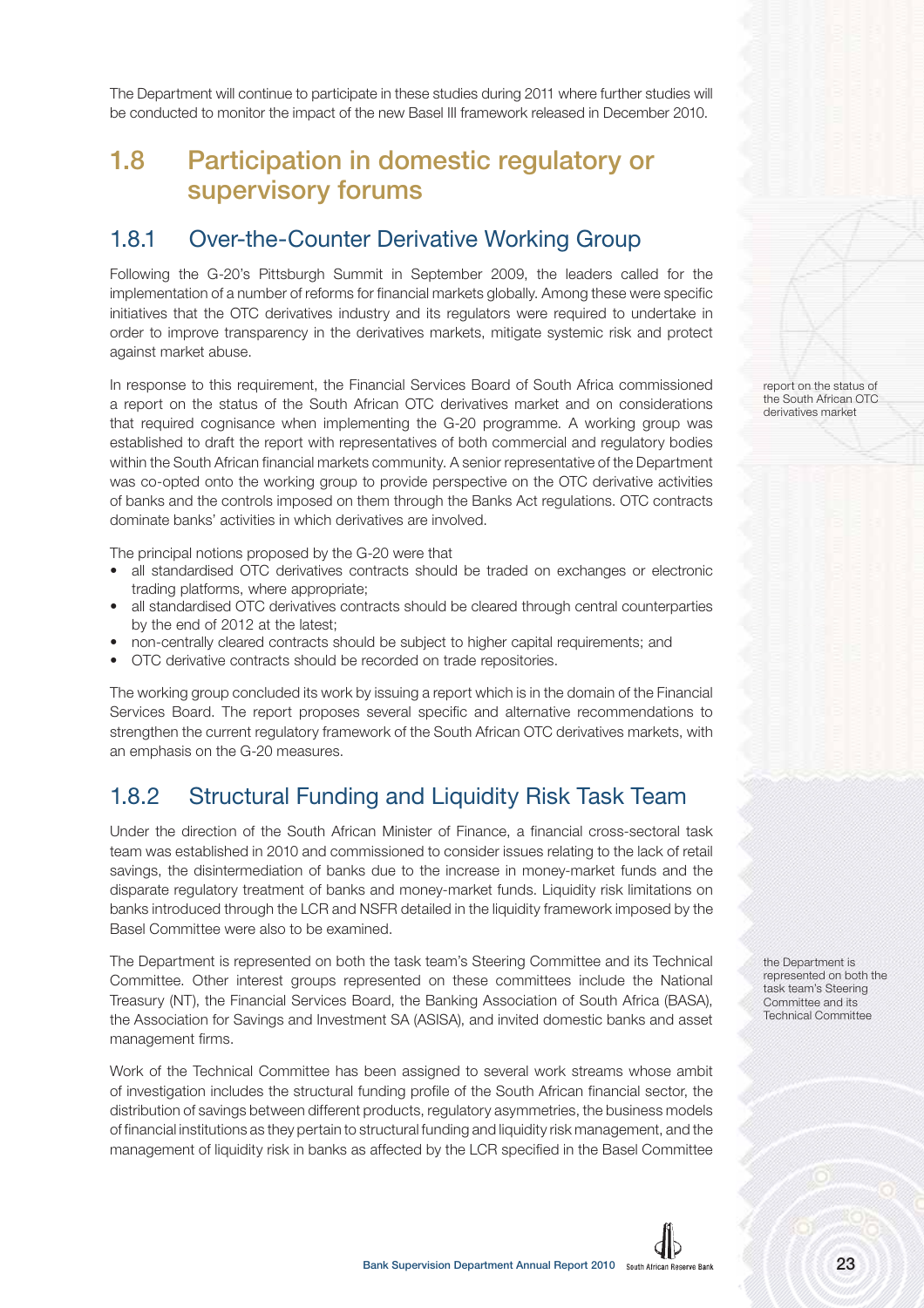document Basel III: International Framework for Liquidity Risk Measurement, Standards and Monitoring, dated December 2010.

In 2011 the Department will continue to participate in these forums and contribute towards the ongoing efforts of the various work streams.

### 1.8.3 Financial Sector Contingency Forum

The Financial Sector Contingency Forum (FSCF) was established after the events of 11 September 2001 to facilitate cross-sectoral co-operation in identifying risk to the stability of the financial sector and to mitigate such risk. In November 2009 the FSCF was restructured, and its various subcommittees and working groups were consolidated into two subcommittees, namely the Operational Risk Subcommittee (ORS) and the Financial Risk Subcommittee (FRS). The membership of the ORS includes representation from the banking industry. The ORS is continuing with its efforts to monitor and mitigate systemic operational risk. The membership of the FRS includes the Bank and the NT.

The FRS focuses on the identification and mitigation of financial risks and planning for a pure financial crisis. Since a crisis triggered by an operational disruption can easily mutate into a financial crisis and vice versa, cross-representation between the subcommittees ensures that efforts remain synchronised without unnecessary duplication. The FRS also engaged the services of an international consultant and reviewed the existing crisis management plan. Recommendations from the review included the expansion of the existing plan beyond the banking sector to the broader financial markets. A key element of the crisis management plan is to facilitate a quick but informed assessment of the likely impact of a shock. A working group was established to develop a framework for such an assessment, which included the NT, the Bank, the Financial Services Board and Strate (the licensed Central Securities Depository (CSD) for the electronic settlement of financial instruments in South Africa).

### 1.8.4 Solvency assessment and management: Insurance Groups Task Group

The Financial Services Board is in the process of developing a revised prudential regulatory regime for South African short- and long-term insurers, which will be based on the Solvency II regime being implemented by European insurers and reinsurers. It will be called the 'solvency assessment and management' (SAM) regime and its objective is to ensure that insurance regulation in South Africa complies with international best practice. The planned implementation date of the SAM regime is January 2014.

The primary purpose of the new regulatory framework is to improve the protection of policyholders and beneficiaries. Other objectives of the new framework are to

- align the capital requirements of insurers with their underlying risks;
- develop a proportionate, risk-based approach to the supervision of insurers with appropriate treatment both for small insurance companies and large, cross-border insurance groups;
- provide incentives to insurers to adopt more sophisticated risk monitoring and risk management tools; and
- help to maintain overall financial stability.

The Financial Services Board is developing the SAM regime in consultation with industry participants and other key stakeholders. Various task groups were formed to help with its development.

The Department was invited, together with industry participants and other key stakeholders, to join the SAM Insurance Groups Task Group. This provided participants with the opportunity to be part of the process from its inception and enabled all stakeholders to keep abreast of developments pertaining to the requirements of Solvency II and insurance group supervision. The Department's recent experience with the implementation of Basel II enabled it to share the lessons learnt and provide input on group supervision.



identification and mitigation of financial risks and financial crisis planning

improve the protection of policyholders and beneficiaries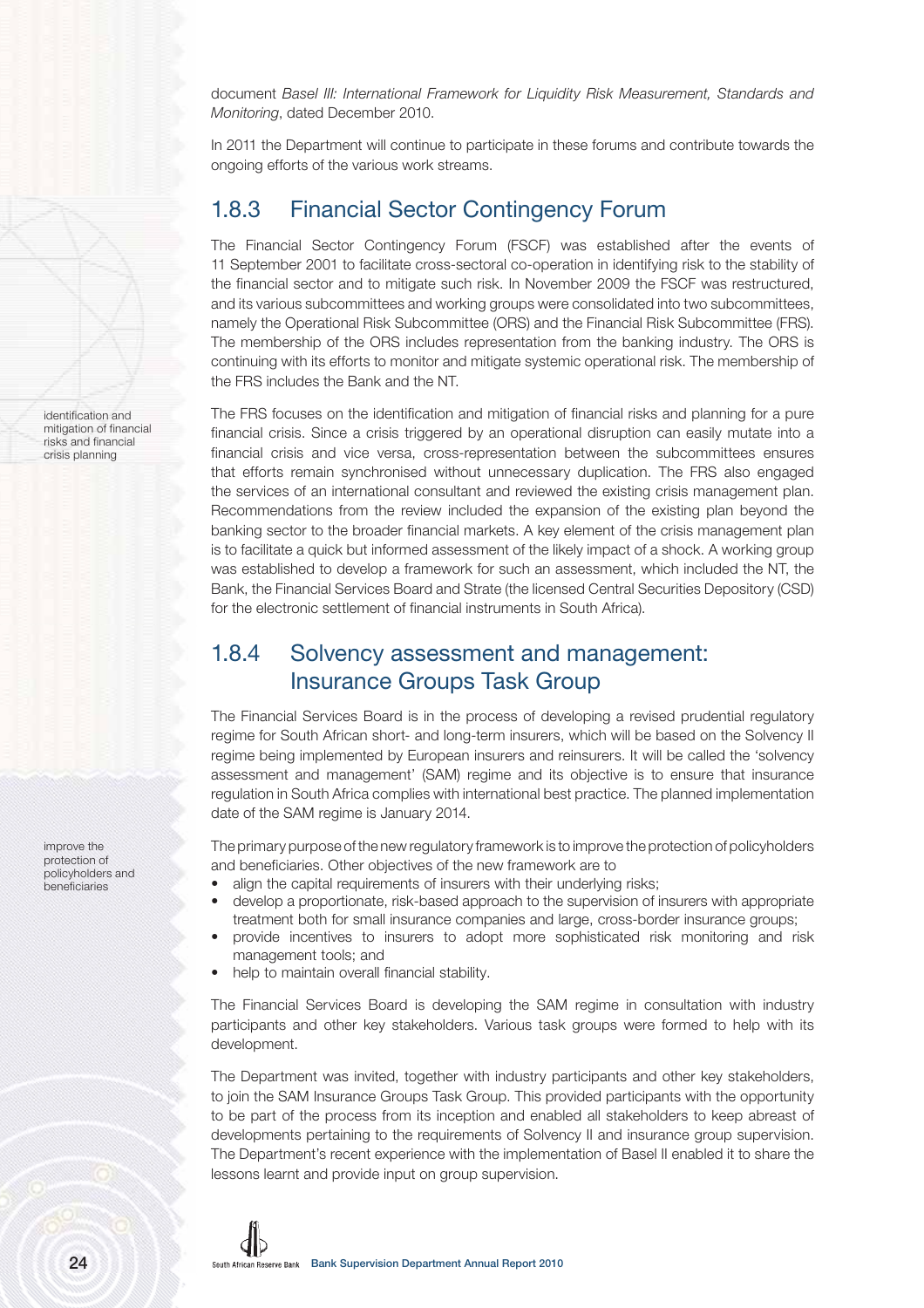### 1.8.5 Consolidated supervision quarterly supervisory meetings with the Financial Services Board

Sharing of information between regulators is of paramount importance and improves effective supervision of financial groups. Accordingly, in the latter part of 2009 the Department and the Financial Services Board started a process of holding quarterly supervisory meetings between the supervisory teams responsible for the South African financial conglomerate groups with significant investments in banking, insurance and securities. The meetings facilitate the sharing of relevant, appropriate and timely information. The objectives of such meetings are to

- enhance supervisory information sharing between the supervisory bodies in an effort to eliminate any gaps that might exist in the supervision of conglomerate groups;
- discuss issues that may pose a risk to the financial stability of each banking group;
- identify any regulatory arbitrage that might exist; and
- foster close working relations between the supervisory teams responsible for each conglomerate group.

The financial groups that were identified were those where the Department or the Financial Services Board was responsible for consolidated supervision in the capacity as lead supervisor. Each financial group is discussed in detail during the separate meetings.

The Department and the Financial Services Board developed and agreed on a standard agenda that covers various quantitative and qualitative issues such as corporate governance, management structures, risk management, compliance, control environment and regulatory concerns, group structures, and systemic and contagion risk.

The meetings have led to the Department and Financial Services Board gaining a better understanding of the respective institutions' supervisory frameworks and the risks that banking, insurance and securities groups are facing, and have also created a platform to

- discuss material issues of mutual interest and concern;
- communicate emerging issues and developments of a material and potentially adverse nature;
- establish and maintain contact between the two offices; and
- establish a climate of co-operation and trust.

The process outlined above has significantly contributed to a heightened awareness and more effective application of consolidated supervision of conglomerate groups in South Africa.

# **1.9 Regional co-operation**

#### 1.9.1 Southern African Development Community Sub-committee of Banking Supervisors

The Department maintained its participation on the Southern African Development Community (SADC) Sub-committee of Banking Supervisors (SSBS) during the year under review. The Seychelles joined the SADC group, which brings the membership of the group to 14 countries. The following key focus areas for the SADC region continued to be addressed:

- The effective implementation of the Core Principles
- Training of supervisors and the effective implementation and ongoing enhancement of riskbased supervision
- The effective implementation and ongoing review of AML and CFT measures
- Implementation of International Accounting Standards (IASs)
- Harmonisation of banking supervision and legal and regulatory reforms.

The following training initiatives identified by the SADC during 2009 were successfully completed during 2010:

- The IMF assisted with the training of two financial soundness indicator courses held in Mauritius and Tunisia respectively
- The FSI assisted with a risk-based supervision course in Mauritius.

meetings facilitate the sharing of relevant, appropriate and timely information

more effective application of consolidated supervision

key focus areas for the SADC region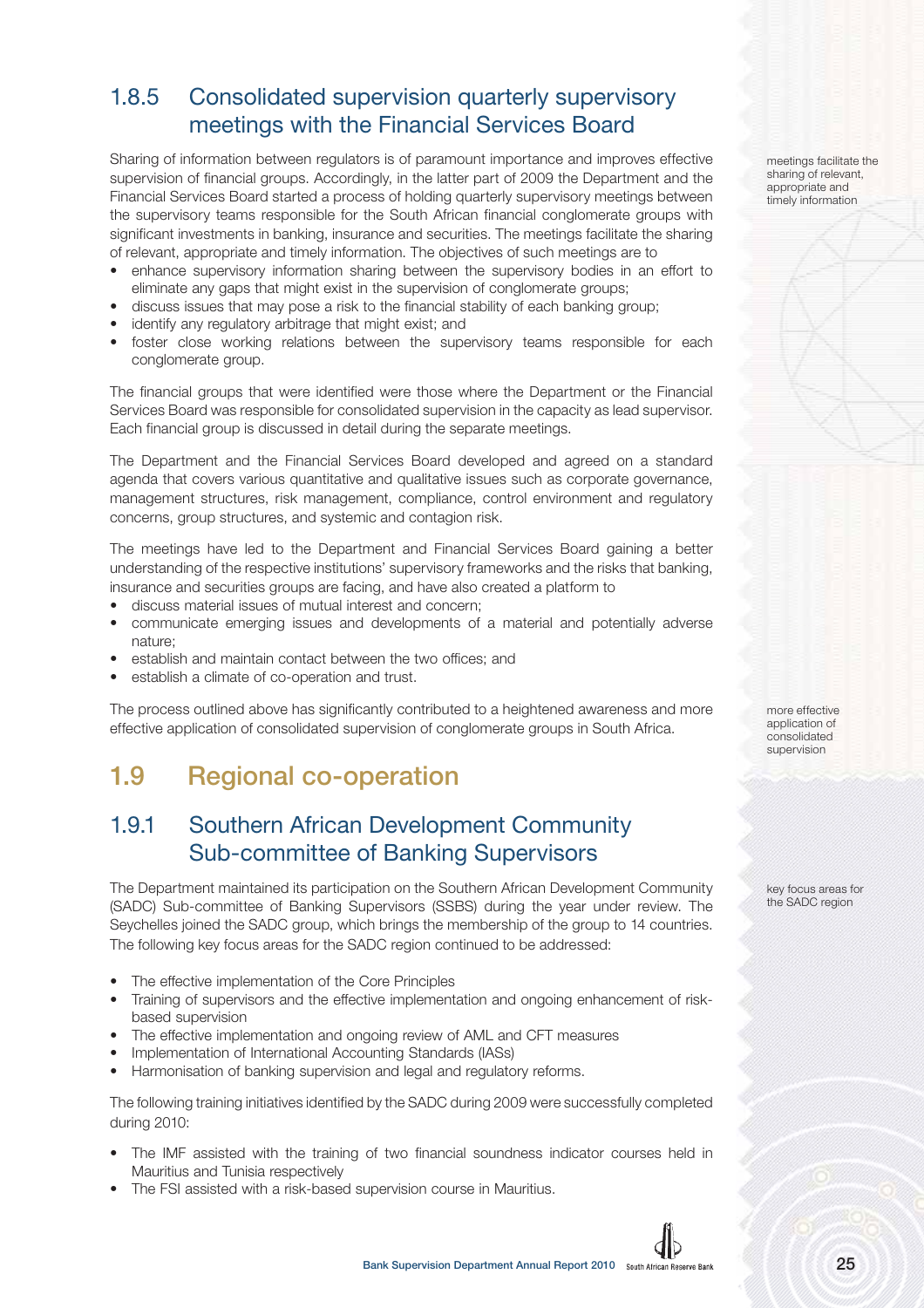A working group of the SSBS was established in 2010 to draft central banking model law, which was completed at the end of December 2010. Member countries will debate the document further in 2011.

Some member countries have made limited progress with regard to compliance with the Core Principles. The Department distributed a self-assessment template to all member countries but only a few countries have completed the exercise; the main constraint identified being the lack of dedicated resources.

SADC was relatively unscathed by the international financial crisis but the second-round effects of the crisis affected the economies of these countries. Major international regulatory reforms initiated by the Basel Committee, and the issuance of a global regulatory framework for more resilient banks and banking systems (Basel III) issued in December 2010, will have an impact on SADC countries. A training intervention on regulatory reforms, assisted by the FSI, will be held in 2011.

### 1.9.2 Macroeconomic and Financial Management Institute of Eastern and Southern Africa: Regional Workshop on Consolidated Supervision

A representative of the Department was requested to make a presentation at a five-day workshop hosted by the Macroeconomic and Financial Management Institute of Eastern and Southern Africa (MEFMI) in Windhoek, Namibia, during September 2010. The workshop was attended by 31 participants from all the MEFMI member countries and covered most of the important aspects of consolidated supervision.

Member states of the MEFMI include Angola, Botswana, Kenya, Malawi, Mozambique, Swaziland, Lesotho, Zimbabwe, Namibia, Tanzania, Rwanda, Zambia and Uganda.

The objective of the workshop was to provide participants with a comprehensive view of the consolidated supervision framework, including accounting consolidation and the supervision of large domestic and cross-border financial groups.

The topics covered by the Department's representative included the following:

- Capital adequacy on a conglomerate-wide basis
- Practical exercise: Assessing capital adequacy in financial conglomerates
- Regulatory framework for financial conglomerates
- Cross-sector and cross-border co-operation and information sharing.

Active participation in all the discussions led to the success of the workshop. Workshops of this nature will contribute to the implementation of consolidated supervision by MEFMI member countries in the region. MEFMI expressed its sincere appreciation to the Department for its involvement in, and support of, the above-mentioned programme.

### 1.9.3 Professional attachment of an official from the Central Bank of Zimbabwe

In the latter part of 2010 the Department received a request from MEFMI for a representative of the Central Bank of Zimbabwe to be attached to the Department to gain practical experience in analysing banking groups on a consolidated basis. An intensive two-week programme was prepared covering all the aspects related to consolidated supervision.

The representative concerned, who is also a MEFMI graduate fellow, was experienced in consolidated supervision. Before being assigned to the Department he had prepared a technical paper, in partial fulfilment of the MEFMI Fellowship Programme, called: "Recommendations

practical experience in analysing banking groups on a consolidated basis

the workshop covered most of the important aspects of consolidated

supervision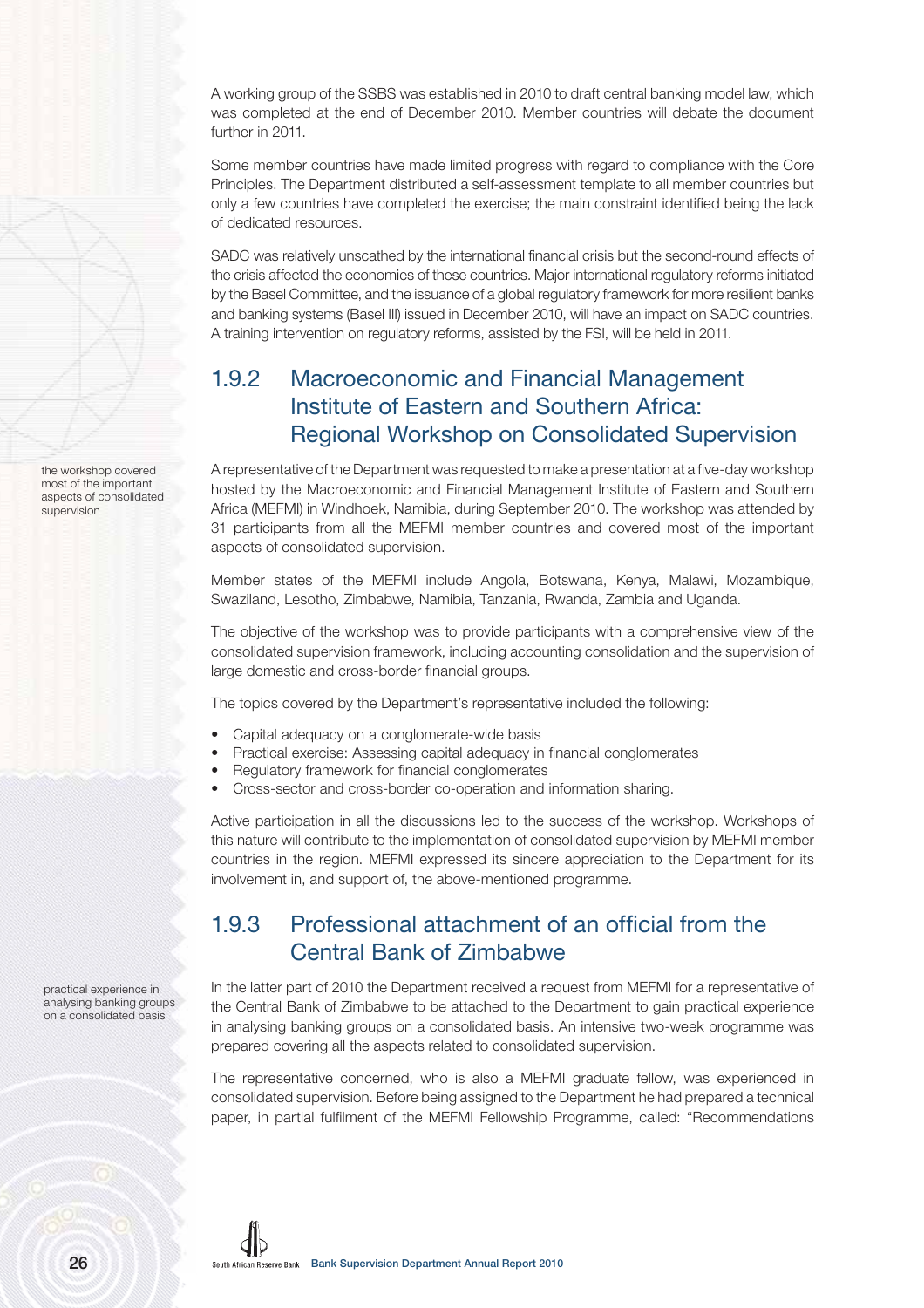on the Practical Implementation of Consolidated Supervision in MEFMI Countries". The paper discusses some of the practical challenges involved in the supervision of a conglomerate, mixed-activity group or banking group. It also contains recommendations on ways in which MEFMI country supervisors could oversee such banks on a consolidated basis in accordance with international best practice.

The Department viewed its involvement in accommodating the representative as an opportunity to assist in promoting consolidated supervision in the region and, in turn, he experienced the training provided by the Department as invaluable.

### 1.9.4 Professional attachment of an official from the Central Bank of Kenya

Through its support for the development of appropriate regulatory practices, the IMF requested assistance from the Department with the implementation of regulations for market risk in Kenya. In 2009 the IMF arranged a mission to the Central Bank of Kenya (CBK) structured around a workshop for members of staff of the Bank Supervision Department of the CBK, which was attended by a member of the Department in the capacity of presenter or subject expert. In order to sustain the momentum and relationship, a follow-up mission took place in South Africa.

During January 2010 a senior manager in the on-site supervision team from the CBK was seconded to the Department for a two-week period. The objectives of the secondment included both interactive refinement of the proposed regulations for market risk and training in market risk supervision, of which the CBK had previously had no experience.

Training took the form of regular analysis of banks' market risk returns, theoretical instruction in market risk and its origins, and participation in two quarterly on-site market risk meetings with banks. The visit also included an overview of the Department's mission, operations, structure and principles, which provided a perspective on the supervision of market risk as conducted by the Department. While the secondment proved fruitful for the CBK, the Department regards the strengthening of an ongoing relationship with regulators on the continent as a vital outcome.

# **1.10 Supervisory colleges**

### 1.10.1 Introduction

The G-20 raised the importance of supervisory colleges in supporting the effective supervisory oversight of international banking groups in the aftermath of the global financial market crisis and, in this regard, the Basel Committee issued a paper titled "Good Practice Principles on Supervisory Colleges" in October 2010<sup>6</sup> which expands on principles previously published by the committee. The paper outlines good practices in colleges and provides some enhanced principles that could be used as a basis for further improving the operation of supervisory colleges. The Department regards supervisory colleges as an important component of the effective supervision of large, systemically important banks in South Africa and internationally active banking groups, and is of the opinion that they assist both home and host supervisors in the performance of their supervisory duties in respect of such groups. The Department uses supervisory colleges at a domestic and international level as a key tool in its supervisory review and assessment processes. In this regard, and similar to previous years, the Department held regular meetings with the Financial Services Board to discuss the cross-sectoral operations of the large systemically important banks in South Africa and it is planning a supervisory college, at international level, in respect of one of the largest internationally active South African banks. Furthermore, in 2010 the Department was invited to participate at two supervisory colleges arranged by international regulatory bodies, as detailed in the sections that follow.

the Department provided assistance with the implementation of regulations for market risk in Kenya

supervisory colleges regarded as an important component of effective supervision of systemically important banks



<sup>6</sup> http://www.bis.org/publ/bcbs177.htm.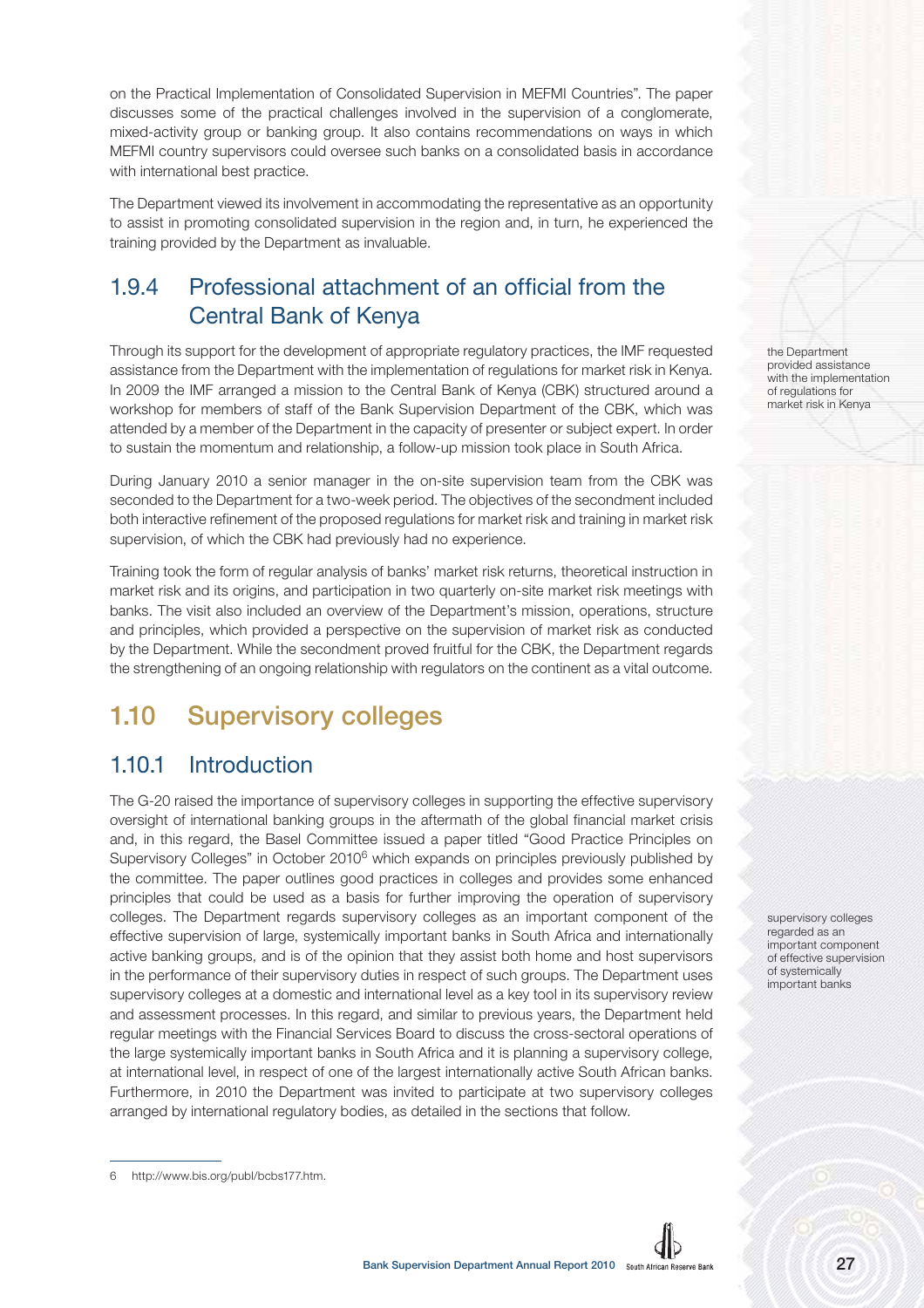## 1.10.2 Hongkong Shanghai Banking Corporation Limited and HSBC Group Asia Regional College of Supervisors (Hong Kong)

The UK's Financial Services Authority (FSA) and the Hong Kong Monetary Authority (HKMA), in their roles as consolidated supervisors for the Hongkong Shanghai Banking Corporation Limited (HSBC) Group and HSBC respectively, invited departmental representatives to attend the HSBC Asia Regional College of Supervisors at the offices of HKMA in Hong Kong from 5 to 6 July 2010.

One of the principal aims of this college was to facilitate discussion between participants so as to build a deeper common understanding of the risk assessments undertaken by various supervisory authorities.

The HKMA and the FSA presented their supervisory assessment of HSBC, the HSBC regional strategy and key supervisory issues. They provided information on group and regional strategy. Thereafter, representatives of Australia, China, Indonesia, Malaysia and Singapore, where the HSBC group has material operations, also presented their assessment of HSBC's activities for which they are responsible.

This very successful college contributed to a better understanding between supervisors of the extent of supervision in their respective jurisdictions, the risks the HSBC group is facing and the type of business that is conducted in the different jurisdictions. Host supervisors have specific knowledge of the banking conditions in their jurisdictions that is invaluable to a home supervisor's overall supervisory assessment of a banking group.

### 1.10.3 College of Supervisors Bank of China (Beijing, China)

The Department participated in a Bank of China (BOC) supervisory college that had been arranged and hosted by the China Banking Regulatory Commission (CBRC) in Beijing from 9 to 10 September 2010. Representatives of 22 countries in which the BOC has operations attended the college.

Delegates were welcomed to the college by Mr Liu Mingkang, Chairperson of CBRC, and the college then commenced with a presentation by the CBRC Vice Chairperson, Mr Jiang Dingzhi. He sketched the People's Republic of China's macroeconomic situation and developments in the banking industry, and in China's banking supervision and regulatory system.

As regards the macroeconomy, he highlighted the rapid, but stable, economic growth with the gross domestic product (GDP) growth rate being 11,1 per cent for the first six months of 2010, while the consumer price index and producer price index were at levels of 2,9 per cent and 6,4 per cent respectively. As regards developments in the banking industry, he highlighted the following improvements in banking-sector statistics that had occurred following banking reforms that had been introduced in 2003:

- The sector average capital-adequacy ratios had improved from 2,1 per cent in 2003 to 11,3 per cent in 2009, while non-performing loans expressed as a percentage of outstanding loans had reduced from 16,8 per cent in 2003 to 1,8 per cent in 2009.
- The sector had produced an average return on assets of 1,1 per cent in 2009.
- Total banking-sector assets as at June 2010 stood at 87,2 trillion yuan, equating to R98,5 trillion at the then prevailing exchange rate.

As regards bank regulation, he advised that the CBRC, which had been established in 2003, followed global best practice in supervision. It had introduced regulatory requirements, focused on sound corporate governance and was enhancing co-operation domestically and

college contributed to a better understanding of the extent of supervision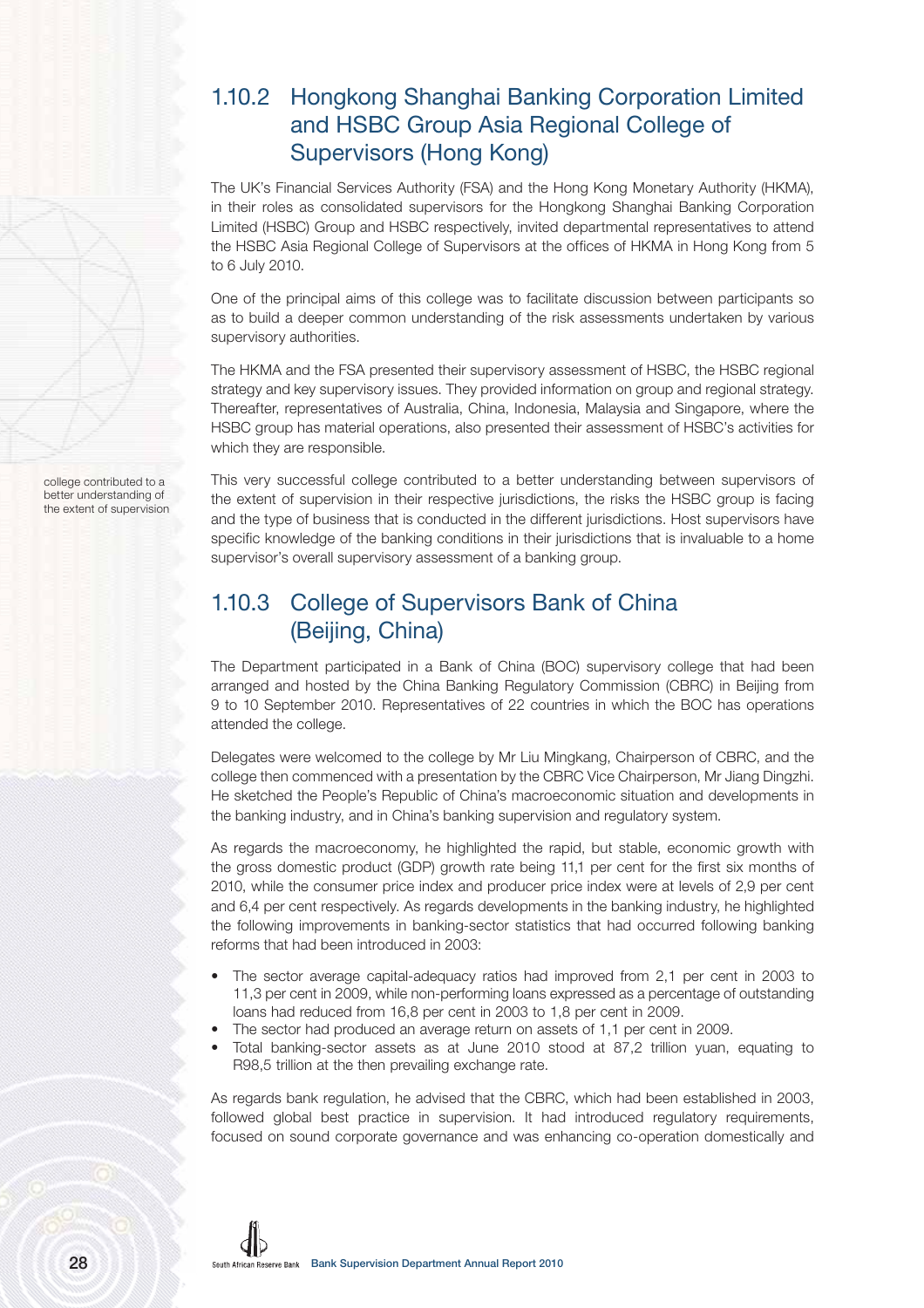internationally with other regulators. It was also implementing macroprudential supervision. Mr Yang Jiacai, the CBRC's Director-General of Banking Supervision Department 1, gave a presentation covering the following topics:

- The supervisory framework of BOC
- Institutional overview of BOC
- BOC's risk assessment
- Regulatory practice in respect of BOC.

He started by explaining the supervisory framework applied to BOC at head office, local and group levels. He proceeded to explain that BOC was the fourth largest bank in China, and that of all the Chinese banks it had the broadest network of overseas operations and the most diversified business operations. Domestically, BOC had 10 024 branches serving 1,45 million corporate clients and 125 million individual customers.

With respect to BOC's risk assessment, he commented on its capital, provisions, asset quality and liquidity ratios. He gave a detailed explanation of the CBRC supervisory indicators, namely dealing with capital adequacy, risk concentration, provisioning coverage, asset quality, affiliated institutions, liquidity and swindle prevention and control (called 'CARPALS'). He also explained the objectives of CBRC's supervisory philosophy applied to BOC that included protecting depositors and consumers, maintaining market confidence, increasing public knowledge about modern financial products, reducing bank-related crimes and improving skills in the conduct of risk-based supervision.

Mr Xiao Gang, the BOC Chairperson, gave a brief overview of BOC, which had 10 996 branches and a staff complement of 261 470 globally, setting out details of its business units, history since its founding in 1912, corporate governance, risk management framework and its historical financial performance.

Brief presentations were then made by the attending host regulators on the branch and subsidiary operations operating in their jurisdictions, encompassing a brief overview of activities covered by each operation, its size and financial performance, risk assessment, and supervisory interactions that had taken place.

The college concluded with a discussion of the mechanisms and suggestions for future CBRC supervisory colleges.

## **1.11 Skills development**

#### 1.11.1 Introduction

The Department spent R1 086 515,00 on the training of approximately 103 staff members during 2010. The training interventions covered technical and behavioural competencies, and consisted of seminars, workshops and courses. Similar to the previous year, the main purpose of the training interventions during 2010 was to ensure that staff members

- could implement sound supervisory standards and practices;
- were equipped with sector-specific knowledge and skills;
- were kept updated on the latest information on market products, practices and techniques;
- could perform their supervisory tasks efficiently and effectively; and
- continually enhance their personal and "softer" skills.

### 1.11.2 Key training interventions

Tables 1.3 and 1.4 list the training interventions staff members attended during the review period. A brief description of the important training interventions is also furnished.

detailed explanation of the CBRC supervisory indicators

the Department spent R1 086 515,00 on training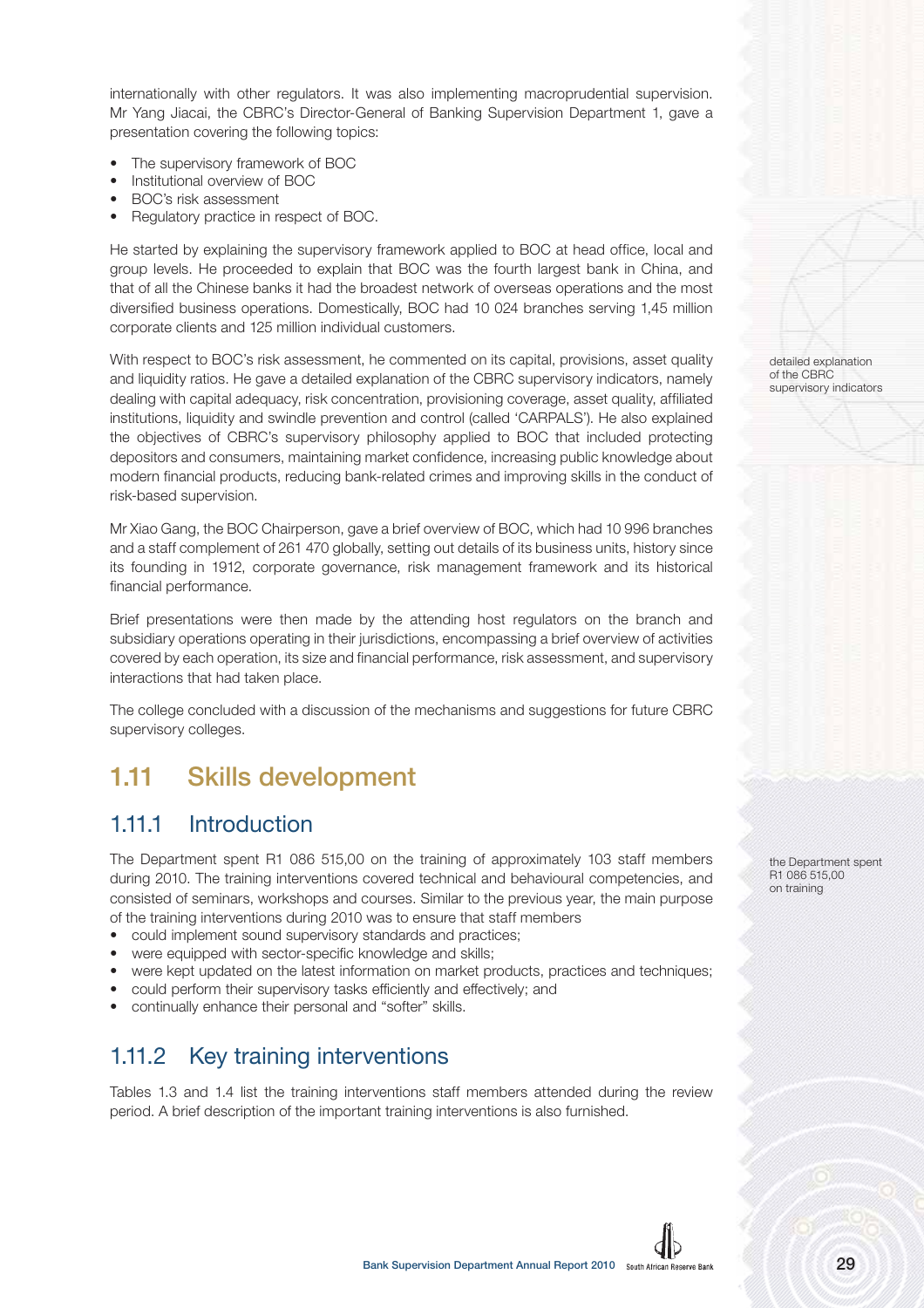| Table 1.3 | Key local training interventions |
|-----------|----------------------------------|
|-----------|----------------------------------|

| Training intervention                                           | Date                                                                                                                                                                                  |
|-----------------------------------------------------------------|---------------------------------------------------------------------------------------------------------------------------------------------------------------------------------------|
| Induction programmes (for new staff)                            | 13-14 January 2010<br>23 February 2010<br>21 April 2010<br>8 June 2010                                                                                                                |
| Foundation courses (for new staff)                              | 15-19 January 2010<br>24-26 February 2010<br>22-26 April 2010<br>9-10 June 2010                                                                                                       |
| South African Institute of Chartered Accountant update seminars | 4 February 2010<br>11 February 2010<br>17 March 2010<br>30 April 2010<br>10 May 2010<br>2 August 2010<br>27 August 2010<br>11-12 October 2010<br>18 November 2010<br>22 November 2010 |
| Futures, options and structured products updates seminar        | 20-21 January 2010                                                                                                                                                                    |
| Basel Core Principles workshops                                 | 17, 18, 19, 22 February 2010<br>11-12 March 2010<br>16-18 March 2010                                                                                                                  |
| Analysis workshops                                              | 1 March 2010<br>21 May 2010<br>7 September 2010<br>5 November 2010                                                                                                                    |
| Operational risk presentation                                   | 5 March 2010                                                                                                                                                                          |
| Notarial practice course                                        | 19-20 April 2010                                                                                                                                                                      |
| Event architecture course                                       | 9-10 June 2010                                                                                                                                                                        |
| Counterparty and credit risk seminar                            | 2-3 August 2010                                                                                                                                                                       |
| Basel III presentation                                          | 6 August 2010                                                                                                                                                                         |
| Corporate governance seminar                                    | 13 August 2010                                                                                                                                                                        |
| Internal audit conference                                       | 16-18 August 2010                                                                                                                                                                     |
| Gartner symposium                                               | 30 August - 1 September 2010                                                                                                                                                          |
| Time series econometrics course                                 | 14 September 2010                                                                                                                                                                     |
| Introduction to derivatives course                              | 21-22 October 2010                                                                                                                                                                    |
| Financial stability seminar                                     | 8-12 November 2011                                                                                                                                                                    |
| Monitoring economic indicators course                           | 15-19 November 2010                                                                                                                                                                   |
| Asset and liability management simulation seminar               | 24-26 November 2010                                                                                                                                                                   |
| Compliance Institute monitoring course                          | 8-9 December 2010                                                                                                                                                                     |
| Visual Basic course                                             | 13-14 April 2010                                                                                                                                                                      |
| Stepping into leadership course                                 | 4-6 August 2010                                                                                                                                                                       |
| Information security awareness presentation                     | 11 August 2010                                                                                                                                                                        |
| Senior manager development programme                            | 6-10 September 2010                                                                                                                                                                   |
| Seven habits of highly effective office professionals seminar   | 12-14 September 2010                                                                                                                                                                  |
| Development of leadership and team skills                       | 14-17 September 2010                                                                                                                                                                  |
| Presentation skills course                                      | 22 September 2010                                                                                                                                                                     |
| Situational leadership course                                   | 5 October 2010                                                                                                                                                                        |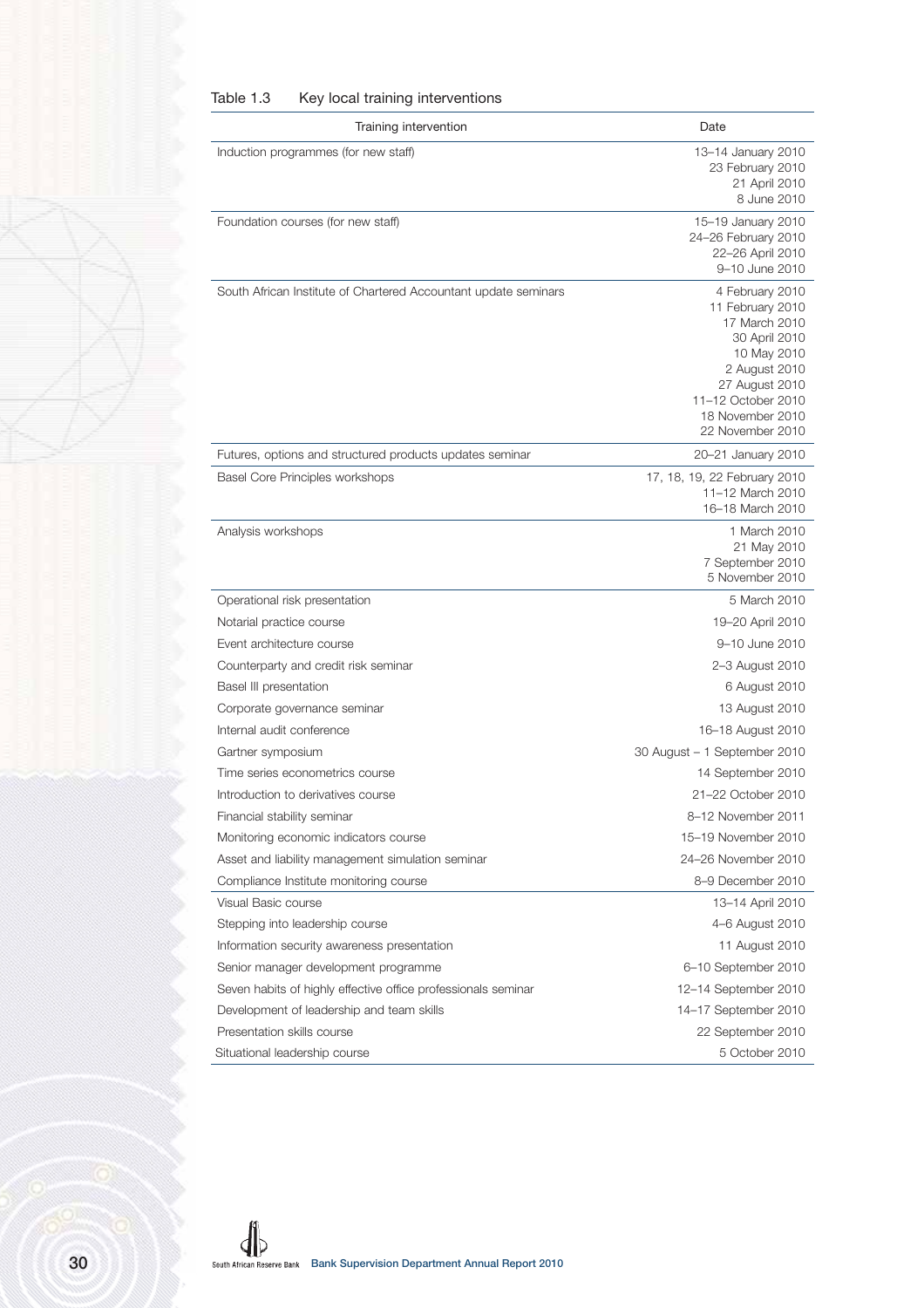| Key international training interventions<br>Table 1.4                                                         |                      |
|---------------------------------------------------------------------------------------------------------------|----------------------|
| Training intervention                                                                                         | Date                 |
| Financial Stability Institute international accounting and auditing for banks<br>seminar (Basel, Switzerland) | 16-18 February 2010  |
| Financial soundness indicators course (Tunis, Tunisia)                                                        | 15–26 March 2010     |
| New York Federal Reserve Bank supervision course (New York, US)                                               | 10-14 May 2010       |
| World Bank overview of financial-sector issues and analysis seminar<br>(Washington, US)                       | 17-21 May 2010       |
| Workshop on systemic risk and financial regulations (Basel, Switzerland)                                      | 18-26 May 2010       |
| Monetary Authority of Singapore (MAS) banking supervision training<br>programme (Singapore)                   | 29 May - 4 June 2010 |
| World Bank/US Federal Reserve/International Monetary Fund<br>10th annual seminar (Washington, US)             | 2–4 June 2010        |
| FSI 27th international banking supervision seminar<br>(Beatenberg, Switzerland)                               | 8–13 August 2010     |
| DFID Course on financial soundness indicators (Port Louis, Mauritius)                                         | 23-25 August 2010    |
| Seminar on corporate governance reforms (Basel, Switzerland)                                                  | 11-13 October 2010   |
| Liquidity risk management course (London, UK)                                                                 | 8-12 November 2010   |

## 1.11.3 Local training interventions

#### 1.11.3.1 Foundation courses

The Department continued to present a foundation course to all graduate staff members who joined the Department and four courses were presented in 2010. During the year, the foundation course was reviewed. Based on the findings, an enhanced orientation and training programme was developed which consists of four core modules:

- i. Basic induction course
- ii. Foundation course
- iii. Intermediate course
- iv. Advanced course.

The orientation and training programme, developed in conjunction with the South African Reserve Bank College (SARB College), will commence in 2011.

The Department also makes use of FSI Connect, an online information and learning resource for global banking supervisors.

#### 1.11.3.2 Basel Core Principles for Effective Banking Supervision workshops

Four three-day workshops were held to familiarise staff members with the Core Principles and their application by the Department. The following areas were covered:

- The background to the Core Principles
- The objectives and content of the Core Principles
- Cross-referencing the Core Principles to the Banks Act, 1990 and the Regulations relating to Banks
- Cross-referencing the Core Principles to the Department's SREP Manual
- The Department's compliance with the Core Principles.

#### 1.11.3.3 Analysis workshops

During the year under review, four one-day workshops on the analyses of the trend graphs produced from the data submitted by banks in terms of the Regulations relating to Banks were held. The key aspects covered during the workshop included the following:

an online information and learning resource for global banking supervisors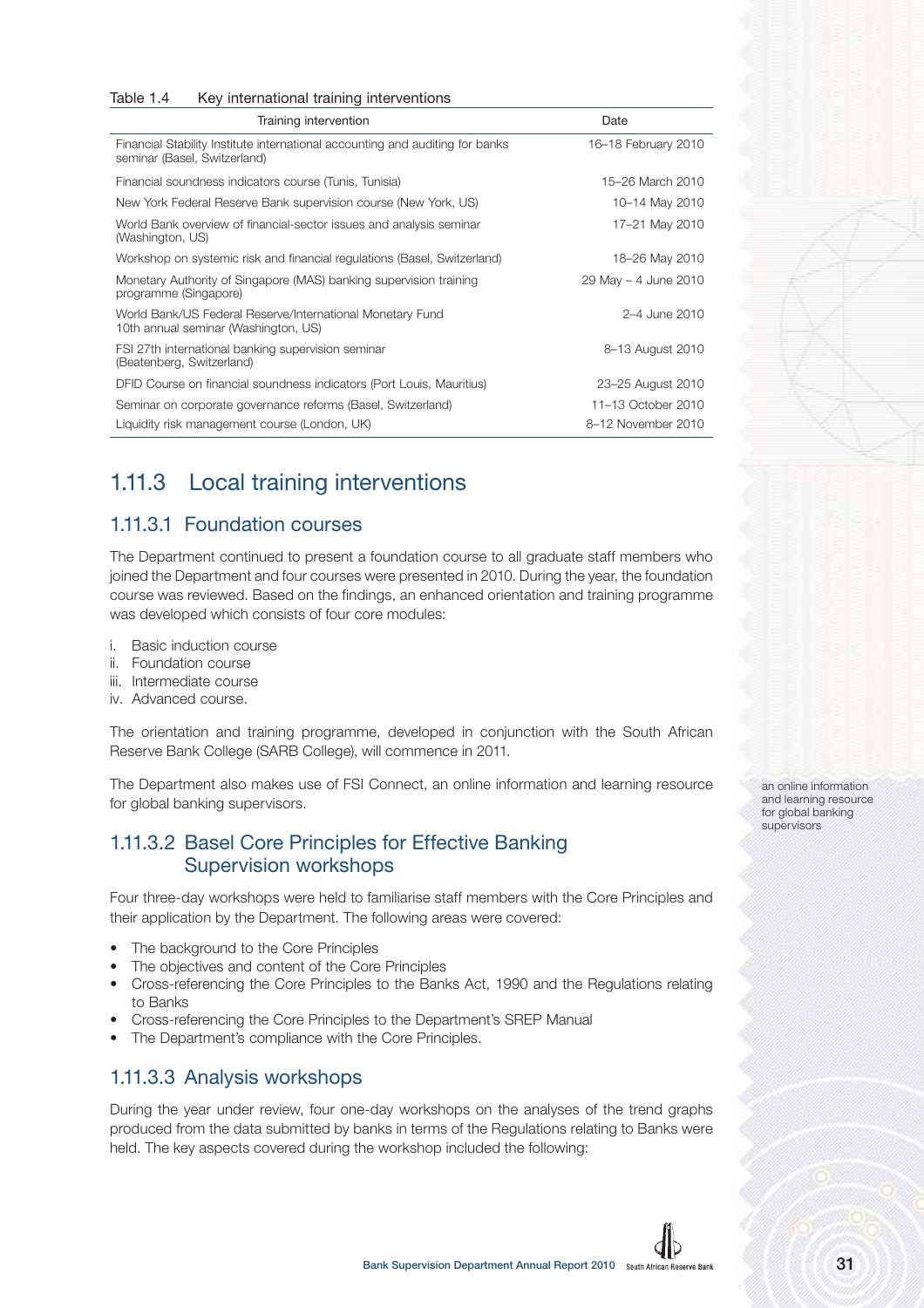- The purpose and interpretation of the trend graphs
- The actual or potential impact of the economy on the operations of banks and their risk management practices
- Matters of concern highlighted by the trend graphs.

#### 1.11.3.4 Programme for the Development of Leadership and Team Skills

During September 2010, the Programme for the Development of Leadership and Team Skills (POLS) was presented at Stellenbosch University Business School Executive Development Limited. Candidates from the Department attended the four-day contact session held in Bellville, Western Cape. The course took the form of presentations by facilitators, various syndicate and class discussions, self-study and post-programme application of learning, and was aimed at providing attendants with the opportunity to develop knowledge of, and insight into, individuals' behaviour and the functioning of effective task-orientated working groups and intergroup activities in the workplace, which would ultimately add to the core business process of an organisation.

#### 1.11.3.5 Seminar on financial stability

In November 2010 various representatives of the Department attended a seminar on financial stability that was hosted by the SARB College and presented by Dr Dale Gray from the IMF.

A wide range of topics that impacted on the Department's work was covered during the seminar, including lessons from the financial and economic crisis, and various matters related to the following:

- The interrelationships between financial stability, monetary policy and fiscal and debt policy
- Macroprudential policy, instruments and frameworks
- Systemic risk models
- Financial, corporate and sovereign risk analysis
- Stress testing
- **Volatility**
- Transmission of risk during distress
- Financial instruments, including credit derivative instruments
- Interest rates, yield curves and credit spreads
- Options and option pricing
- Equity values
- Default risk
- Leverage
- Risk-adjusted balance sheets and contingent claims analysis
- Extracting market prices and information
- Ratio analysis.

#### 1.11.4 International training interventions

#### 1.11.4.1 Monetary Authority of Singapore Banking Supervisors Training Programme

Two representatives of the Department were afforded the opportunity to attend the Monetary Authority of Singapore (MAS) Banking Supervisors Training Programme, held in Singapore from 31 May to 4 June 2010. The programme was developed in response to requests from various central banks and regulatory agencies, and consisted of supervisory training modules that MAS had developed for the training of its staff.

The training programme participants included supervisors from China, Malaysia, Bahrain, Brunei Darussalam, Cambodia, India, Indonesia, Kazakhstan, Kuwait, Laos, Mauritius, Nepal, Philippines, Qatar, Saudi Arabia, Singapore, Sri Lanka and Thailand.

supervisory training modules developed by MAS

effective taskorientated working groups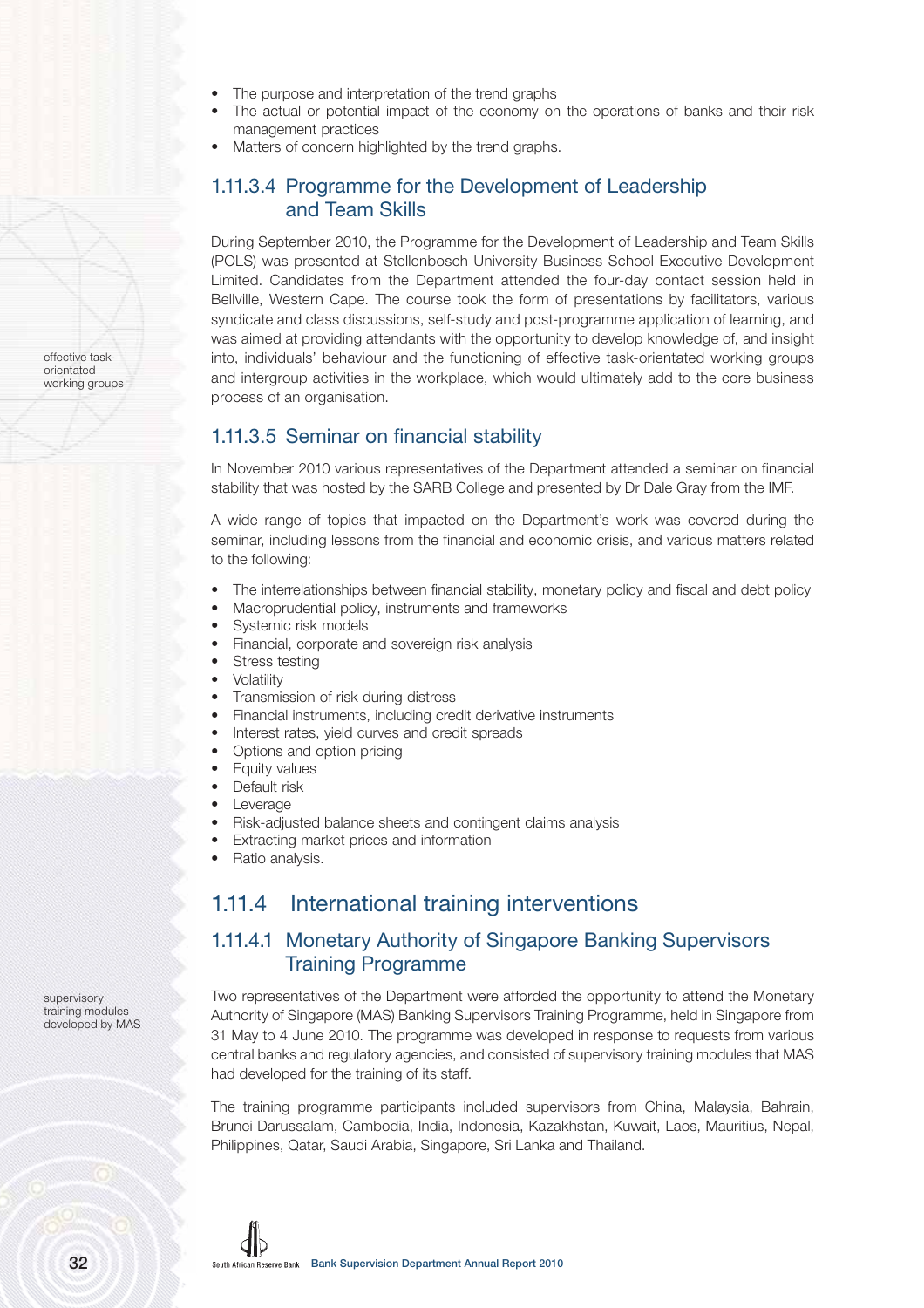The following key topics were covered during the training:

- Introduction to MAS and the Singapore financial services sector
- Objectives and principles in financial supervision
- MAS financial and macro-surveillance
- Mapping of the Core Principles
- Overview of the banking regulatory framework
- Capital-adequacy framework for Singapore-incorporated banks
- Singapore Banking Act and notices
- AML and CFT
- Corporate governance
- Integrated supervision
- MAS framework for the impact and risk assessment of financial institutions
- Risk-focused supervision
- Credit derivatives
- Securitisation and CDOs
- Causes and impact of the sub-prime crisis and lessons for regulators
- Case studies on Barings Bank, Allied Irish Bank, National Australia Bank and Daiwa Bank.

The programme afforded the Department's representatives the opportunity not only to receive training, but also to network with, and learn from, supervisors of the various countries represented. Furthermore, it offered them the opportunity to gain a better understanding of the functioning of the MAS, which differs in many instances from the South African model.

The most significant differences were embedded in economic policy and mandate. The interest rate mechanism is not used to manage inflation in Singapore. Most goods and services in Singapore are imported and, as a result, inflation was seen as an external factor. Consequently, Singapore focused on maintaining a strong exchange rate to offset the effects of any external inflation.

The other major difference was found in the mandate of the supervisory authority. South Africa has a supervisory authority with the sole mandate over banks, whereas insurance entities and other related financial services companies are supervised by other financial services supervisory authorities. Singapore, conversely, has adopted an integrated supervisory approach. As regards banking supervisory methodologies, it was apparent that South Africa was on a par with the MAS.

#### 1.11.4.2 Specialised course in bank supervision (New York, United States)

In May 2010 a representative of the Department attended a specialised course in bank supervision, which was hosted by the Federal Reserve Bank of New York. The topics covered broadly encompassed banking supervision as a whole, including the following:

- Lessons learnt from the financial crisis
- Risk-based supervision
- Guidance for an effective AML programme
- Internal controls
- External and internal audit
- Stress testing and scenario analysis
- Supervision of large complex banking groups
- Corporate governance.

The presenters were examiners and specialists from the Federal Reserve Bank of New York. The course was attended by participants from more than 40 different countries. Such intervention provides invaluable input into the benchmarking of the bank supervision practices applied by the Department.

#### 1.11.4.3 Financial Stability Institute seminar on international accounting and auditing for banks (Basel, Switzerland)

The FSI hosted a seminar on international accounting and auditing for banks and the recent financial crisis in Basel from 16 to 18 February 2010. The seminar was attended by difference in the mandate of supervisory authority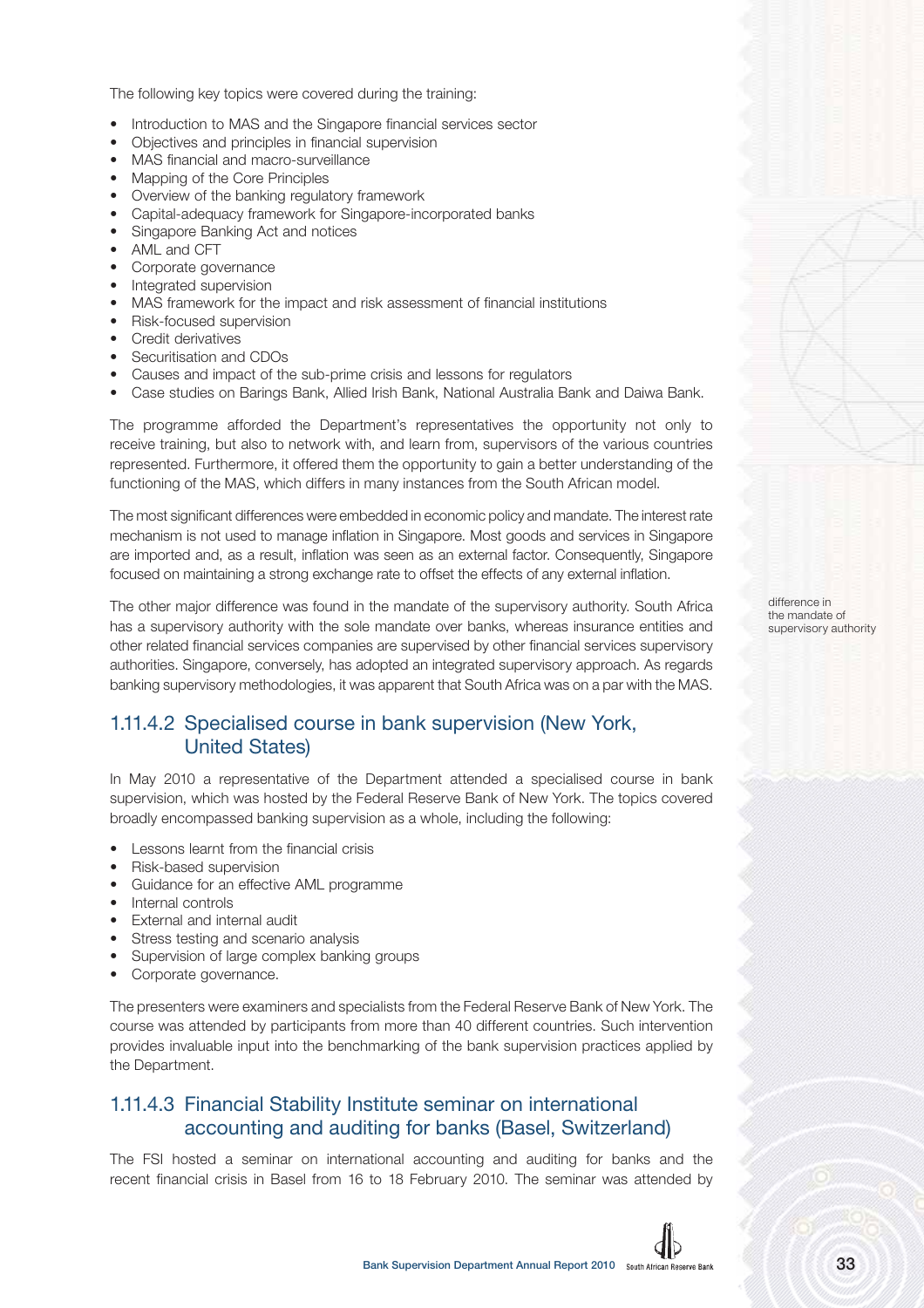50 participants from 45 countries. Presenters included representatives of the International Accounting Standards Board (IASB), the International Auditing and Assurance Standards Board (IAASB), global banking organisations, the FSB and other supervisory bodies. A selection of the topics discussed during the seminar included the following:

- The role of accounting and auditing in the global financial crisis, and recommendations for reform
- The replacement of IAS 39: Financial instruments Recognition and measurement
- An overview of IFRS 9: Financial instruments Classification and measurement of financial assets
- The IASB exposure drafts relating to amortised cost, impairment and fair value measurement
- A banker's perspective on expected loss accounting in practice
	- A summary of the financial statement presentation project.

#### 1.11.4.4 Overview of financial-sector issues and analysis conference (Washington, United States)

The World Bank invited the Department to nominate a representative to attend a conference: "Overview of Financial-Sector Issues and Analysis: The Financial Sector after the 2007–08 Crisis" held from 17 to 21 May 2010. The presenters were from international financial institutions, the Basel Committee, regulatory authorities and the private sector. The key topics covered included the following:

- Origins and reach of the financial crisis
- Policy lessons from the crisis
- Risk management in banks after the crisis
- The future of financial regulation
- Crisis management
- Stress testing in banks
- Bank-resolution frameworks
- Capital market developments after the crisis
- Access to finance and microfinance.

#### 1.11.4.5 Financial soundness indicators course (Tunisia and Mauritius)

In March and August 2010 the IMF organised courses on financial soundness indicators in Tunisia and Mauritius respectively. These courses, presented by the IMF's Statistics Department, were intended for central bank officials and supervisory agencies for the financial sector who are involved in the collection, compilation and analysis of financial soundness indicators.

The financial soundness indicators are analytical tools that were developed by the IMF, together with the international community, with a view to supporting macroprudential analysis, and assessing the strengths and vulnerabilities of financial systems. It is incumbent on IMF member countries to compile, monitor and submit the indicators to the IMF regularly.

The courses covered concepts and definitions, data sources, and fundamental aspects of the methodology such as coverage, aggregation, consolidation and valuation for the compilation of financial soundness indicators, as contained in the FSI Compilation Guide. Participants were introduced to a new financial soundness indicator template for use in the regular reporting of financial soundness indicator data and metadata to the IMF, and were afforded an opportunity to take part in the practical compilation of the financial soundness indicators using the FSI Compilation Guide as a reference tool. Apart from this, participants also received an opportunity to interact and share their country's experiences on the compilation and dissemination of financial soundness indicators.

The following outcomes were observed at the end of the courses:

- Financial soundness indicator concepts and definitions: Increased level of comprehension of the financial soundness indicators and their importance for financial-sector surveillance.
- Compilation of financial soundness indicators: More insight was gained into data requirements, aggregation and consolidation basis for successful financial soundness indicator compilation.



analytical tools to support macroprudential

analysis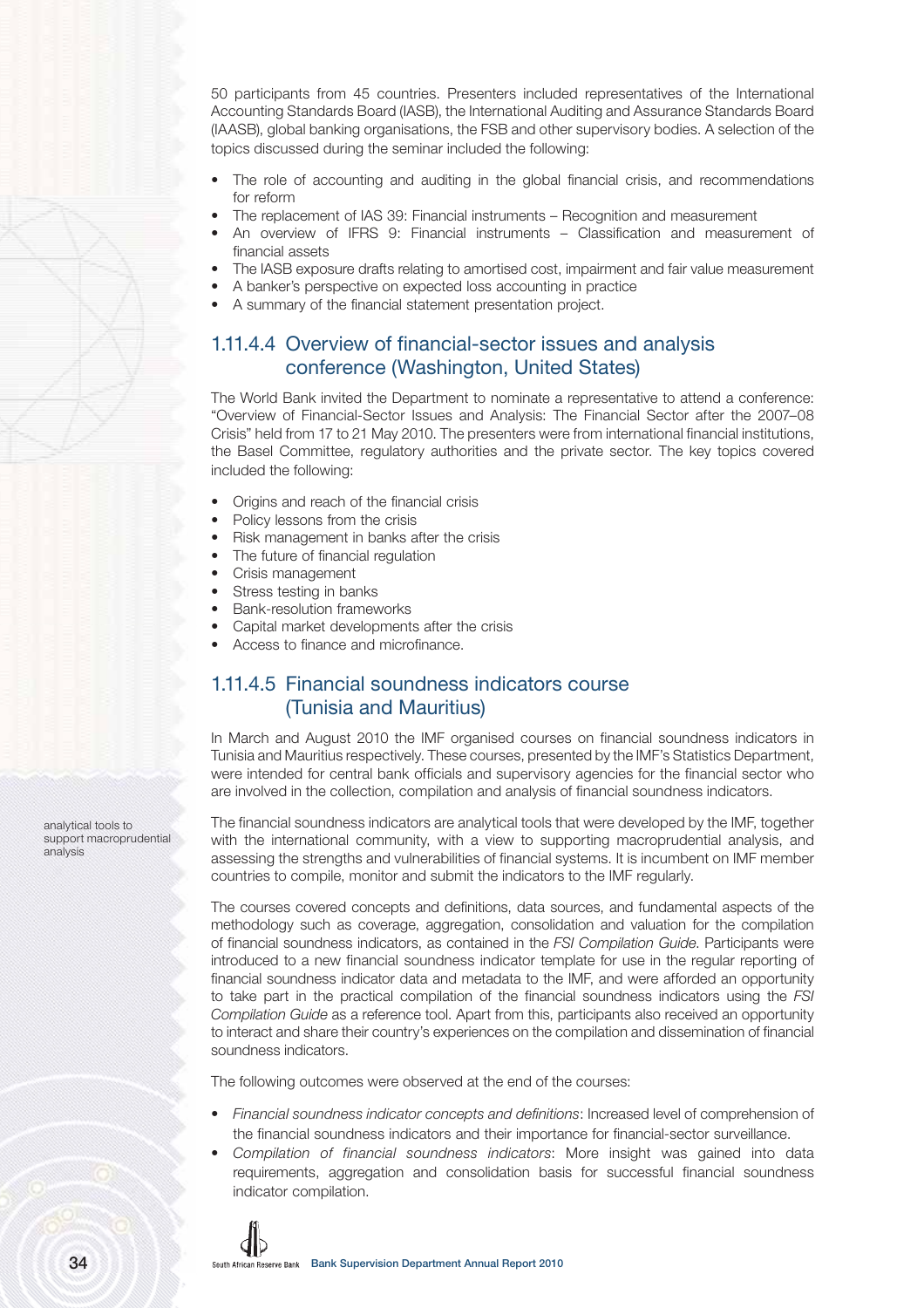- Financial soundness indicator template: Practical exercises enhanced the level of understanding of the format and structure of the template in which the compiled data are submitted to the IMF.
- Financial soundness indicator Compilation Guide: increased level of understanding and usefulness of the guide in the compilation process.

#### 1.11.4.6 Seminar on Corporate Governance Reforms (Basel, Switzerland)

The FSI invited a representative of the Department to participate in its seminar on "Corporate Governance Reforms" held in Basel from 11 to 13 October 2010.

Presenters at the seminar included senior executives, advisers or representatives of the following organisations:

- FSI of the BIS
- Organisation for Economic Co-operation and Development (OECD)
- FSB
- Basel Committee
- Leading regulatory and supervisory authorities
- Large international banks
- Institutional investors
- Auditors of banks.

Various matters related to corporate governance were presented and discussed during the seminar, including the following:

- The global financial crisis: Supervisory lessons on corporate governance and the future of financial regulation
- Emerging sound corporate governance practices in response to the crisis
- The Basel Committee's Revised Principles for Strengthening Corporate Governance
- Enhancing the role of the board: The South African Reserve Bank experience
- The approved persons regime: Significant influence function review in the UK
- A roundtable discussion: Sharing experiences on enhancing the role of boards and senior management in banks
- Standard setters work on compensation principles and standards
- Strengthening governance and remuneration practices: Example from Switzerland
- A roundtable discussion: Sharing experiences on improving compensation practices, effectively aligning incentives and promoting sounder banking practices
- The investors' perspective on corporate governance
- The role of internal audit in promoting sound corporate governance: Barclays Bank perspective
- The compliance function in banks: Deutsche Bank experience
- The governance of risk management: Banco Santander work
- External audit work and banking supervisory expectations
- A roundtable discussion: Sharing experiences on promoting sounder practices on auditing, compliance and the governance of risk management at banks.

#### 1.11.4.7 Liquidity risk management course (London)

In November 2010 a representative of the Department attended a liquidity risk management course that was presented by Euromoney Financial Training in the UK. The intensive course was structured to provide participants with practical skills and knowledge with regard to the measurement and management of liquidity risk. The training course was specifically aimed at professionals involved in areas such as risk management, auditing and supervision. The course content was highly relevant in view of the increased focus by international regulatory and standard-setting bodies such as the Basel Committee and the G-20 on setting liquidity risk standards at a global level. The training course covered the following key topics:

- An introduction to the different types and sources of liquidity risk
- A high-level overview of the financial crisis during the period 2007 to 2009 and the key lessons learnt
- The building blocks of pricing liquidity risk measurement, such as cash-flow analysis, behavioural adjustments, market risk adjustments and credit risk adjustments

various matters related to corporate governance were presented and discussed

practical skills and knowledge with regard to the measurement and management of liquidity risk

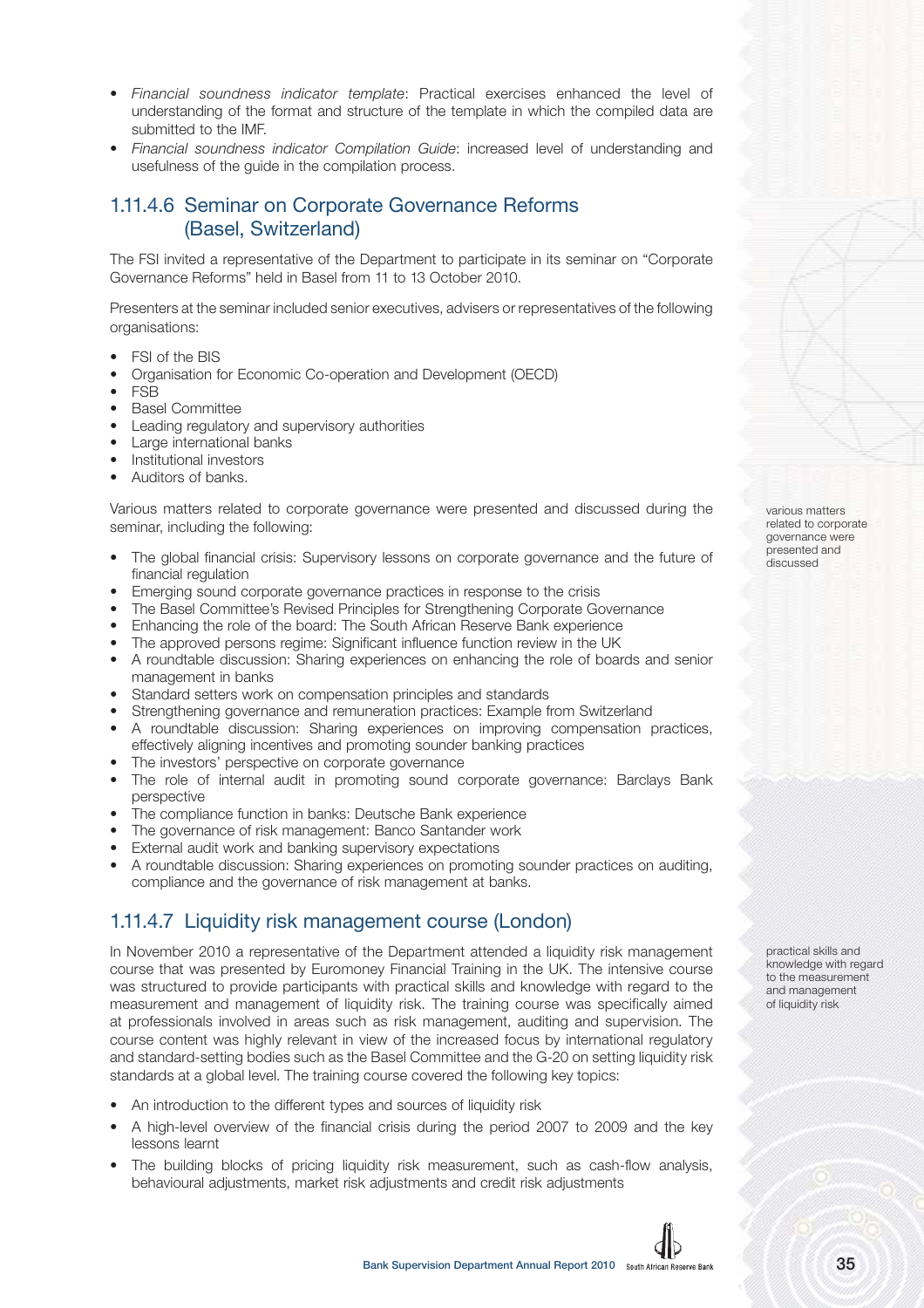- Liquidity risk metrics, with a focus on various product cases such as securitisation products, derivatives and deposits
- The measurement of liquid assets, also linking central bank collateral eligibility
- Liquidity risk stress testing (based on relevant case studies), covering issues such as firmspecific and systemic stress tests and the challenges related to stress testing
- Liquidity pricing, with a specific focus on the fundamentals of a funds-transfer-pricing system and how to align business incentives with the liquidity risk tolerance of a firm
- Liquidity contingency planning
- The impact of liquidity risk on banks' ratings
- Liquidity risk standards issued by international regulatory and standard-setting bodies.

# **1.12 Compliance with anti-money laundering and the combating of the financing of terrorism standards**

### 1.12.1 Introduction

The Department strives to maintain an effective compliance framework and operational capacity to oversee compliance by banks with AML and CFT standards. In order to achieve this objective, the Department co-operates with the Financial Intelligence Centre (FIC) by communicating all FIC guidance notes, circulars and other pronouncements to all banks. In addition, the two regulatory bodies also meet periodically to discuss matters of mutual interest and/or concern with regard to banks' compliance with AML and CFT standards.

### 1.12.2 Issuance of Public Compliance Communications

#### 1.12.2.1 Public Compliance Communications No. 1 (PCC 01): Establishment of the Public Compliance Series

The FIC launched a new communication platform – a Public Compliance Communication (PCC) series – on 22 February 2010. The purpose of the PCC is to facilitate a better understanding of the Financial Intelligence Centre Act, 2001 (Act No. 38 of 2001) (FICA) by all businesses, including accountable institutions; and to address some of the complex questions arising from the administration of FICA and its subordinate legislation. The main purpose of the PCC series is to provide guidance under section 4(c) of FICA on the FIC's interpretation of the relevant legislation. This form of guidance will have the same legal status as the guidance notes that have been, and will continue to be, issued by the FIC.

The PCC series does not replace any of the existing communication platforms such as guidance notes, circulars, frequently asked questions and/or regular meetings with stakeholders. Rather, it will serve as an additional platform to address contentious issues that arise around the interpretation of FICA.

#### 1.12.2.2 Public Compliance Communications No. 2 (PCC 02): Period of Record Keeping of Matters Reported to the Financial Intelligence Centre

The objective of PCC 02 is to provide the FIC's view on a reasonable period that records of matters reported to the FIC under section 29 of FICA must be kept. Given that the investigation and prosecution of a FICA-related crime could take in excess of five years, the FIC recommends that records relating to matters reported to the FIC should be kept for at least five years from the date of filing the suspicious transaction report, where possible.

compliance framework and operational capacity to oversee compliance with AML and CFT standards

PCC series serve as additional platform to address contentious issues around the interpretation of FICA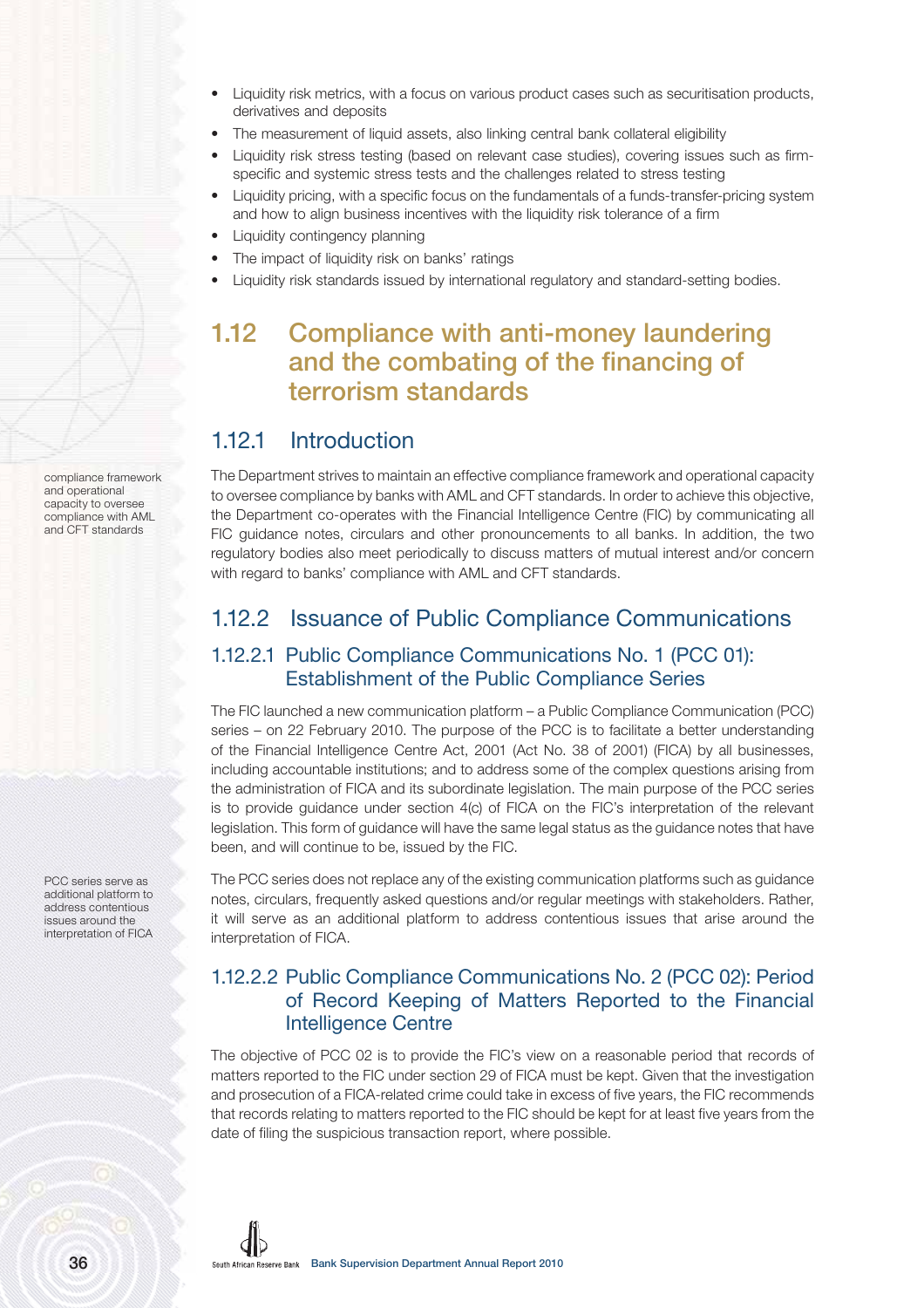#### 1.12.2.3 Public Compliance Communications No. 3 (PCC 03): Identification and Verification Matters Relating to Account Opening Procedures for Asylum Seekers and Refugees

The objective of PCC 03 is to clarify the identification and verification requirements relating to asylum seekers and refugees in terms of account opening procedures; and to provide guidance to accountable institutions in meeting their identification and verification obligations in terms of section 21 of FICA and the Money Laundering and Terror Financing Control Regulations to FICA (FICA Regulations).

The FIC indicated that the refugee identity document, which contains a 13-digit barcoded identity number, meets the requirements of an identifying document for the purposes of regulation 3 of the FICA Regulations (information concerning South African citizens and residents). The FIC also regarded the United Nations Certified Travel Document passport as an acceptable form of identification.

Since refugees are given the status of residents and are in possession of a refugee identity document that can be dealt with in the same way as a South African identity document is dealt with, the identity of such individuals should be established and verified in terms of regulations 3 and 4 of the FICA Regulations (verification of information concerning South-African citizens and residents).

Accountable institutions were reminded that the refugee identity document was temporary in nature, that is, it was only valid for two years, whereafter it was subject to renewal. Accountable institutions were encouraged to ensure that appropriate internal controls were in place to monitor such accounts to ensure that upon expiry of the two-year period, the accounts were suspended or frozen to prevent any further transactions from taking place on the accounts pending the renewal of such identity documents.

#### 1.12.2.4 Public Compliance Communications No. 3A (PCC 03A): Supplementary Information Applicable to PCC 03 – Identification and Verification of Refugees and Asylum Seekers

PCC 03A is an addendum to, and forms part of, PCC 03, and should be read in conjunction with PCC 03. PCC 03A provides an interim measure intended to assist accountable institutions in instances where an official identification document is not available and the circumstances under which reliance on the sections 22 and 24 permits issued to asylum seekers and refugees, in terms of the Refugees Act, 1998 (Act No. 130 of 1998), would be permissible as alternative forms of identification. It guides accountable institutions on how to review the processes used to establish or conclude business relationships and transactions with asylum seekers and refugees.

#### 1.12.2.5 Public Compliance Communications No. 4 (PCC 04): Obligations Arising from the Financial Intelligence Centre Act Pertaining to the Voluntary Disclosure Programme

The Minister announced a Voluntary Disclosure Programme (VDP) in February 2010. The VDP was implemented through the promulgation of the VDP and Taxation Laws Second Amendment Act, 2010, and of regulation 24 of the Exchange Control Regulations, 1961. The objective of the VDP is to provide a window of opportunity, from November 2010 to October 2011, to disclose and pay undeclared tax liabilities at a reduced interest charge and without penalties, and to disclose exchange control violations without fear of liability arising from past non-compliance.

In an effort to pre-empt uncertainty regarding the relationship between the VDP and the role of professional advisers in promoting the objectives of the VDP, on the one hand, and the obligations flowing from FICA, on the other, the FIC deemed it necessary to issue PCC 04

ensure appropriate internal controls

business relationships and transactions with asylum seekers and refugees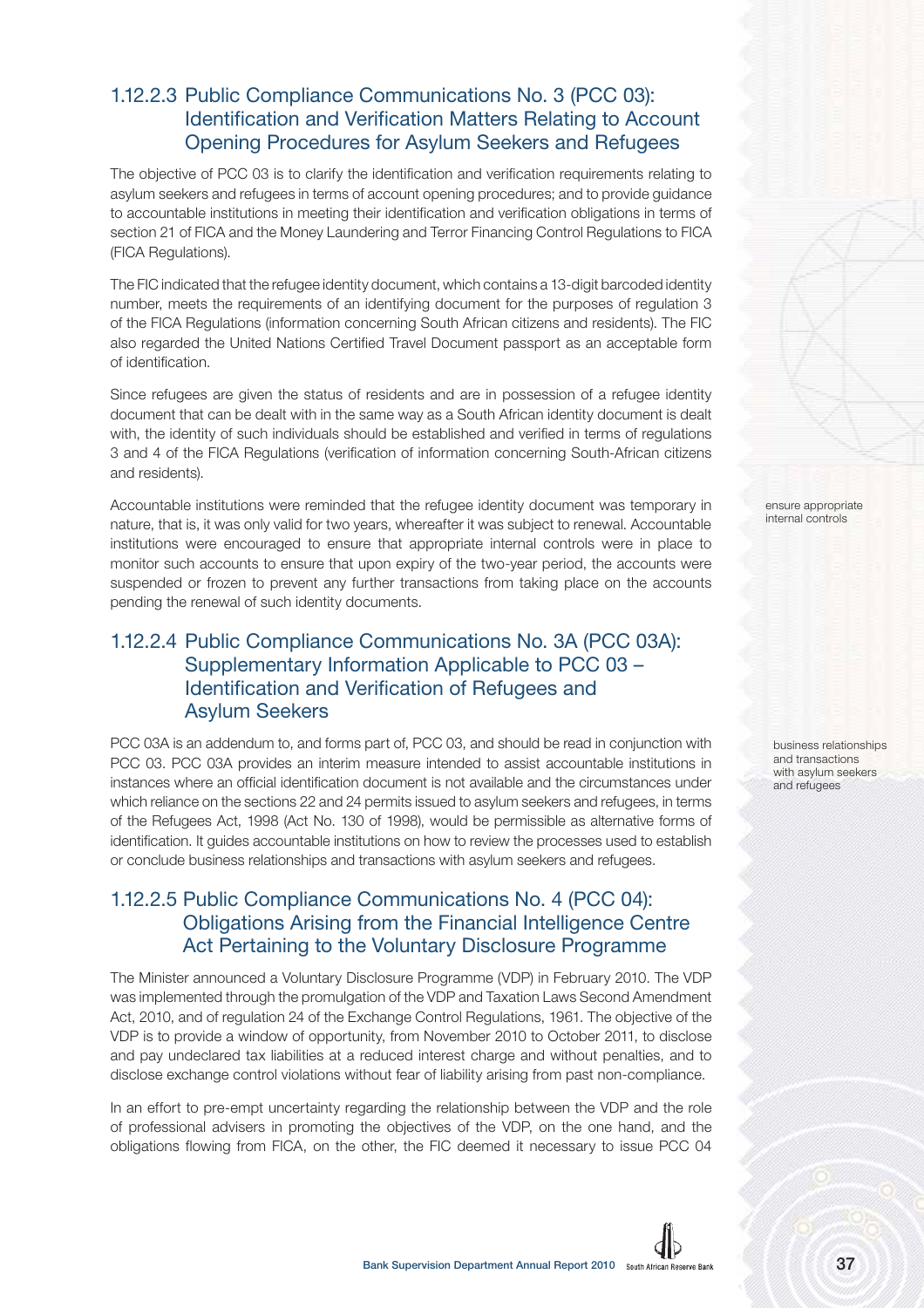formally to express its views on the application of FICA in relation to the VDP, and to make known its expectations of persons who assist clients with benefiting from the VDP.

#### 1.12.2.6 Public Compliance Communications No. 5 (PCC 05): Registration of Accountable and Reporting Institutions with the Financial Intelligence Centre

The objective of PCC 05 is to provide guidance to accountable and reporting institutions on how to register correctly with the FIC as required by section 43B of FICA, as amended.

#### 1.12.2.6.1 Registration requirements in terms of the Financial Intelligence Centre Act

Section 43B of FICA, which became effective on 1 December 2010, requires all accountable and reporting institutions as listed in Schedules 1 and 3 respectively to register with the FIC within the prescribed period and in the prescribed manner.

#### 1.12.2.6.2 Registration of branches

Where the accountable or reporting institution is required to register its branches, it is important to note that reporting to the FIC could still be centralised, but all reports should be filed using the login credentials of the branch of the firm involved. All the branches of a banking group should be in a position to provide advice and administrative services to their clients. Each individual branch is therefore not required to register on its own. Banks that house other accountable institutions in the same legal entity have to ensure that all these different accountable institutions have registered separately.

### 1.12.3 Key guidance notes issued by the Financial Intelligence Centre during 2010

#### 1.12.3.1 Guidance Note 4: Implementation of Revised and New Reporting Streams and Registration System of the Financial Intelligence Centre

The FIC informed all accountable institutions, reporting institutions and any other persons as described in section 29 of FICA of measures it planned to take to improve its systems to combat money laundering and the financing of terrorism in the Republic of South Africa. The FIC provided general guidance on the implementation of revised and new reporting streams, and the registration system of the FIC.

The FIC intended to introduce revised and improved Suspicious Transaction Report (STR) and Terrorist Property Report (TPR) forms in terms of FICA. According to the FIC, both these forms would enhance the way in which it captured and analysed the information generated by the various financial institutions and other businesses.

#### 1.12.3.2 Guidance Note 5: Cash Threshold Reporting

The FIC also prepared Guidance Note 5 to assist accountable institutions and reporting institutions in meeting their reporting obligations in terms of FICA. The guidance note provides general guidance on the obligations of accountable institutions in terms of section 28 of FICA. More specifically, the guidance note explains reporting timelines, how reports have to be sent to the FIC, what information has to be included in these reports and how to use the electronic reporting mechanism.

Cash threshold reporting (CTR) will provide the FIC with a mechanism to monitor and report proactively on cash transactions that may be linked to money-laundering activities so that potential proceeds of crime are identified and investigated in a timely manner. The FIC has

general guidance on the implementation of revised and new reporting streams

mechanism to monitor and report proactively on cash transactions linked to moneylaundering activities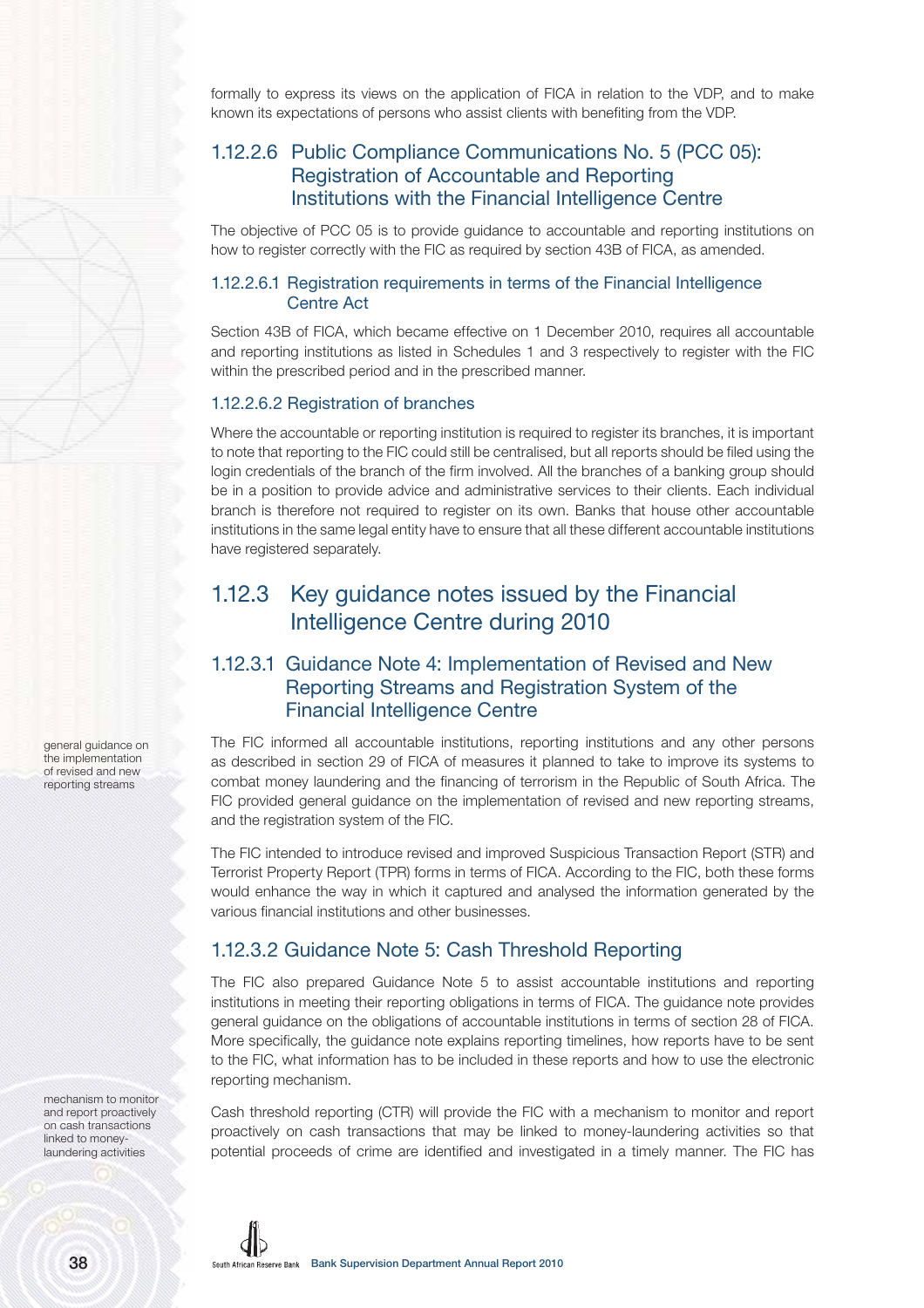implemented CTR as part of its mandate to identify the proceeds of crime and to combat criminal money being laundered into the South African economy. CTR requires accountable and reporting institutions to report any transactions amounting to R25 000 or more to the FIC.

CTR obligations will apply to, among others, dealers in Krugerrands; financial and other institutions such as banks, insurers and dealers in foreign exchange; financial advisers; and estate agents. To facilitate the CTR reporting process, the FIC introduced a range of electronic reporting mechanisms, including an Internet-based reporting system using login credentials.

### 1.12.4 Amendments to the Financial Intelligence Centre Act

The amendments to FICA made during 2010 not only broaden the functions of the FIC, but also materially broaden the functions of various other supervisory bodies, including the Department, to ensure greater AML and CFT compliance in South Africa. Furthermore, they strengthen the ability of the FIC to detect and prevent illicit monies from being laundered through the country's financial system.

The amendments to FICA afford the FIC and other supervisory bodies a number of administrative measures to ensure compliance with the requirements of FICA, and to deal proactively and reactively with failure to comply with FICA. These measures include the

- ability to conduct inspections by supervisory bodies or the FIC;
- authority to impose administrative sanctions, such as monetary penalties; and
- establishment of an appeal board for those who wish to challenge decisions made by the FIC or other supervisory bodies concerned.

The amended FICA (which came into effect on 1 December 2010) also requires all accountable and reporting institutions to register with the FIC from 1 December 2010 to 1 March 2011. The main objective of this requirement is to ensure that the FIC is aware of the number of institutions that fall within the ambit of FICA. It also provides the FIC with additional information regarding these institutions, such as their type of business activities and physical address.

Amendments to FICA that are directly relevant to the Department include the following:

- Increased supervision and enforcement responsibility
- Provision for the issuance of directives to accountable institutions
- Appointment of inspectors to assist with supervision and enforcement
- Imposition of administrative sanctions for non-compliance
- Provision for an appeals process and the establishment of an appeal board
- Provision for applications to court.

### 1.12.5 Meeting of the Counter Money Laundering Advisory Council

The Counter Money Laundering Advisory Council (CMLAC) held a meeting of all institutions nominated as supervisory bodies in Schedule II of FICA on 22 September 2010. The CMLAC is a body that was established in terms of section 18 of FICA to

- at the Minister's request or at its own initiative, advise the Minister on
	- policies and best practices to identify the proceeds of unlawful activities and to combat money-laundering activities; and
	- the exercise by the Minister of the powers entrusted to the Minister in terms of FICA;
- advise the FIC on its performance of its functions; and
- act as a forum in which the FIC, associations representing categories of accountable institutions, organs of state and supervisory bodies can consult one another.

The FIC informed the meeting that it intended to enter into bilateral memorandums of understanding (MoUs) with each supervisory body concerned as provided for in the amendments to FICA.

administrative measures to ensure compliance with the requirements of FICA

amendments to FICA directly relevant to the Department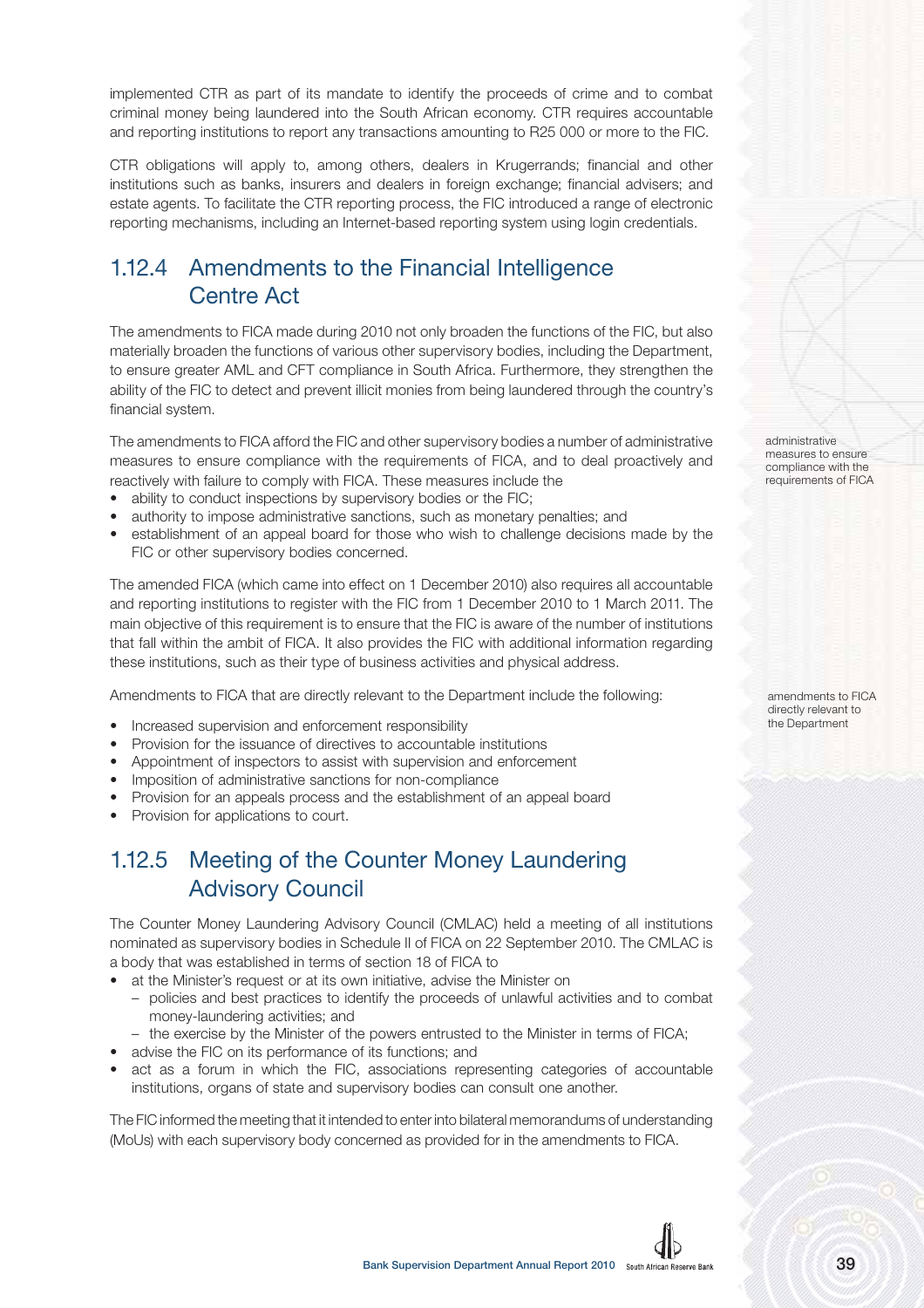### 1.12.6 Amnesty granted to Zimbabweans and the implications thereof for banks

The special dispensation granted Zimbabweans who crossed into South Africa the right to live, work, attend educational facilities and to access basic health care in the country for a period of six months ended on 31 December 2010. The Minister of the South African Department of Home Affairs (DHA) invited all Zimbabwean immigrants to apply for identification documents and register their status in the country before the dispensation expired. The process was aimed at ensuring that Zimbabweans complied with South African immigration laws. Two hundred and forty (240) DHA officials, deployed in 46 regional offices across the country, facilitated the process. In terms of the amnesty extended to Zimbabweans, all fraudulent South African identity documents had to be handed back at the various DHA regional offices.

At a meeting held in October 2010 between the FIC and the Department, certain concerns regarding the amnesty extended by the DHA were highlighted, including the fact that whereas the purpose of the amnesty was to help Zimbabweans, the closing date of 31 December 2010 seemed unrealistic for the DHA to complete the planned conversion process. In addition, a significant constituency of Zimbabweans with false documents had built up their entire existence around their false identities. Consequently, bank accounts, property and motor vehicles financed by banks, pensions and insurance policies with insurance companies, and so forth could all have been based on false identification information.

The Department was invited to consider these issues since banks and the FIC were expected to react to bank clients coming forward and declaring their true identities as part of FICA customer due diligence (CDD) processes. This continues to be a focus area for the Department.

### 1.12.7 Money laundering and terrorist financing: High-risk jurisdictions

In February 2010 the Financial Action Task Force (FATF) issued a public statement on a list of jurisdictions with high levels of AML/CFT risks or threats and a lack of effective AML/CFT frameworks. In terms of the FATF's list, jurisdictions are divided into four categories based on certain criteria. The four categories are as follows:

- i. Category 1 includes all jurisdictions subject to the FATF and who call on its members and other jurisdictions to apply countermeasures to protect the international financial system from the ongoing and substantial AML/CFT risks emanating from the jurisdiction.
- ii. Category 2 includes all jurisdictions with strategic AML/CFT deficiencies that have not committed to an action plan developed with the FATF to address key deficiencies as of February 2010. The FATF calls on its members to consider the risks arising from the deficiencies associated with such jurisdictions.
- iiii. Category 3 includes all jurisdictions previously publicly identified by the FATF as having strategic AML/CFT deficiencies, which remain to be addressed as of February 2010.
- iv. Category 4 includes all jurisdictions that have strategic AML/CFT deficiencies for which they have developed an action plan with the FATF and that have provided a written high-level political commitment to addressing the identified deficiencies.

The FATF's issuing of this public statement is regarded as an important step towards reducing the vulnerability of the international financial system to money laundering and terrorist financing. While, under international law, the FATF's public statement carries with it no formal sanction, in reality, a jurisdiction placed on the FATF list often finds itself under intense international pressure to improve its system. The FATF also has at its disposal the ability to call on its members and members of regional bodies to apply countermeasures to listed jurisdictions.

The FATF reaffirmed its call on members and urged all jurisdictions to advise their financial institutions to give special attention to business relationships and transactions with Iran, including Iranian companies and financial institutions. In addition to enhanced scrutiny, the FATF reaffirmed its 25 February 2009 call on its members and urged all jurisdictions to apply effective



concerns regarding

jurisdictions divided into four categories

application of countermeasures to listed jurisdictions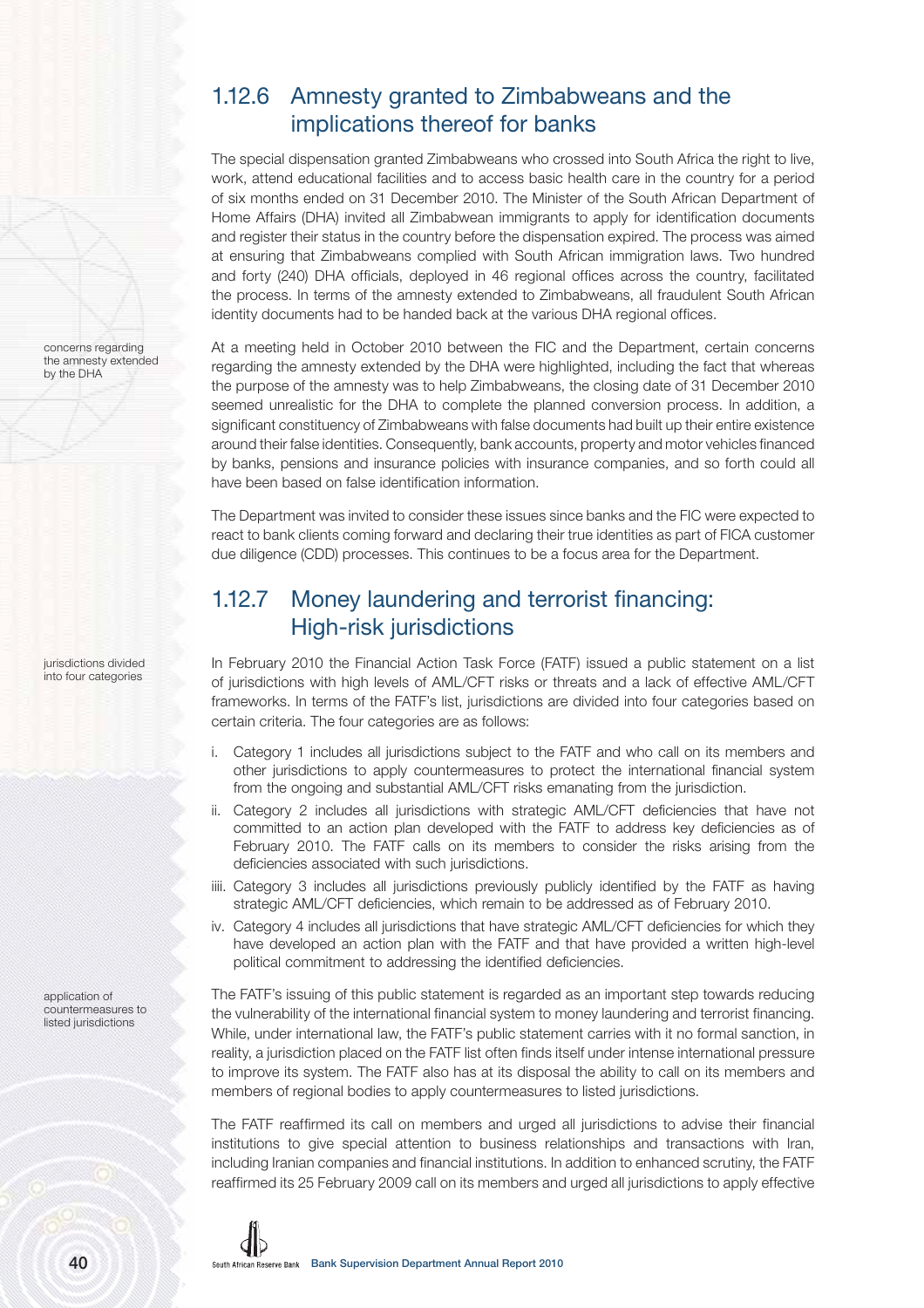countermeasures to protect their financial sectors from AML/CFT risks emanating from Iran. The FATF urged jurisdictions to protect their banks against correspondent relationships being used to bypass or evade countermeasures and risk mitigation practices, and to take into account AML/CFT risks when considering requests by Iranian financial institutions to open branches and subsidiaries in their jurisdiction.

# **1.13 Issues to receive particular attention during 2011**

In addition to fulfilling its normal supervisory and regulatory tasks, the Department will focus specifically on the following issues during 2011:

- Continued participation in, and contribution at, the various international forums responsible for ongoing supervisory and regulatory developments to strengthen the resilience of the banking sector further
- Ongoing review and amendment of the regulatory framework in accordance with the latest internationally agreed regulatory, supervisory and market best practices and standards
- Further enhancement and refinement of the Department's supervisory review and evaluation processes to align them with developments emanating from the IMF, the Basel Committee, the FSB, the G-20 and the GHOS, with particular focus on the macroprudential supervisory framework and processes
- Development of appropriate frameworks and processes to discharge expanded supervisory responsibilities flowing from legislative developments such as amendments to FICA and the Companies Act, 2008
- Participation in the Basel Committee's additional comprehensive quantitative impact assessment of the new global funding liquidity risk measurement, standards and monitoring, and ongoing assessment of the progress made by banks to align liquidity risk measurement, standards and monitoring with the new Basel III standard
- Performance of thematic reviews focusing on equity risk in the banking book and risk and remuneration disclosure
- Ongoing focused reviews of banks making use of advanced approaches to calculate credit risk, market risk and operational risk capital requirements
- Continued monitoring of banks' compliance with AML and CFT legislative requirements
- Continued investigation of illegal deposit-taking by unregistered institutions and persons, and participation in consumer education initiatives
- Ongoing training of staff to meet the challenges of the changing regulatory and supervisory landscape.

# **1.14 Expression of gratitude**

I wish to express my appreciation to the Minister of Finance, Mr Pravin Gordhan, for his input on requests in terms of statutory requirements. To the Governor of the Bank, Ms Gill Marcus, and Senior Deputy Governor Dr Xolile Guma: thank you for your ongoing co-operation, guidance and support during 2010. A word of thanks also goes to my colleagues with whom I serve on the Governors' Executive Committee of the Bank.

During 2010 the Department worked in close co-operation with various individuals and organisations, locally and abroad. These include, to name but a few, the senior executives of banking institutions; the BASA; the Standing Committee for the Revision of the Banks Act, 1990; the Chief Executive of the Financial Services Board and his staff; the Basel Committee; the FSI; central bankers and bank supervisors, both in southern Africa and elsewhere in the world; and staff of other departments of the Bank.

My sincere appreciation goes to the staff members of the Department, for their continued efforts and willingness to often go beyond the call of duty to meet the challenges and demands of an ever-changing supervisory and regulatory landscape.